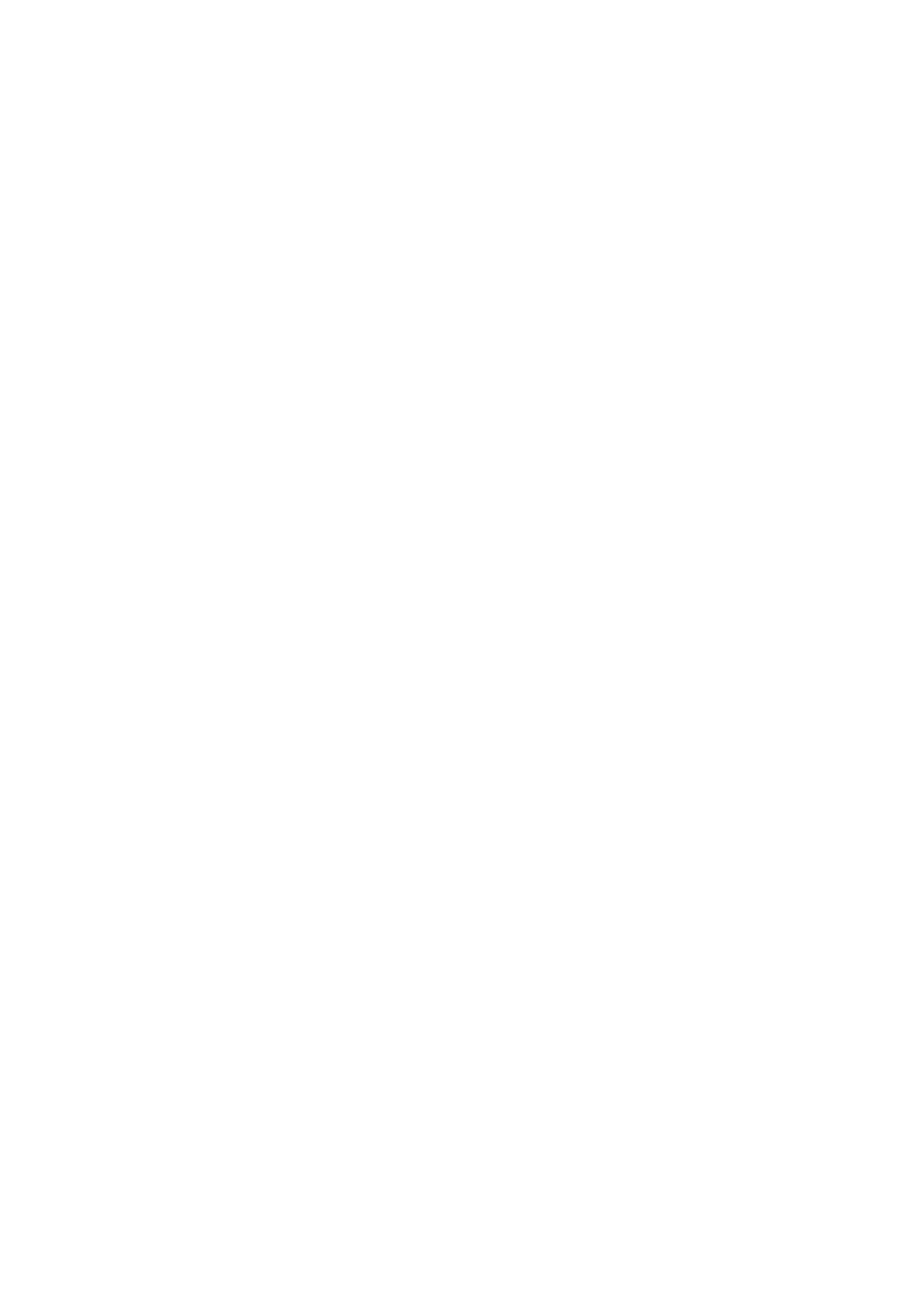### Foreword

It is our pleasure to welcome you at Bled, the site of the Fifth Slovenian Conference on Graph Theory.

International graph theory meetings in Slovenia are becoming regular events, organized every four years. As the first one we consider the meeting on Algebraic and Topological Graph Theory that was organized by Wilfried Imrich, Tory Parsons, and Tomo Pisanski in Dubrovnik (now in Croatia) in 1985. The second meeting was held at Lake Bled in 1991 and coincided with the declaration of Slovenian independence. This caused a slight inconvenience to the 30 participants but the meeting will be remembered as a successful and adventurous event. The third and the fourth Slovenian conferences followed in 1995 and 1999.

In the tradition of the former meetings, the conference is strongest in the areas of algebraic and topological graph theory, but we are glad that also other branches of graph theory are well represented. We express our thanks to all of you for attending this conference and wish you a mathematically productive week as well as a pleasant and relaxed stay in Slovenia.

This collection contains abstracts of the talks and the program of the conference. The proceedings of the conference will be published as a special volume of Discrete Mathematics after a thorough refereeing procedure following the standards of the journal.

The organizers are grateful to all those who helped make this meeting possible. Special thanks go to the Slovenian Ministry of Science and Technology, to the Institute of Mathematics Physics and Mechanics at the University of Ljubljana, to the Faculty of Mathematics and Physics at the University of Ljubljana, and to the Faculty of Education at the University of Maribor for their financial support.

Ljubljana, June 12, 2003

Boštjan Brešar Martin Juvan Sandi Klavžar Dragan Marušič

Aleksander Malnič Bojan Mohar Tomaž Pisanski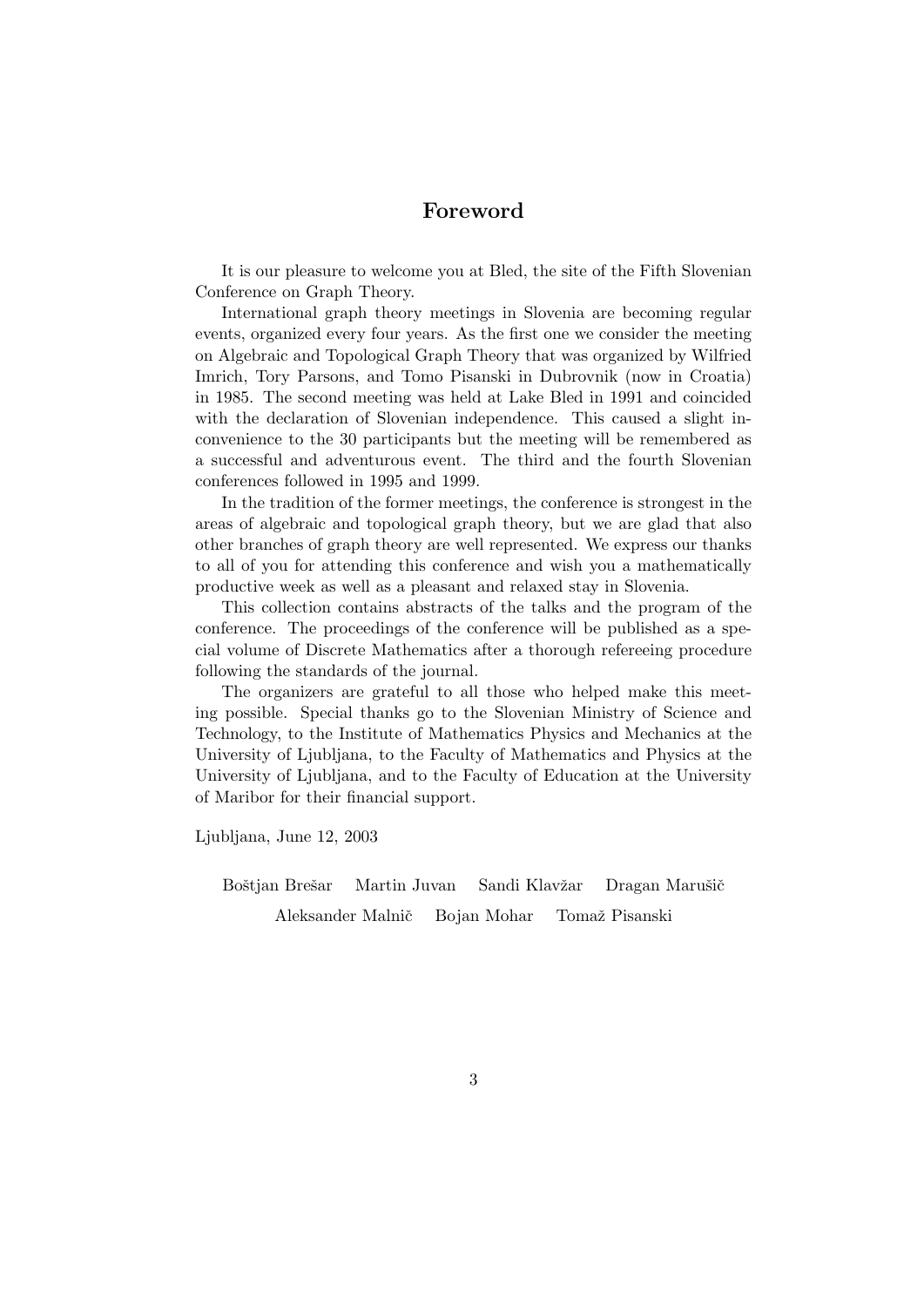## PROGRAM

# Sunday, June 22

| $14:15 - 14:30$ Opening            |                                                                                                                                           |
|------------------------------------|-------------------------------------------------------------------------------------------------------------------------------------------|
| $14:30 - 14:50$<br>$14:55 - 15:15$ | <i>S. Klavžar:</i> Square-free colorings of graphs<br>B. Brešar: Cubic inflation, mirror graphs, Platonic graphs,<br>and partial cubes    |
| $15:30 - 15:50$                    | W. Imrich: Cartesian products of graphs<br>$15:55 - 16:15$ R. Häggkvist: Bootstrapping theorems by Petersen, Baebler,<br>Belck and Gallai |
|                                    | $16:20 - 16:45$ Coffee break                                                                                                              |
|                                    | $16:45 - 17:35$ J. Sirán: Classification of regular maps of negative prime<br>Euler characteristic                                        |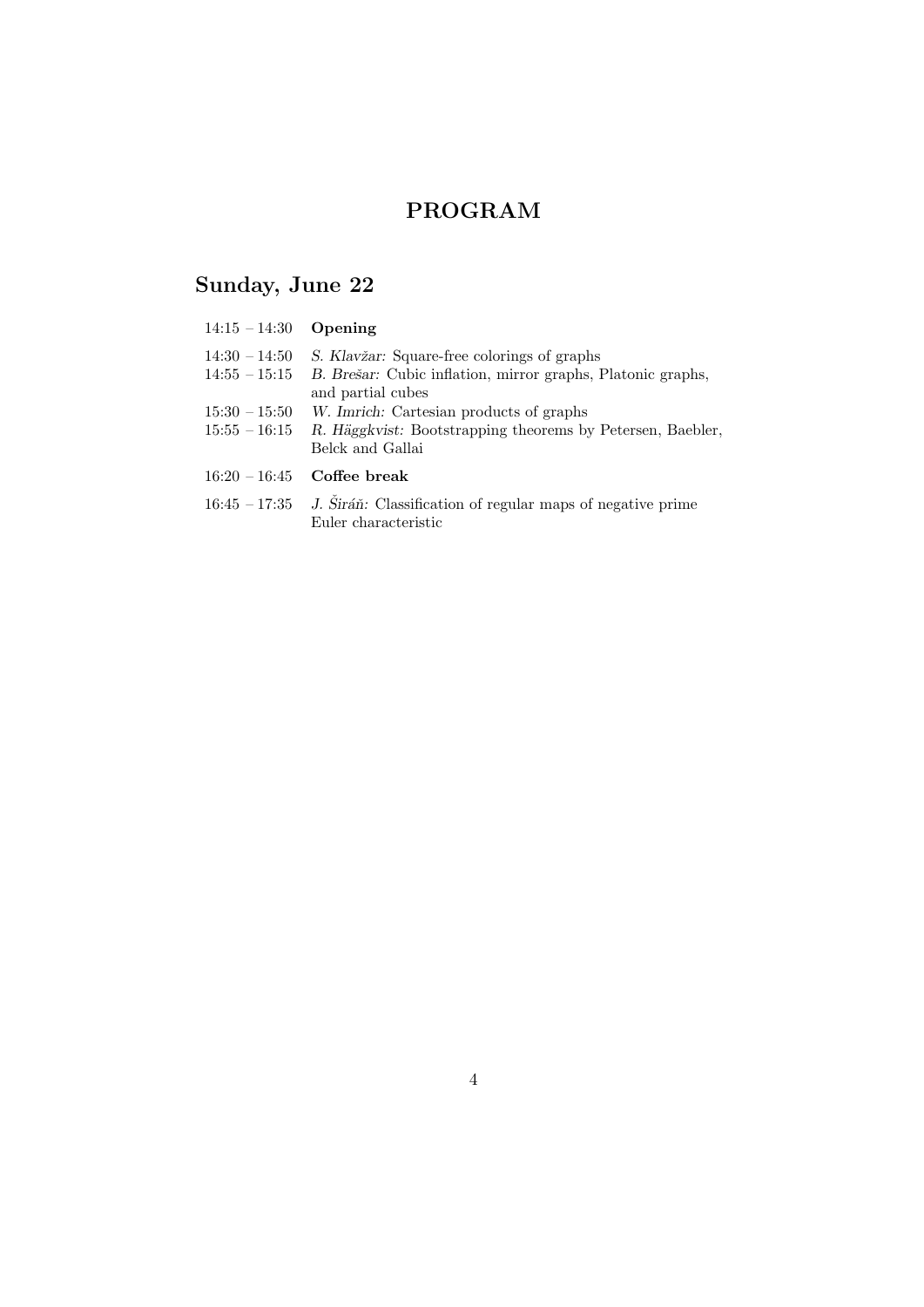# Monday, June 23

| $9:00 - 9:50$<br>$10:00 - 10:50$                                                      | C. Praeger: Homogeneous factorisations of graphs and digraphs<br>M. Muzychuk: On isomorphism problem for Cayley graphs                                                                                                                                   |  |  |  |  |  |
|---------------------------------------------------------------------------------------|----------------------------------------------------------------------------------------------------------------------------------------------------------------------------------------------------------------------------------------------------------|--|--|--|--|--|
| $11:00 - 11:30$                                                                       | Coffee break                                                                                                                                                                                                                                             |  |  |  |  |  |
| Session 1<br>$11:30 - 11:50$                                                          | D. Marušič: Semiregular elements in 2-closed groups of<br>square-free degree                                                                                                                                                                             |  |  |  |  |  |
| $12:00 - 12:20$<br>$12:30 - 12:50$                                                    | R. Jajcay: Arithmetic conditions for vertex-transitivity of graphs<br>M. Boben: Irreducible configurations and graphs                                                                                                                                    |  |  |  |  |  |
| Session 2<br>$11:30 - 11:50$<br>$12:00 - 12:20$<br>$12:30 - 12:50$                    | J. Huang: The structure of bi-arc graphs<br>H.-J. Lai: Hamiltonian claw-free graphs<br>N. López: Structural properties of eccentric digraphs                                                                                                             |  |  |  |  |  |
| $13:00 - 15:00$                                                                       | Lunch time                                                                                                                                                                                                                                               |  |  |  |  |  |
| Session 1<br>$15:00 - 15:20$                                                          | M. Kriesell: Contracting locally connected graphs of prescribed<br>vertex connectivity                                                                                                                                                                   |  |  |  |  |  |
| $15:30 - 15:50$                                                                       | S. Bessy: Spanning a strong digraph by $\alpha$ circuits: A proof of<br>Gallai's conjecture                                                                                                                                                              |  |  |  |  |  |
| $16:00 - 16:20$                                                                       | O. Hudry: Extremal values for the codes identifying vertices<br>in graphs                                                                                                                                                                                |  |  |  |  |  |
| <b>Session 2</b>                                                                      |                                                                                                                                                                                                                                                          |  |  |  |  |  |
| $15:00 - 15:20$<br>$15:30 - 15:50$                                                    | A. Jurišić: TBA<br>$\check{S}$ . Miklavič: An equitable partition for a Q-polynomial kite-free<br>distance-regular graph                                                                                                                                 |  |  |  |  |  |
| $16:00 - 16:20$                                                                       | E. van Dam: Combinatorial designs with two singular values                                                                                                                                                                                               |  |  |  |  |  |
| $16:30 - 17:00$                                                                       | Coffee break                                                                                                                                                                                                                                             |  |  |  |  |  |
| Session 1<br>$17:00 - 17:20$<br>$17:30 - 17:50$<br>$18:00 - 18:20$<br>$18:30 - 18:50$ | T. Biyikoglu: The rank of a cograph<br>H. Bielak: Ramsey and 2-local Ramsey numbers for some graphs<br>J. Moncel: The pentomino exclusion problem and generalization<br>A. Vietri: Arc-coloring of directed hypergraphs and chromatic<br>number of walls |  |  |  |  |  |
| Session 2<br>$17:00 - 17:20$<br>$17:30 - 17:50$<br>$18:00 - 18:20$                    | P. Šparl: Homomorphisms of hexagonal graphs to odd cycles<br>A. Orbanić: Blanuša double<br>A. Žitnik: Series parallel extensions of plane graphs to<br>dual-eulerian graphs                                                                              |  |  |  |  |  |

18:30 – 18:50 T. Ryuzo: Transferability of graphs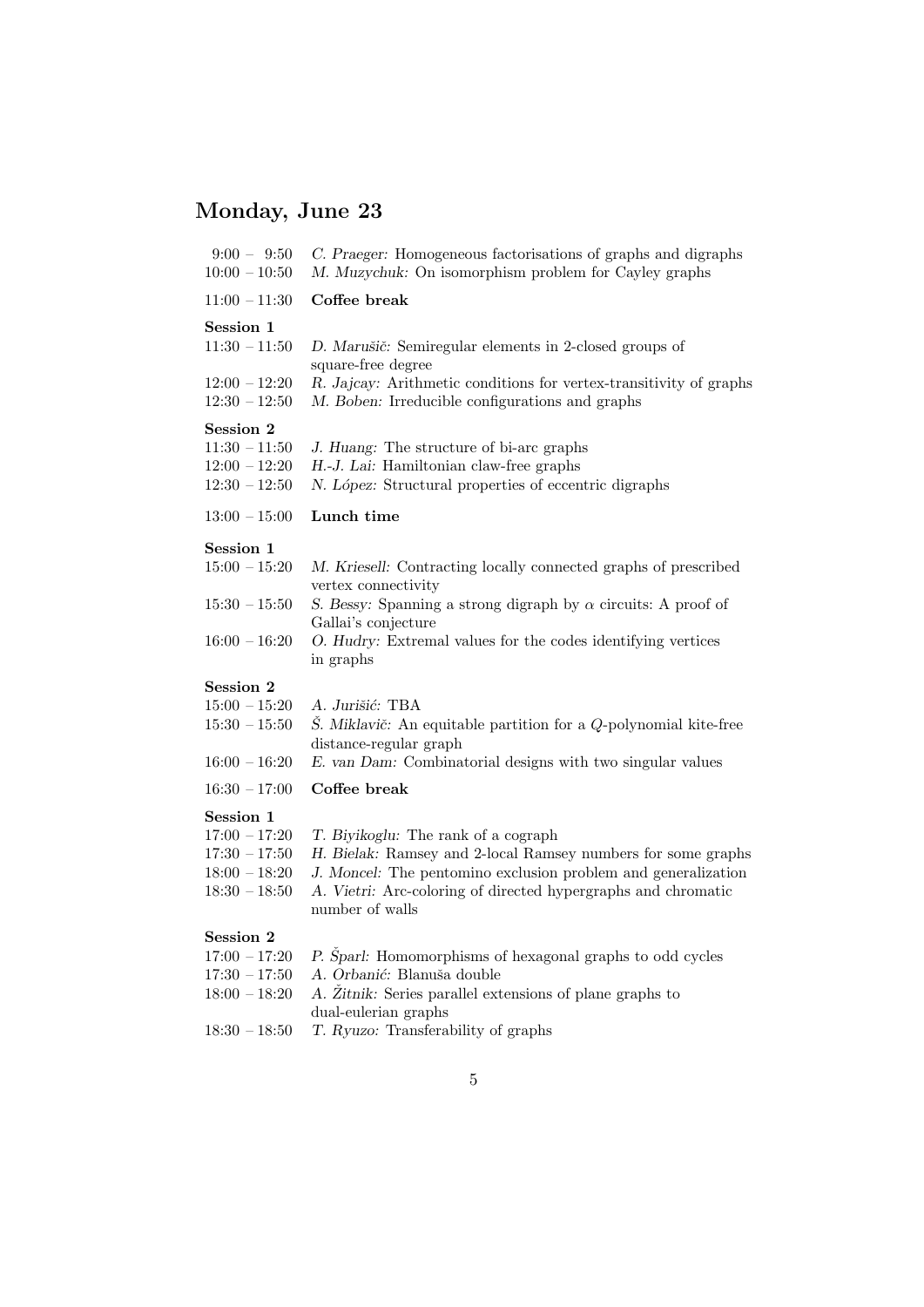# Tuesday, June 24

| $9:00 - 9:50$                                                                         | P. Cameron: Permutations and codes: polynomials, bases, and<br>covering radius                                                                                                                                                                   |
|---------------------------------------------------------------------------------------|--------------------------------------------------------------------------------------------------------------------------------------------------------------------------------------------------------------------------------------------------|
| $10:00 - 10:50$                                                                       | B. Servatius: Combinatorial pointed pseudo-triangulations                                                                                                                                                                                        |
| $11:00 - 11:30$                                                                       | Coffee break                                                                                                                                                                                                                                     |
| Session 1<br>$11:30 - 11:50$<br>$12:00 - 12:20$                                       | C. P. Bonnington: Toroidal triangulations are geometric<br>A. Breda d'Azevedo: Non-orientable regular hypermaps with<br>few faces                                                                                                                |
| $12:30 - 12:50$                                                                       | Y. S. Kwon: New regular embeddings of <i>n</i> -cubes $Q_n$                                                                                                                                                                                      |
| Session 2<br>$11:30 - 11:50$<br>$12:00 - 12:20$<br>$12:30 - 12:50$                    | B. Zmazek: Dominating graph bundles<br>A. Vesel: On resonance graphs of catacondensed hexagonal<br>graphs: structure, coding, and hamilton path algorithm<br>I. Peterin: Fast recognition of subclasses of almost-median<br>graphs               |
| $13:00 - 15:00$                                                                       | Lunch time                                                                                                                                                                                                                                       |
| $15:00 - 15:40$                                                                       | M. E. Watkins: Growth in Bilinski diagrams                                                                                                                                                                                                       |
| Session 1<br>$15:45 - 16:05$                                                          | M. Klin: A census of spreads in small $GQ(s,t)$ graphs and<br>corresponding antipodal distance regular graphs of diameter 3                                                                                                                      |
| Session 2<br>$15:45 - 16:05$                                                          | G. Fijavž: Weighted Hadwiger conjecture                                                                                                                                                                                                          |
| $16:15 - 16:45$                                                                       | Coffee break                                                                                                                                                                                                                                     |
| Session 1<br>$16:45 - 17:05$<br>$17:15 - 17:35$                                       | T. Pisanski: Bokowski systems of curves                                                                                                                                                                                                          |
| $17:45 - 18:05$                                                                       | H. Gropp: Configurations $-75$ years after the death of<br>Ernst Steinitz                                                                                                                                                                        |
| $18:15 - 18:35$                                                                       | R. Bacher: Choosing trees in an orchard<br>A. Malnič: An infinite family of regular partial cubes                                                                                                                                                |
| Session 2<br>$16:45 - 17:05$<br>$17:15 - 17:35$<br>$17:45 - 18:05$<br>$18:15 - 18:35$ | M. Zaveršnik: Short cycles connectivity<br>D. Fronček: Magic type labelings and tournament scheduling<br>J. Zerovnik: A remark on $n$ -tuple colorings of planar graphs<br>with large odd girth<br>P. Shariefuddin: On scores of oriented graphs |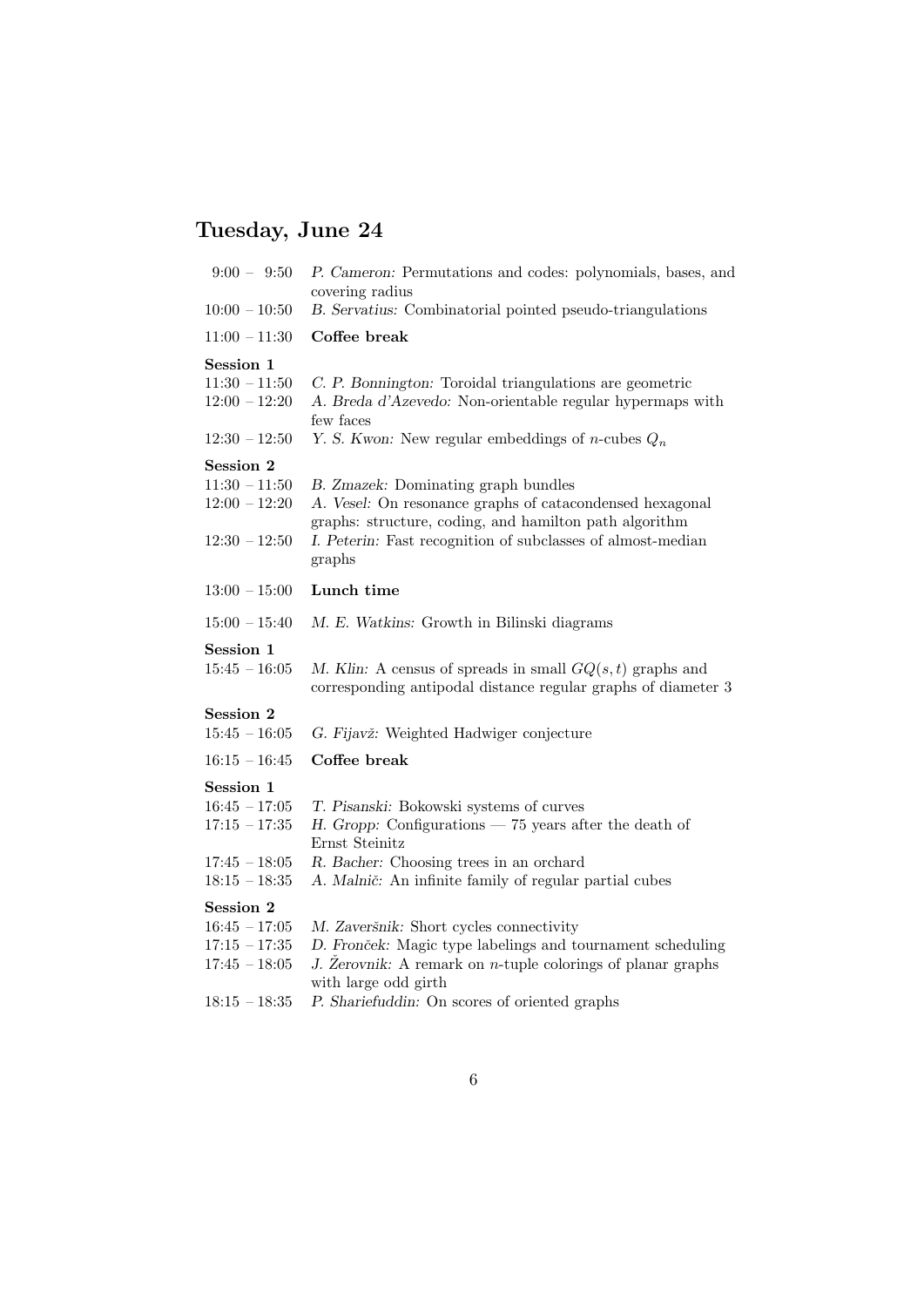# Wednesday, June 25

| $9:00 - 9:50$ B. Grünbaum: Graphs of polyhedra; polyhedra as graphs<br>$10:00-10:50$ V. Chepoi: Algebraic characterization of weakly median graphs       |
|----------------------------------------------------------------------------------------------------------------------------------------------------------|
| $10:55 - 11:15$ Coffee break                                                                                                                             |
| $11:15 - 11:55$ T. Tucker: Balanced regular Cayley maps for abelian groups<br>$12:00-12:30$ M. Conder: Regular Cayley maps for finite abelian groups, II |

Excursion in the afternoon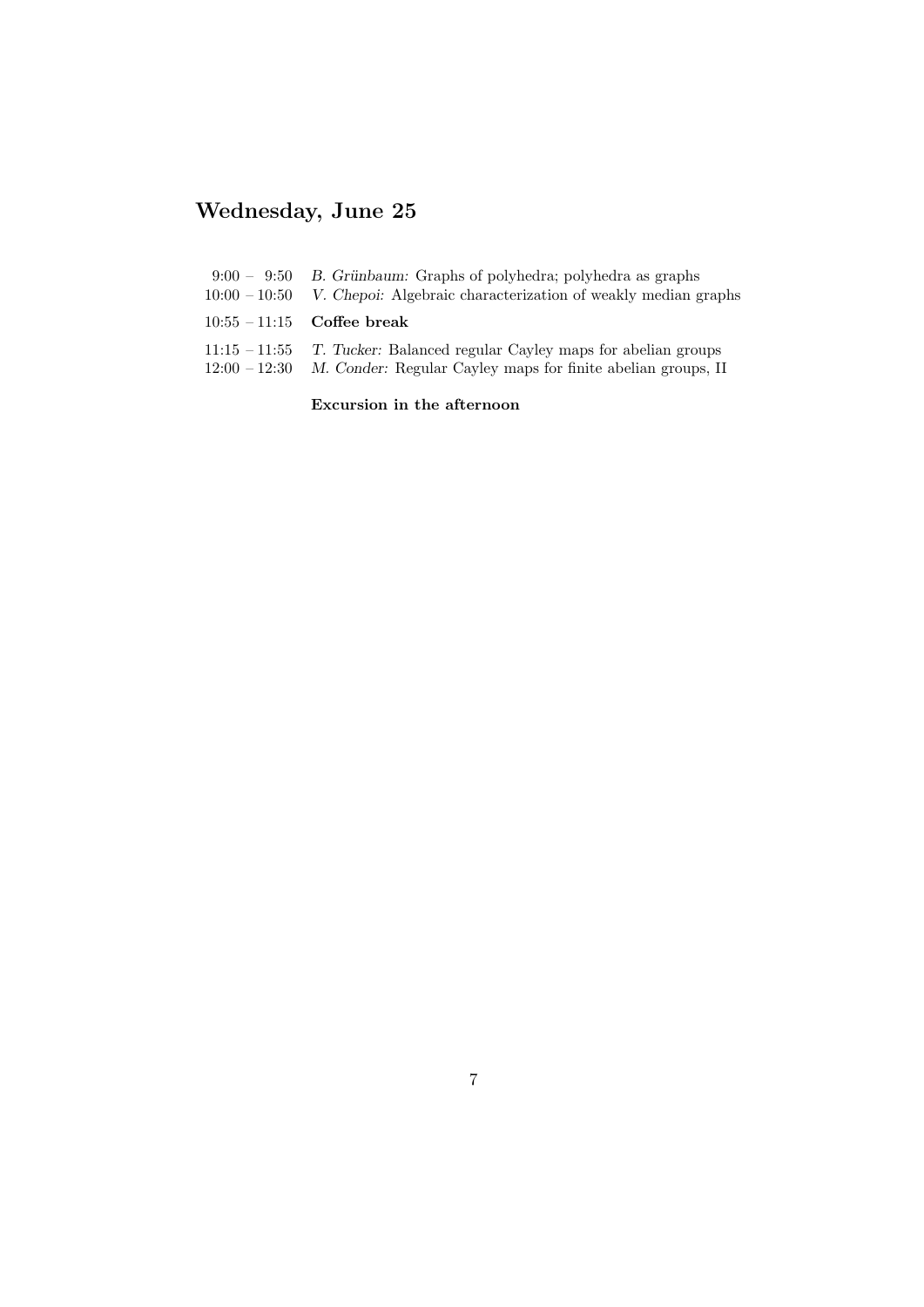# Thursday, June 26

| $9:00 - 9:50$                                                             | M. N. Ellingham: The nonorientable genus of complete tripartite<br>graphs                                                                                                                                                                       |
|---------------------------------------------------------------------------|-------------------------------------------------------------------------------------------------------------------------------------------------------------------------------------------------------------------------------------------------|
| $10:00 - 10:50$                                                           | P. Hell: Homomorphisms to graphs with bounded degrees                                                                                                                                                                                           |
| $11:00 - 11:30$                                                           | Coffee break                                                                                                                                                                                                                                    |
| Session 1<br>$11:30 - 11:50$                                              | K. Ando: Vertices of degree 5 in a minimally contraction critically<br>5-connected graph                                                                                                                                                        |
| $12:00 - 12:20$<br>$12:30 - 12:50$                                        | T. Böhme: Connectivity and minors in large graphs<br>D. Bokal: The minor crossing number                                                                                                                                                        |
| <b>Session 2</b><br>$11:30 - 11:50$<br>$12:00 - 12:20$<br>$12:30 - 12:50$ | M. Sajna: Mobility of vertex-transitive graphs<br>T. K. Lim: Homogeneous factorisations of complete graphs with<br>edge-transitive factors<br>J. Šiagiová: Infinite planar vertex-transitive and Cayley maps with<br>a given covalence sequence |
| $13:00 - 15:00$                                                           | Lunch time                                                                                                                                                                                                                                      |
| $15:00 - 15:40$                                                           | J. Koolen: Is there a finite number of distance-regular graphs with<br>fixed valency?                                                                                                                                                           |
| Session 1<br>$15:45 - 16:05$                                              | H. M. Mulder: Signpost systems and their underlying graphs                                                                                                                                                                                      |
| Session 2<br>$15:45 - 16:05$                                              | M. Hirasaka: Construction of association schemes from difference<br>sets                                                                                                                                                                        |
| $16:15 - 16:45$                                                           | Coffee break                                                                                                                                                                                                                                    |
| Session 1<br>$16:45 - 17:05$<br>$17:15 - 17:35$<br>$17:45 - 18:05$        | A. Bonato: Mutually embeddable vertex-transitive graphs and trees<br>D. Delić: Embeddings into the monoid of the random graph<br>J. Jerebic: The strong isometric dimension of graphs of diameter 2                                             |
| <b>Session 2</b><br>$16:45 - 17:05$<br>$17:15 - 17:35$<br>$17:45 - 18:05$ | D. Catalano: Approaching multiple-edge hypermaps<br>M. Razpet: The middle row of the principal cell<br>M. Małafiejski: On the chordless graphs                                                                                                  |
|                                                                           |                                                                                                                                                                                                                                                 |

### 19:00 – Conference dinner (Kunstelj, Radovljica)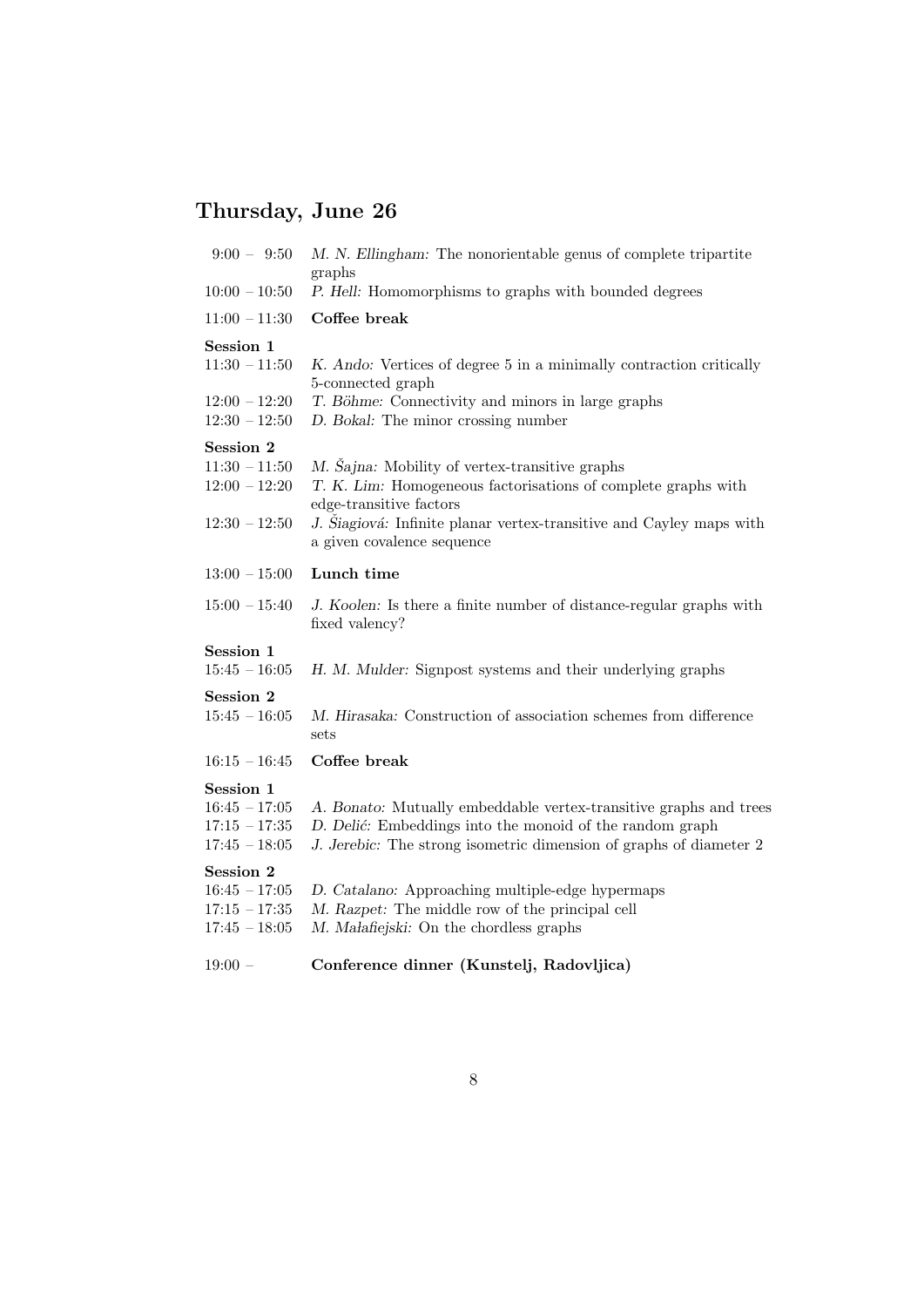# Friday, June 27

|                 | $9:00 - 9:50$ R. Nowakowski: Well covered graphs, decompositions and<br>associated vector spaces |
|-----------------|--------------------------------------------------------------------------------------------------|
|                 | $10:00 - 10:50$ K. Kawarabayashi: On disjoint paths problem                                      |
|                 | $11:00 - 11:30$ Coffee break                                                                     |
|                 | $11:30 - 11:50$ B. Mohar: Separation and rigidity indices of graphs                              |
| $12:00 - 12:20$ | D. M. Van Wieren: On the domination number of the torus                                          |
|                 | $12:30 - 12:50$ N. Bouz-Asal: Graph processes derived from statistical                           |

correlation matrices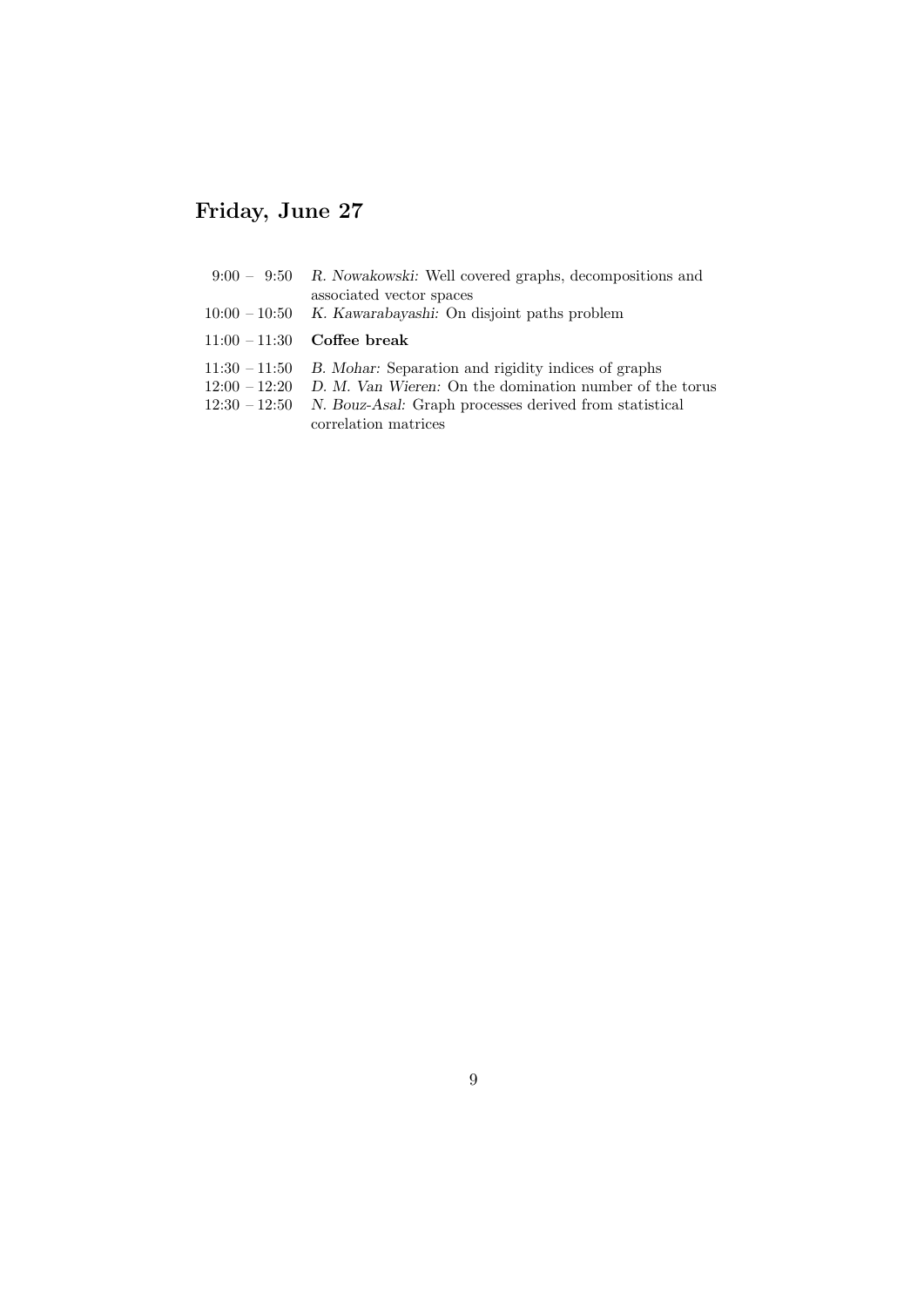### LIST OF ABSTRACTS

## Vertices of degree 5 in a minimally contraction critically 5-connected graph

Kiyoshi Ando, Ken-ichi Kawarabayashi

A k-connected graph is said to be contraction critically (resp. minimally) k-connected if the contraction (resp. the removal) of every edge results in a graph which is not  $k$ -connected. We prove that each vertex of minimally contraction critically 5-connected graph has at least two neighbours of degree 5.

### Choosing trees in an orchard

Roland Bacher

Given a finite generic (no alignment of 3 points) set of points in  $\mathbb{R}^2$ (or more generally in  $\mathbb{R}^d$ ), there exists a natural equivalence relation of the points into at most 2 classes. This yields a rule to plant two kinds of trees at generic locations in an orchard. If time permits it, I present also the "dual" version of this theorem. It yields a natural equivalence relation or a natural orientation on pseudolines in a generic configuration of projective pseudolines.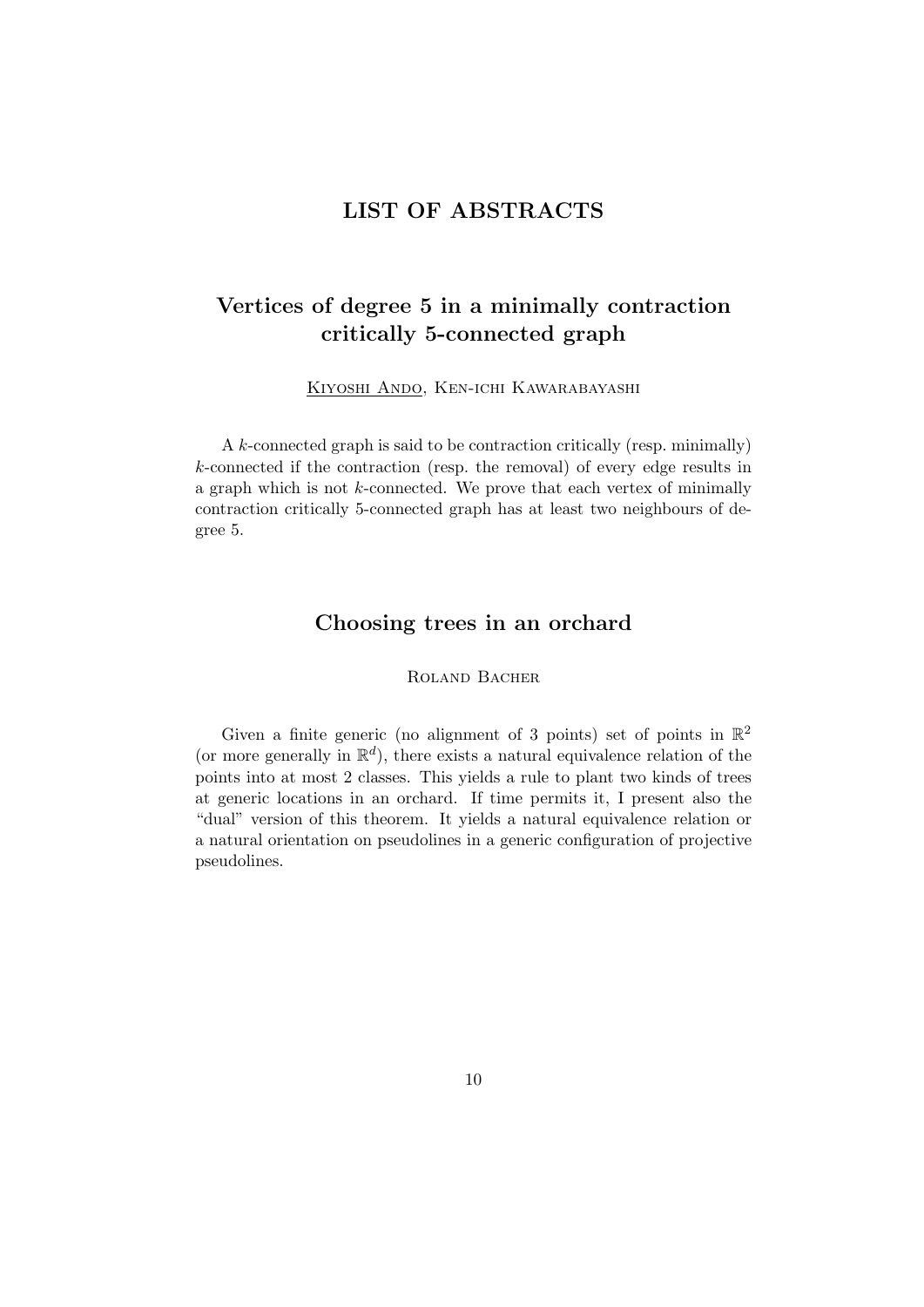### Spanning a strong digraph by  $\alpha$  circuits: A proof of Gallai's conjecture

Stephane Bessy, Stephan Thomasse

In 1964, Tibor Gallai asked whether every strongly connected directed graph D is spanned by  $\alpha$  directed circuits, where  $\alpha$  is the stability of D. We give a proof of this conjecture.

### Ramsey and 2-local Ramsey numbers for some graphs

Halina Bielak

Let  $F, G, H$  be simple graphs with at least two vertices. The Ramsey number  $R(G, H)$  is the smallest integer n such that in arbitrary twocolouring (say red and blue) of  $K_n$  a red copy of G or a blue copy of H is contained (as subgraphs). If  $G \cong H$  we write  $R(G)$  instead of  $R(G, G)$ .

A local k-colouring of a graph  $F$  is a colouring of the edges of  $F$  in such a way that the edges incident to each vertex of F are coloured with at most k different colours. The k-local Ramsey number  $R_{k-loc}(G)$  of a graph G is defined as the smallest integer n such that  $K_n$  contains a monochromatic subgraphs G for every local k-colouring of  $K_n$ . The existence of  $R_{k-loc}(G)$ is proved by Gyárfás, Lehel, Schelp and Tuza (see A. Gyárfás, J. Lehel, R.H. Schelp, Z.S. Tuza, Ramsey Numbers for Local Colorings, Graphs and Combinatorics 3 (1987), 267–277).

We consider edge 2-colouring and edge local 2-colouring. We study the relation between the 2-local Ramsey number  $R_{2-loc}(G)$  and the Ramsey number  $R(G)$ , where G is a disjoint union of some cycles or G is a disjoint union of some trees.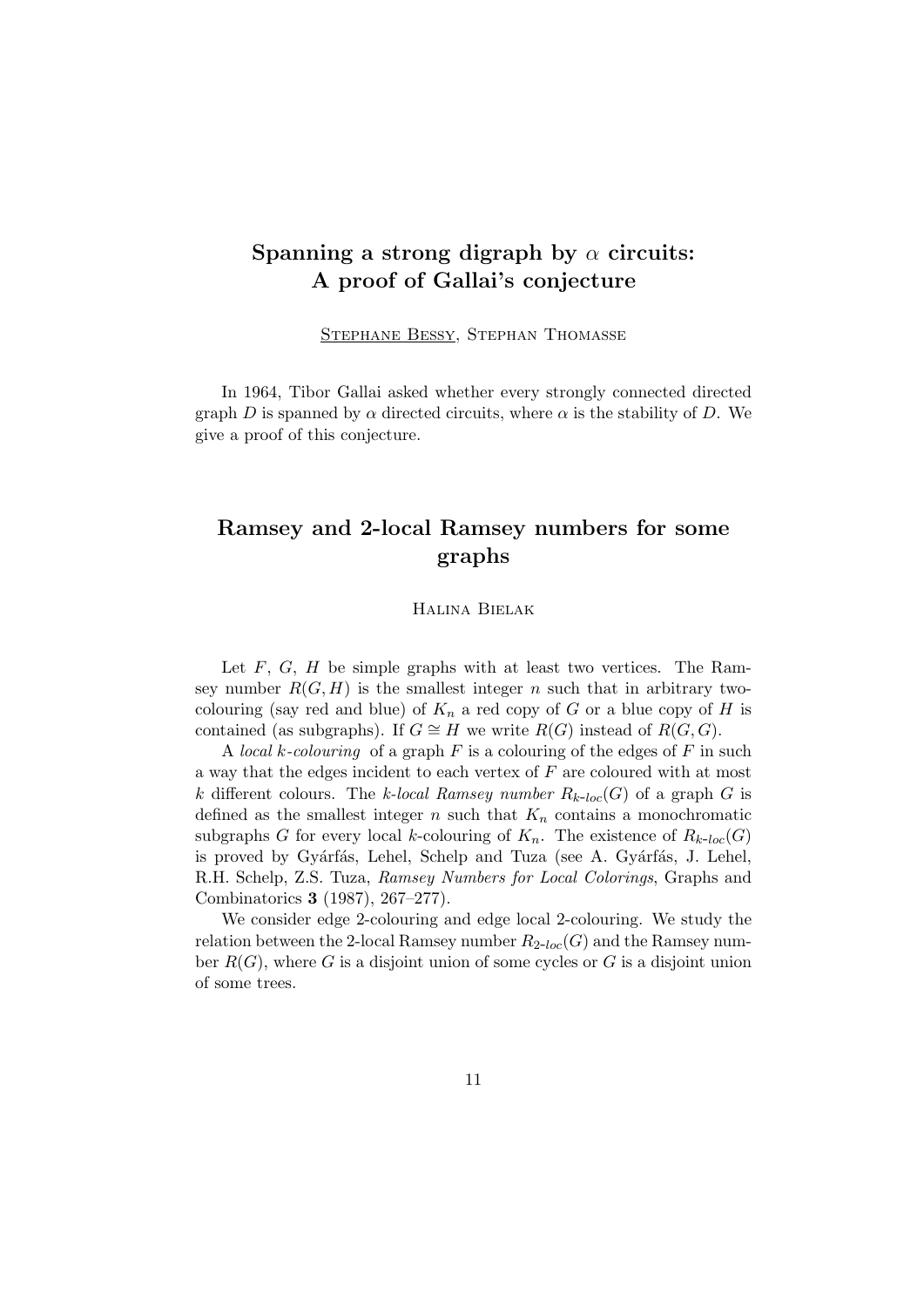### The rank of a cograph

#### Tuerker Biyikoglu

I will talk about the rank of the adjacency matrix of a cograph. A graph is called cograph if it has no induced subgraph  $P_4$ . The rank of a cograph is equal to the number of distinct nonzero columns of its adjacency matrix.

### Irreducible configurations and graphs

#### Marko Boben

Cubic bipartite graphs with girth at least 6 correspond to symmetric  $(v_3)$  configurations. In 1887 V. Martinetti described a simple construction method which enables one to construct all  $(v_3)$  configurations from a set of so-called *irreducible* configurations. The result has been cited quite often since its publication, both in the sense of configurations and graphs. But after a careful examination, the list of irreducible configurations given by Martinetti has turned out to be incomplete. We will give the description of all irreducible configurations and corresponding graphs, including those which are missing in the Martinetti's list.

#### Connectivity and minors in large graphs

#### THOMAS BÖHME

It is proved that for all positive integers k, s and t there is an  $f(k)$ , depending on k only, and an  $N(k, s, t)$  such that every graph on  $n \geq N(k, s, t)$ vertices with at least  $f(k) \cdot n$  edges either contains a k-connected subgraph of order at least  $s$  or  $t$  pairwise disjoint  $k$ -connected subgraphs. The proof is based on classical theorem by Mader. In the talk some applications and modifications of the above theorem will be discussed. The presented results are partial joint work with A. V. Kostochka.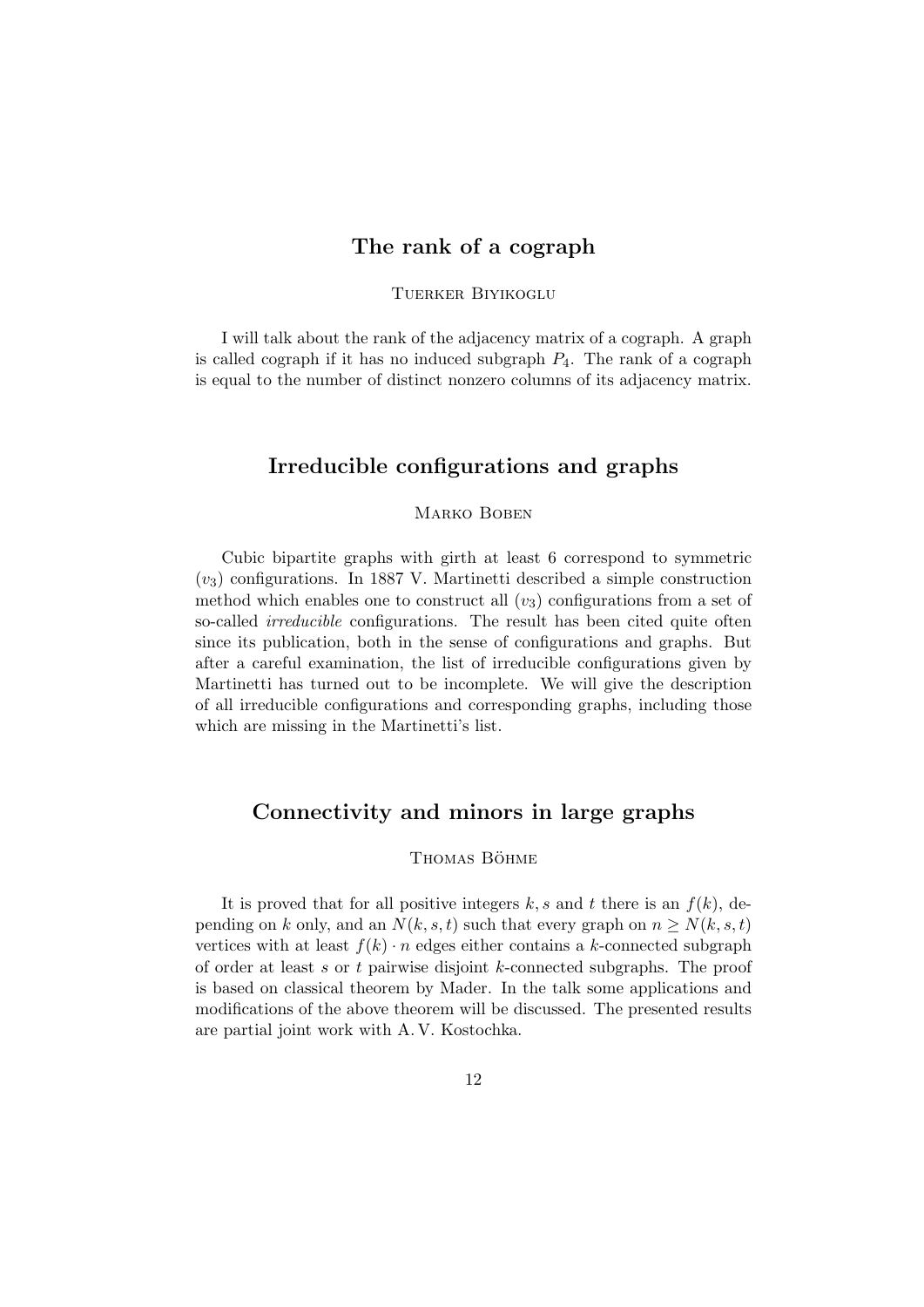#### The minor crossing number

DRAGO BOKAL, GAŠPER FIJAVŽ, BOJAN MOHAR

The minor crossing number  $\operatorname{mcr}(G)$  is defined as the minimum crossing number over all graphs that contain  $G$  as a minor. It links the powerful theory of graph minors with the notion of crossing number of a graph.

The graphs with  $mcr(G) = 1$  have been characterized by Robertson and Seymour and this result provided most motivation for our research. We prove that the minimum is always attained at some cubic graph, that the crossing number of G is bounded from above by some function of  $mcr(G)$ and maximum degree  $\Delta(G)$ , and that examining mcr(G) it is enough to consider the blocks of G. We also establish some results about the minor crossing number of complete graphs.

#### Toroidal triangulations are geometric

Dan Archdeacon, C. Paul Bonnington, Jo Ellis-Monaghan

Steinitz's Theorem states that a graph is the 1-skeleton of a convex polyhedron if and only if it is 3-connected and planar. The polyhedron is called a geometric realisation of the embedded graph. Its faces are bounded by convex polygons whose points are co-planar. When does a graph embedded on the torus have a geometric realisation in 3-space? In this talk we prove that every toroidal triangulation has a geometric realisation. The proof involves an interesting detour into 4-space.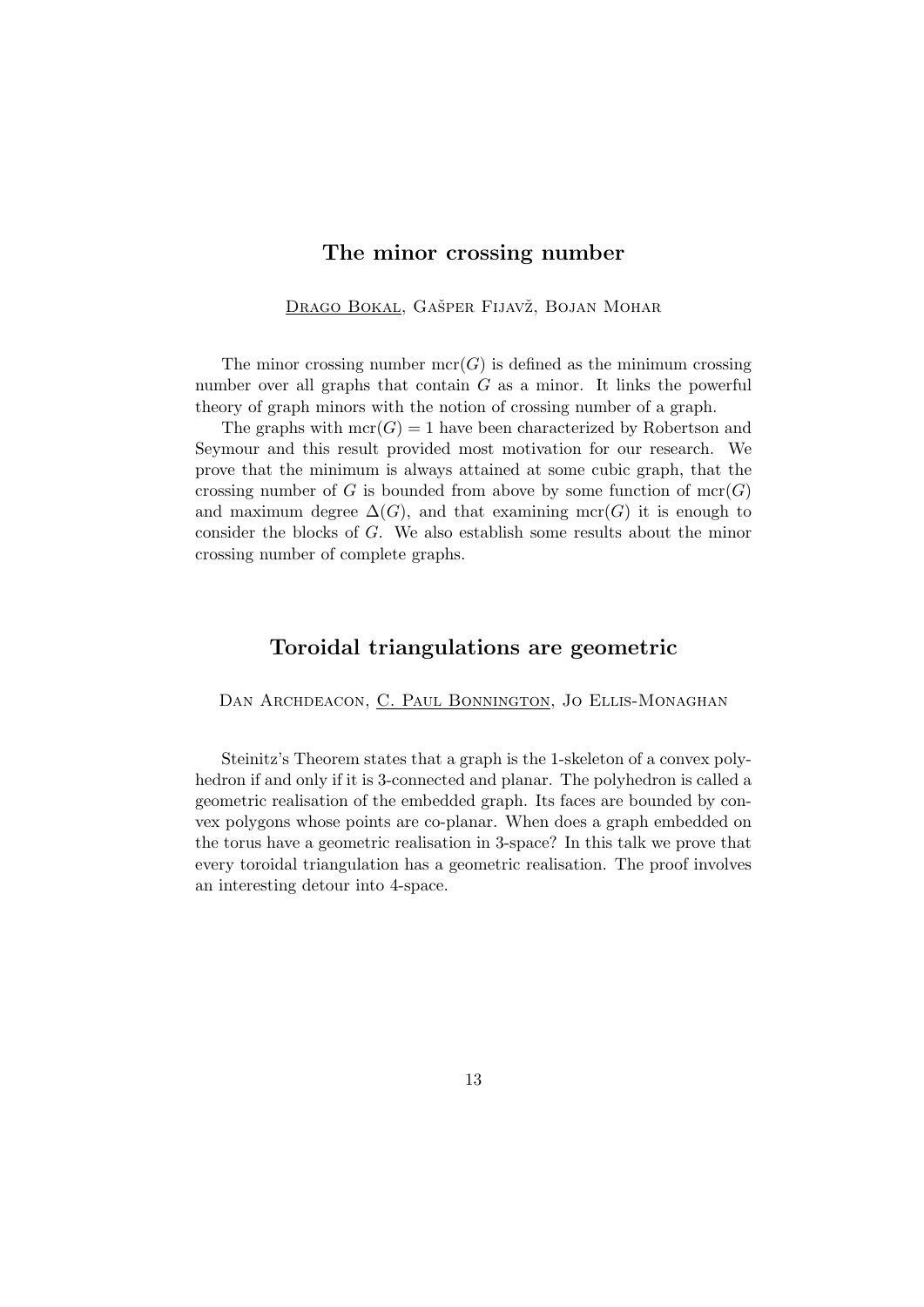## Mutually embeddable vertex-transitive graphs and trees

#### ANTHONY BONATO, CLAUDE TARDIF

Two graphs are mutually embeddable or me if they are isomorphic to induced subgraphs of each other. While any two finite me graphs are isomorphic, there are many examples of pairwise me non-isomorphic infinite graphs. Closely related to me graphs are the universal graphs, which embed all graphs of smaller orders. A fascinating example of a universal graph is the infinite random graph,  $R$ . The graph  $R$  is vertex-transitive, and this fact in part motivates the following problem: find large (say, of cardinality  $2^{\aleph_0}$ ) families of pairwise me non-isomorphic vertex-transitive countable graphs. We will give examples of such families by using the weak Cartesian product and its unique factorization properties. To our knowledge, this is one of the first applications of the unique factorization property of the weak Cartesian product with infinitely many factors. Our techniques give large families of me universal graphs for all infinite cardinals.

We conjecture that if a tree  $T$  (of any infinite order) is me with another non-isomorphic one, then  $T$  is me with an *infinite* family of pairwise nonisomorphic trees. The conjecture is true in the case of rayless trees; that is, trees that contain no infinite path as an induced subgraph. Our proof of this result depends on Halin's fixed element theorem for rayless trees.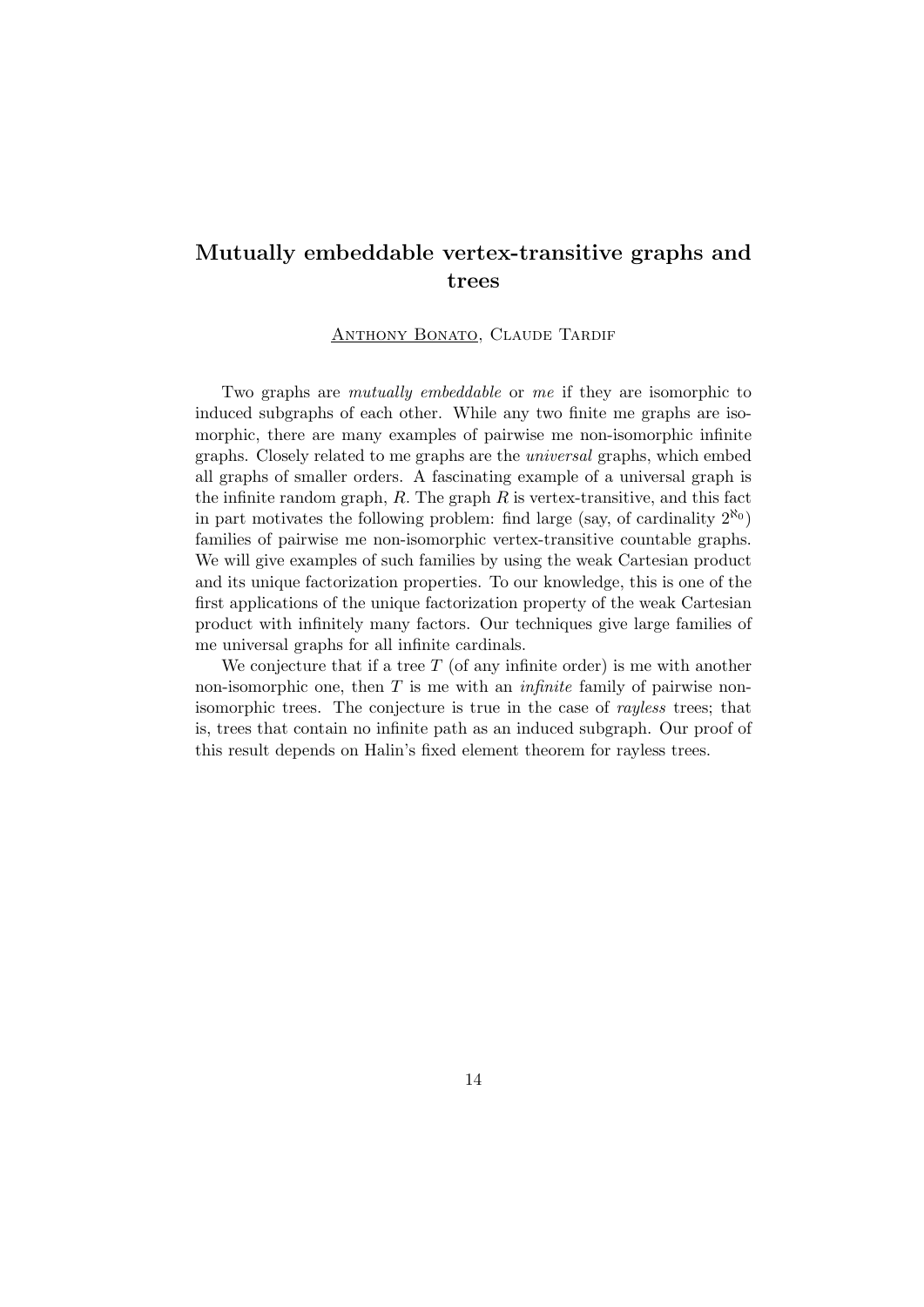## Graph processes derived from statistical correlation matrices

Nadia Bouz-Asal, Almasa Skaka, Douglas Van Wieren

A simple graph can be produced from  $n$  nontrivial finite vectors of equal length and a value  $p \in [-1, 1]$  by a simple procedure: One uses the vectors as the set of vertices and constructs an edge between two vertices if and only if the correlation coefficient between the corresponding vectors is greater than p. Without the value  $p$ , the natural result is a monotonic graph process, an ordering of edges in  $K_n$ . A similar method uses n random variables. Importantly, the resulting graph or graph process has meaning in the same sense that the correlation coefficient has meaning. (Thus, examination of the resulting structure and its substructures — such as cliques and/or independent sets — implicitly provides inference material. With graph processes per se, it's also appropriate to discuss the implications of distinct hitting times for various properties.) Here, we examine the described procedure for a form of robustness. Given an ordering of the  $\binom{n}{2}$  $n \choose 2$  edges in  $K_n$ , we demonstrate how to construct  $n$  vectors, polynomial in length and using positive integers, such that the  $\binom{n}{2}$  $n_2$ ) correlation coefficients have exactly the required order.

### Non-orientable regular hypermaps with few faces

#### Antonio Breda d'Azevedo, Steve Wilson

A map, or a cellular division of a compact surface, is often viewed as a cellular imbedding of a connected graph in a compact surface. It generalises to a hypermap by replacing graph by a hypergraph. In this paper we classify the non-orientable regular maps and hypermaps with size a power of 2, the non-orientable regular maps and hypermaps with 1, 2, 3, 5 faces and give a sufficient and necessary condition for the existence of regular hypermaps with 4 faces on non- orientable surfaces. For maps we classify the nonorientable regular maps with a prime number of faces. These results can be useful in classifications of non-orientable regular hypermaps or in nonexistence of regular hypermaps in some non-orientable surface.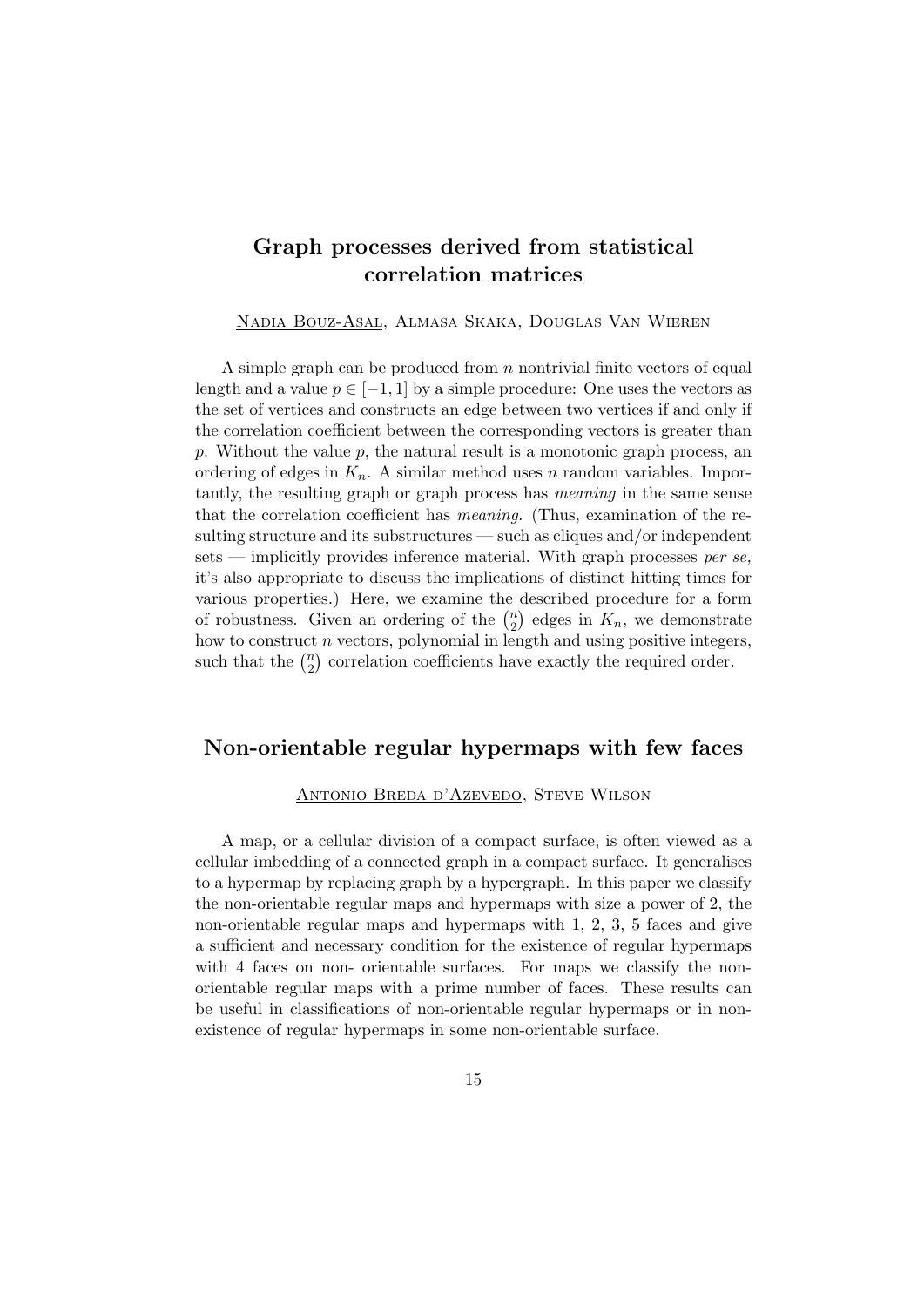## Cubic inflation, mirror graphs, Platonic graphs, and partial cubes

BOŠTJAN BREŠAR, SANDI KLAVŽAR, ALENKA LIPOVEC, BOJAN MOHAR

Mirror graphs are a common generalization of even cycles and hypercubes. A connected graph  $G = (V, E)$  is called a mirror graph if there exists a partition  $\mathcal{P} = \{E_1, E_2, \ldots, E_k\}$  of E such that for all  $i \in \{1, \ldots, k\}$  the following holds: (i)  $G - E_i$  consists of two connected components  $G_1^i, G_2^i$ , and (ii) there is an automorphism  $\alpha_i$  of G that maps  $G_1^i$  isomorphically onto  $G_2^i$  and every edge of  $E_i$  is invariant under  $\alpha_i$ .

Mirror graphs are bipartite, vertex-transitive, and closed for Cartesian products. Cubic inflation is an operation that transforms a plane graph into a cubic plane graph; its result can be described as the dual of the barycentric subdivision of a plane graph.

In this talk we present a characterization of (plane) mirror graphs that can be obtained by cubic inflation. There are only five such graphs, namely the inflated Platonic graphs. In turn, a characterization of Platonic graphs involving a partition of a graph into special straight-ahead walks is derived. As an application of both concepts, some new regular isometric subgraphs of hypercubes are constructed.

## Permutations and codes: polynomials, bases, and covering radius

#### PETER CAMERON

There are many analogies between sets (or groups) of permutations and (linear) codes. Some of these, particularly concerning minimum distance and decoding, have been studied since the 1970s. Others, such as a relationship between the cycle index and the Tutte polynomial, have been looked at recently. Questions about covering radius for permutation sets and groups appear to be quite new. In the talk, I will survey what is known about these topics, concentrating on the newer results.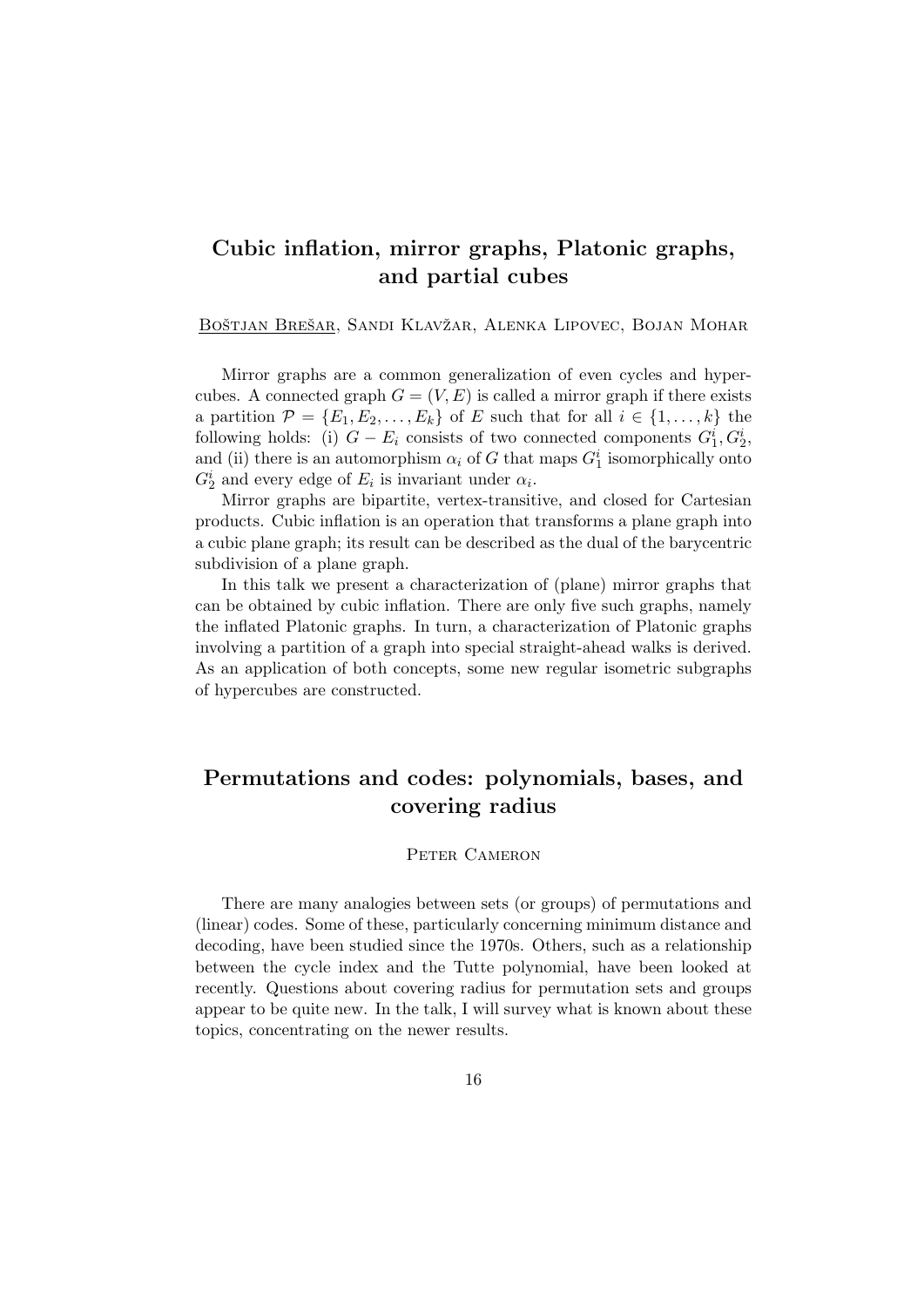### Approaching multiple-edge hypermaps

Domenico Catalano

An oriented map on a compact connected oriented surface without boundary S is an embedding  $\mathcal{M}: G \to S$  of a connected graph G (in S) such that its complement in S consists of simply connected regions (called cells). A map is (orientably) regular if its orientation-preserving automorphism group acts regularly on darts (i.e. directed edges). Škoviera and Zlatoš have shown that each regular embedding  $\mathcal{M}: G^{(k)} \to S$  with k parallel edges between two adjacent vertices of a simple graph G give rise to invariants like the shadow (the unique regular embedding of G which is covered by  $\mathcal{M}$ ) the twisting number (a number  $e \in \mathbb{Z}_k$  such that  $e^2 \equiv 1 \pmod{k}$ ) and the rotation gradient (a function defined on the set of darts with values in  $\mathbb{Z}_k$ ). Given a shadow, a twisting number and a rotation gradient there exists a regular embedding of  $G^{(k)}$  with these invariants if and only if a certain system of equations in  $\mathbb{Z}_k$  is solvable.

Hypermap is a generalisation of map in the sense that an hypermap is a cellular embedding  $\mathcal{H}: G \to S$  of an hypergraph G in a compact connected surface without boundary S. Our purpose is to generalize edge-multiplicity to regular hypermaps. A hypermap is said to have multiple hyperedges if there are two or more (distinct) hyperedges sharing the same set of hypervertices. Contrary to maps the generalisation to hypermaps does not give many invariants. In general we lose the shadow and the rotation gradient.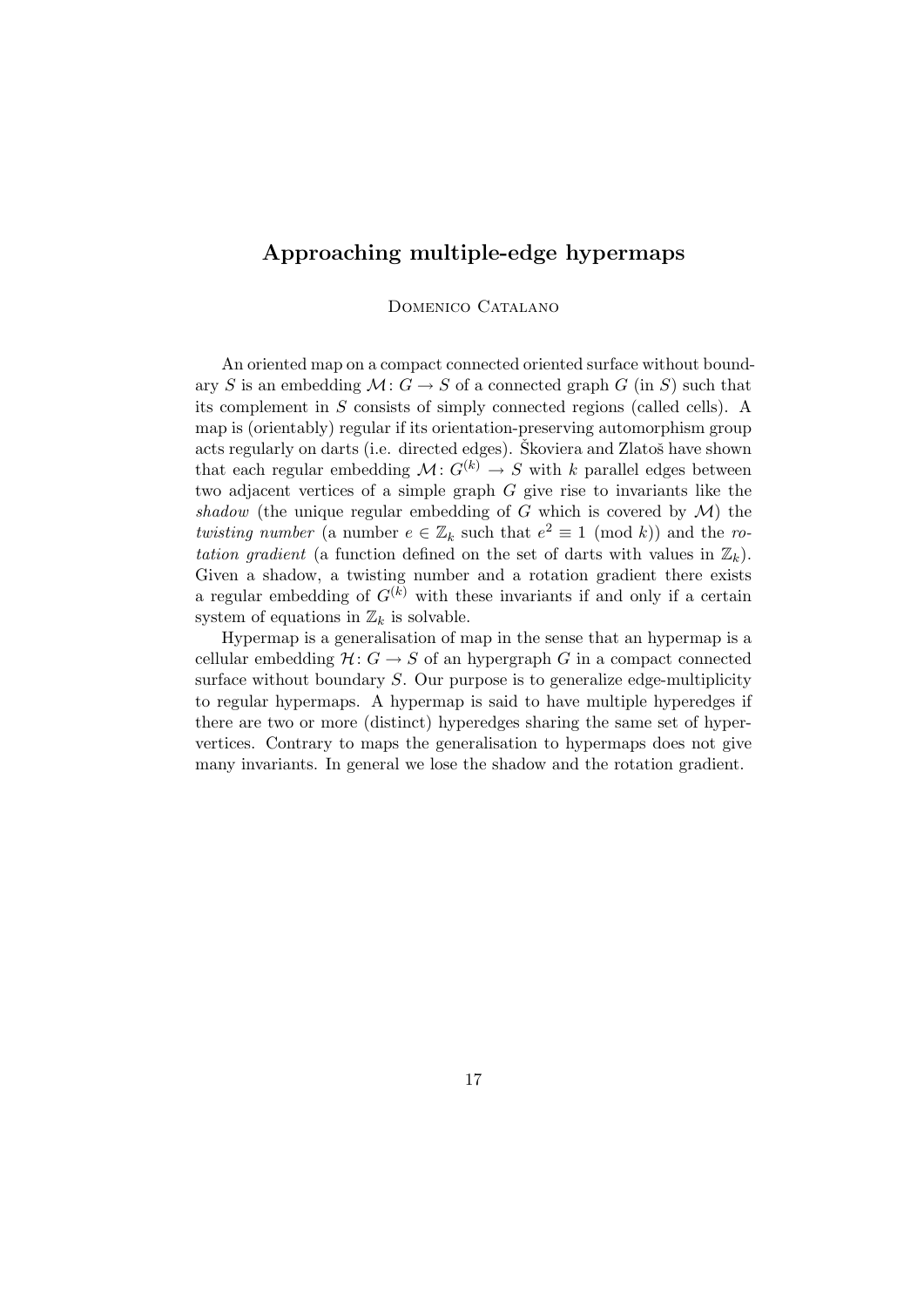## Algebraic characterization of weakly median graphs

H.-J. Bandelt, V. Chepoi

We bring together algebraic concepts such as equational class and various concepts from graph theory for developing a structure theory for graphs that promotes a deeper analysis of their metric properties. The basic operations are Cartesian multiplication and gated amalgamation or, alternatively, retraction. Specifically, finite weakly median graphs are known to be decomposable (relative to these operations) into smaller pieces that in turn are parts of hyperoctahedra, the pentagonal pyramid, or of certain triangulations of the plane. This decomposition scheme can be interpreted as Birkhoff's subdirect representation in purely algebraic terms. Then the weakly median graphs can be identified with the discrete members of an equational class of ternary algebras satisfying five (independent) axioms on two to four points. What is remarkable in this context is that the purely algebraic avenue leads to objects that can be regarded as particular graphs, which admit quite a number of alternative characterizations. It is perhaps no accident that the prime models all have some geometric interpretation.

### Regular Cayley maps for finite abelian groups, II

#### MARSTON CONDER

This talk follows on from one by Tom Tucker. I will describe the use of Ito's theorem on products of abelian subgroups to derive a 3-way classification of regular Cayley maps for finite abelian groups, computational experiments to investigate these, and some surprising theoretical consequences. Also if time permits I will discuss some open questions at the end.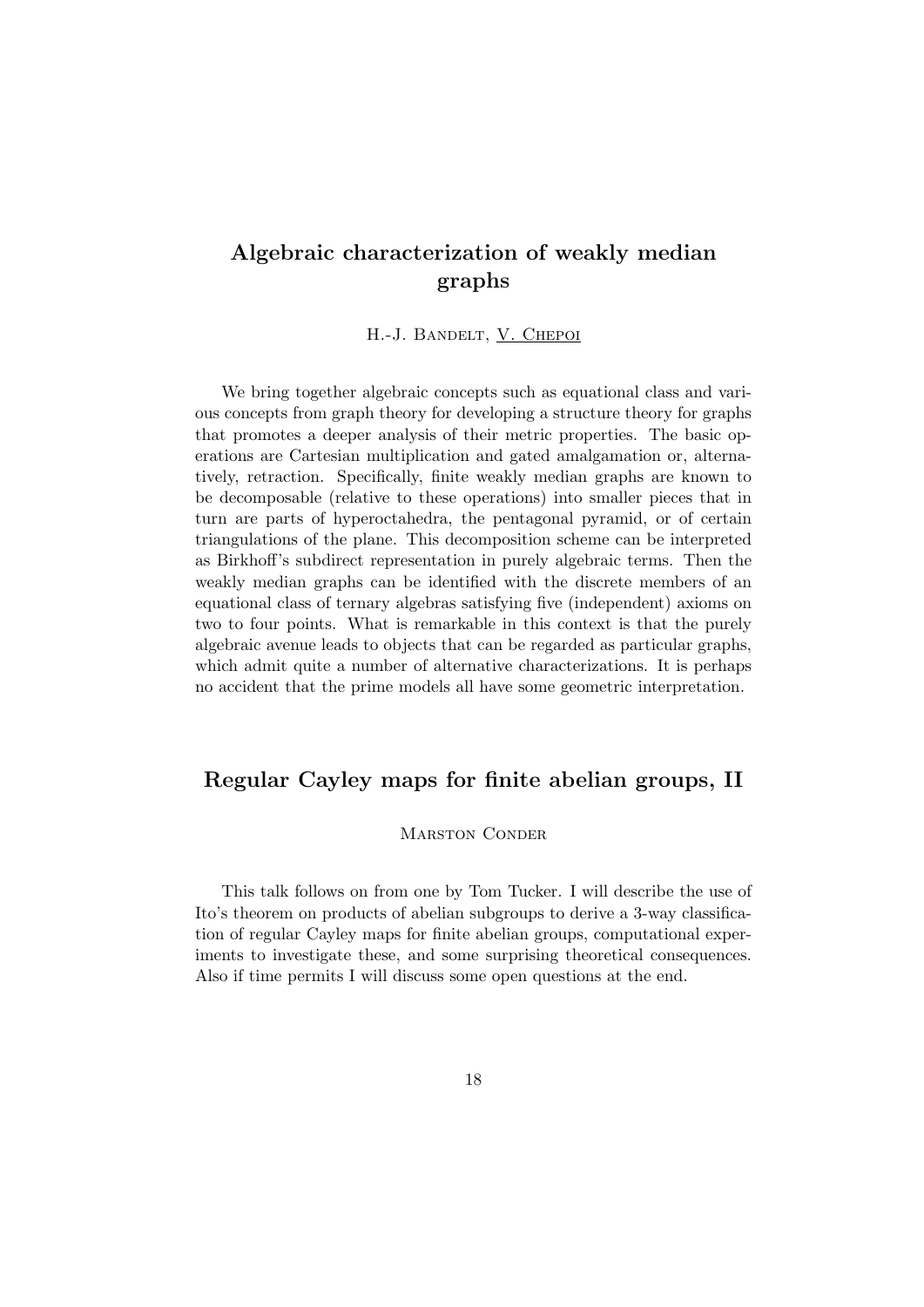### Embeddings into the monoid of the random graph

ANTHONY BONATO, DEJAN DELIĆ, IGOR DOLINKA

The infinite random graph (or Rado graph), written R, has been extensively investigated by both graph theorists and logicians. In particular, the automorphism group of R and its corresponding model-theoretic properties are fairly well-understood. Less is known about the endomorphism monoid of R, written  $End(R)$ , which is the set of all graph homomorphisms of R to itself equipped with the operation of composition.

After a brief introduction to some of the properties of  $End(R)$ , we will sketch a proof of a new result of the authors that  $End(R)$  embeds all countable semigroups; that is, it is countably universal in the class of all semigroups. This recalls the fact, known to Fraisse in the 1950's, that R is countable universal in the class of all graphs. Our proof is combinatorial in nature, and relies on certain semigroup embedding theorems of Pultr and Trnkova. Certain algebraic and computational consequences of our embedding theorem will be presented, along with evidence that  $End(R)$  satisfies an even stronger embedding property in the class of all semigroups.

## The nonorientable genus of complete tripartite graphs

Mark N. Ellingham, Chris Stephens, Xiaoya Zha

Finding the surfaces on which a particular graph can be embedded is a difficult problem, and exact answers are known only for some very special classes of graphs. Even for complete graphs, it took over 70 years to find the genus of an arbitrary complete graph  $K_n$ . The complete bipartite graphs  $K_{m,n}$  were somewhat easier, with the answers for orientable and nonorientable genus being given in the 1960's by Ringel. Here we examine complete tripartite graphs  $K_{l,m,n}$  (where we assume  $l \geq m \geq n$ ). In 1976 Stahl and White conjectured that the nonorientable genus is  $\left[ \frac{(l-2)(m+n-2)}{2} \right]$  $\frac{n+n-2)}{2}$ . We prove that this conjecture is true, with three exceptions:  $K_{4,4,1}, K_{4,4,3}$ , and  $K_{3,3,3}$ . We also discuss progress on a similar conjecture for the orientable genus of  $K_{l,m,n}$ .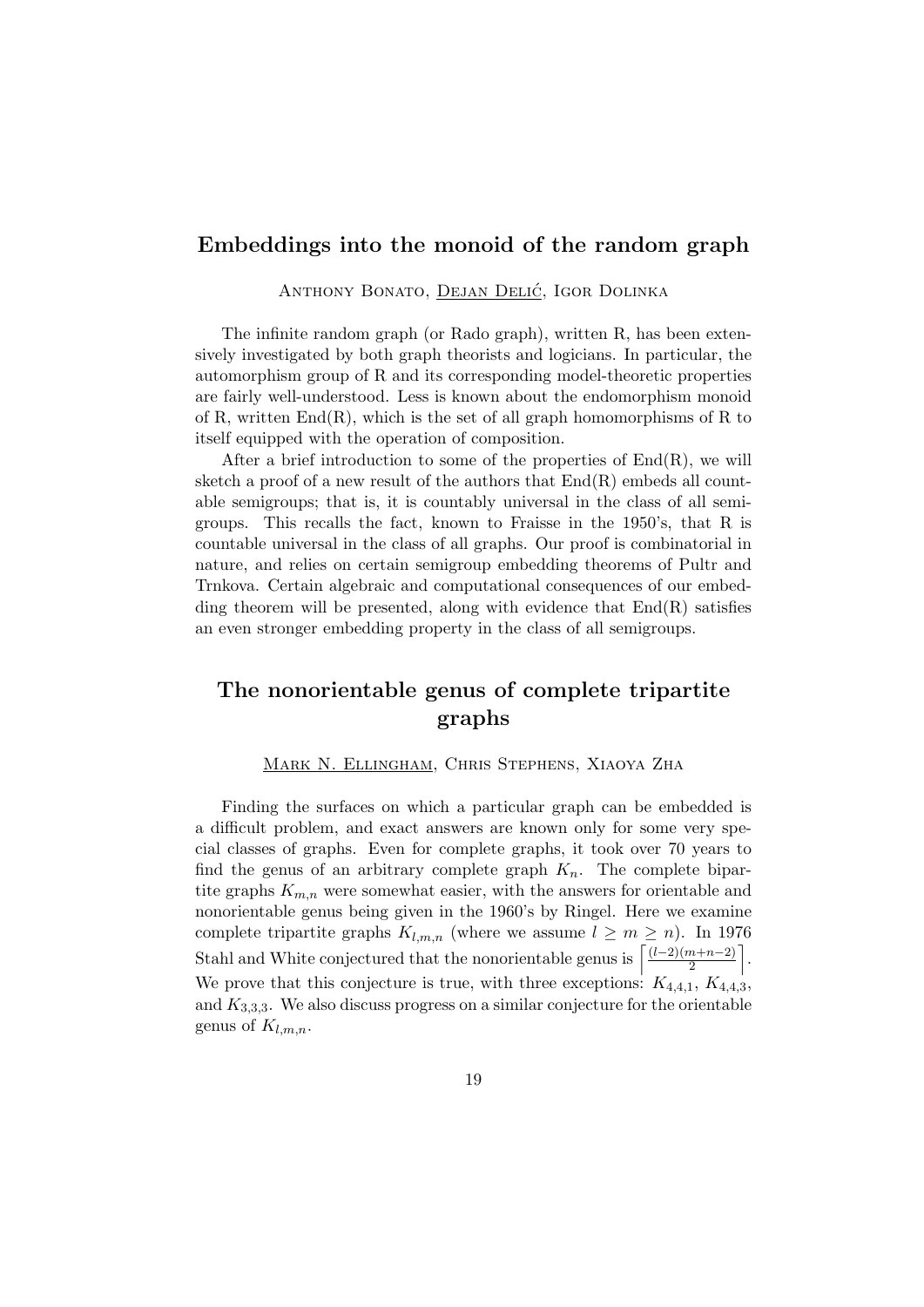### Weighted Hadwiger conjecture

#### GAŠPER FIJAVŽ

Let  $G^w = (V, E, w)$  be a weighted graph:  $G = (V, E)$  is its underlying graph and  $w : E \to [1,\infty)$  is the edge weight function. A (circular) pcoloring of  $G^w$  is a mapping c of its vertices into a circle of circumference p, so that every edge  $e = uv$  satisfies  $dist(c(u), c(v)) \geq w(uv)$ . The smallest p allowing a p-coloring of  $G^w$  is its weighted chromatic number,  $\chi_w(G)$ .

A q-basic graph is a weighted complete graph, whose edge weights satisfy triangular inequalities, and whose optimal travelling salesman tour has length q. Weighted Hadwiger Conjecture (WHC) at  $p$  states that if for every  $q > p$  the graph G contains no q-basic graph as a *weighted* minor then  $\chi_w(G^w) \leq p$ .

We prove that WHC is true for  $p < 4$  and false for  $p \geq 4$ .

#### Magic type labelings and tournament scheduling

#### DALIBOR FRONČEK

Vertex-magic vertex labeling of a graph  $G(V, E)$  is a bijection  $\lambda$  from the set V to  $\{1, 2, \ldots, |V|\}$  with the property that for every vertex x the sum of the labels of all neighbors of x is equal to a given constant  $k$ . We will present an interesting connection between vertex-magic vertex labelings and schedules of incomplete round robin tournaments. A joint result with M. Meszka on non-compact round robin tournaments will be also mentioned. If time permits, we may also present some joint results with P. Kovar and T. Kovarova on vertex magic total labelings for some new families of graphs, namely products of cycles and some regular graphs.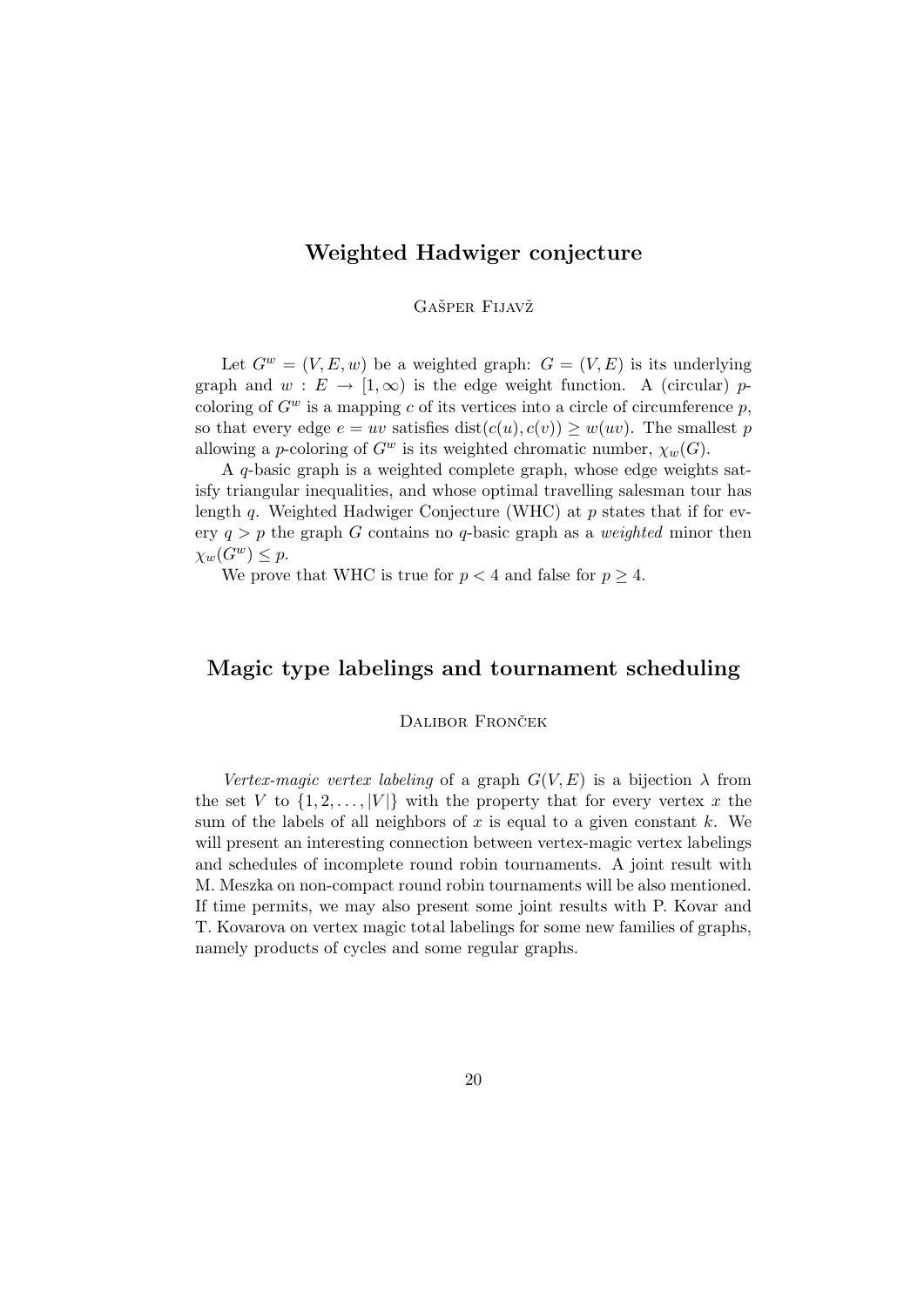## Configurations  $-75$  years after the death of Ernst Steinitz

#### Harald Gropp

Ernst Steinitz (1871-1928) died on September 29,1928, i.e. nearly 75 years ago. His main contributions to mathematics were in the fields of algebra and polyhedra. However, his work on configurations in geometry and combinatorics should not be forgotten. Already the dissertation of Steinitz in Breslau (1894) on "Über die Construction der Configurationen  $n<sub>3</sub>$ " contains interesting results concerning configurations and their relation to graphs and geometry.

This talk will consist of three parts.

First a short biography on Ernst Steinitz and a discussion of his work on configurations. Here an important aspect will be the political fate of Steinitz and his family because he was Jewish, until now a nearly unknown fact.

Second, the period between 1928 and 2003 will be discussed concerning the research of configurations. Here one of the few mathematicians who contributed results at all is Branko Grünbaum.

The last part will discuss the future of configurations in the  $21^{st}$  century. For those who still do not know what configurations are:

**Definition.** A configuration  $(v_r, b_k)$  is a finite incidence structure with v points and b lines such that

(i) there are k points on each line and r lines through each point, and

(ii) through two different points there is at most one common line.

Configurations are also closely related to graphs and hypergraphs:

**Remark.** A configuration  $(v_r, b_k)$  is a linear r-regular k-uniform hypergraph with v vertices and b hyperedges.

A configuration  $(v_r, b_k)$  is equivalent to a bipartite graph with  $v + b$  vertices and  $vr = bk$  edges whose girth is at least 6 and whose degrees are constant within the 2 partition classes of v and b edges.

A configuration  $(v_r, b_k)$  corresponds to a regular edge-disjoint packing of b cliques  $K_k$  into a  $K_v$ .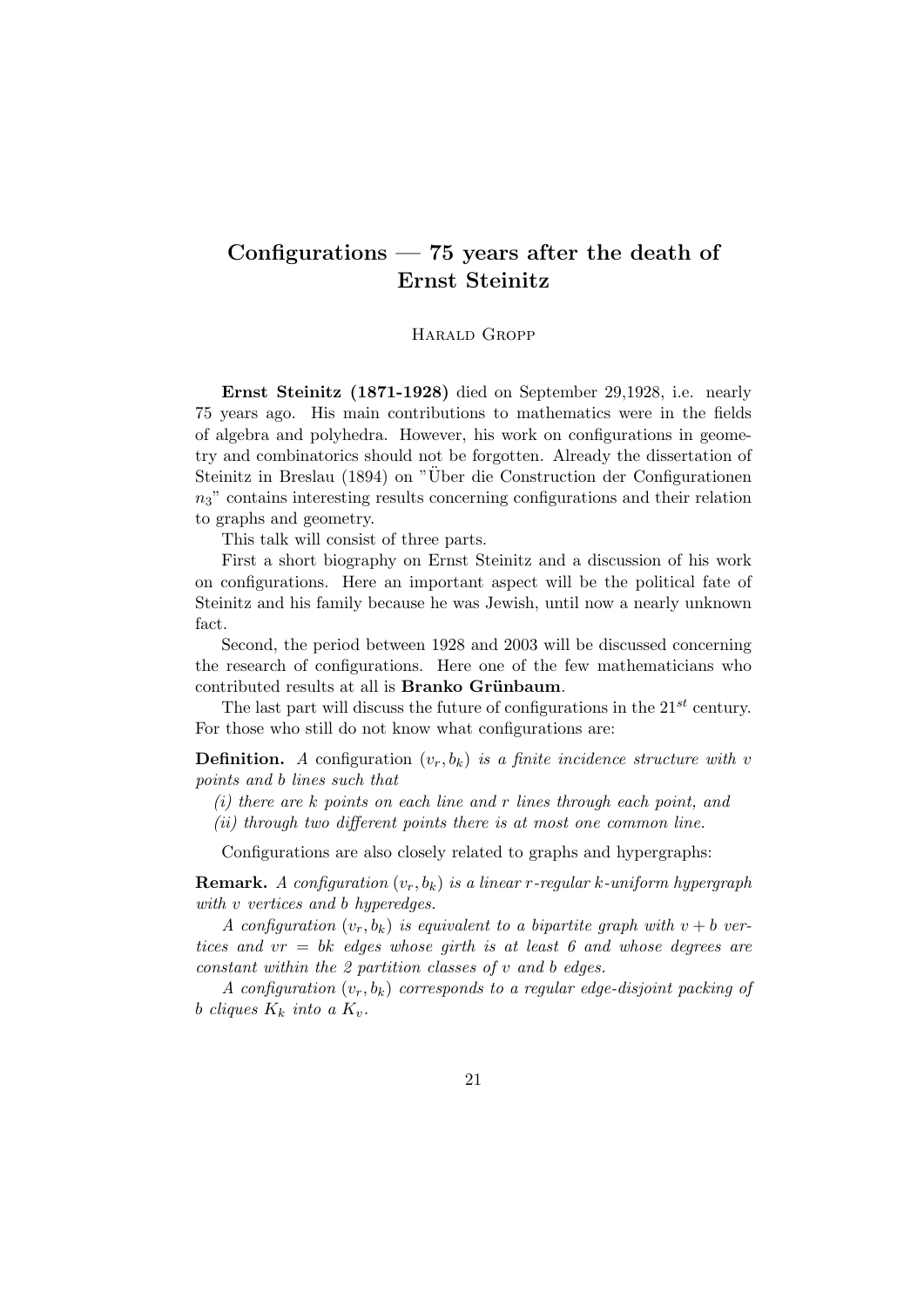### Graphs of polyhedra; polyhedra as graphs

#### BRANKO GRÜNBAUM

Graphs and 3-dimensional polyhedra interact in several ways. Two of the principal ones form our topic.

A theorem due to Steinitz can be formulated so as to characterize graphs that are isomorphic to graphs formed by vertices and edges of convex polyhedra. The criterion is very simple the graphs must be planar and 3-connected. The necessity is essentially obvious, the sufficiency is quite deep. Besides a sketch of some of the proofs and the history, we shall discuss various generalizations and modifications, and present several open problems.

When one wishes to study polyhedra in 3-space that are more general than convex ones, it is far from obvious how to delimit the objects under consideration – beyond the understanding that they should be determined by polygonal faces. Any general class should certainly include polyhedra that are homeomorphic to closed solid balls, but also polyhedra such as the Kepler-Poinsot regular star-polyhedra. Moreover, the class should be closed under duality, and it is highly desirable for the class to be closed under limits in a suitable sense. All these desiderata, and more, can be achieved if one adopts a two-step process of definition. In the first step, abstract (or combinatorial) polyhedra are defined as (abstract) graphs with a certain structure, which involves a family of circuits with suitable restrictions. The second step defines geometric polyhedra as images of abstract polyhedra in 3-space, where vertices of the graphs are mapped onto points, edges onto segments, and the chosen circuits onto polygons. The talk will present details of these definitions, and their application to a variety of situations. The generality obtained allows not only satisfactory treatments for the existing theories, but solves a variety of mysteries that were previously explained as exceptions to the general rules.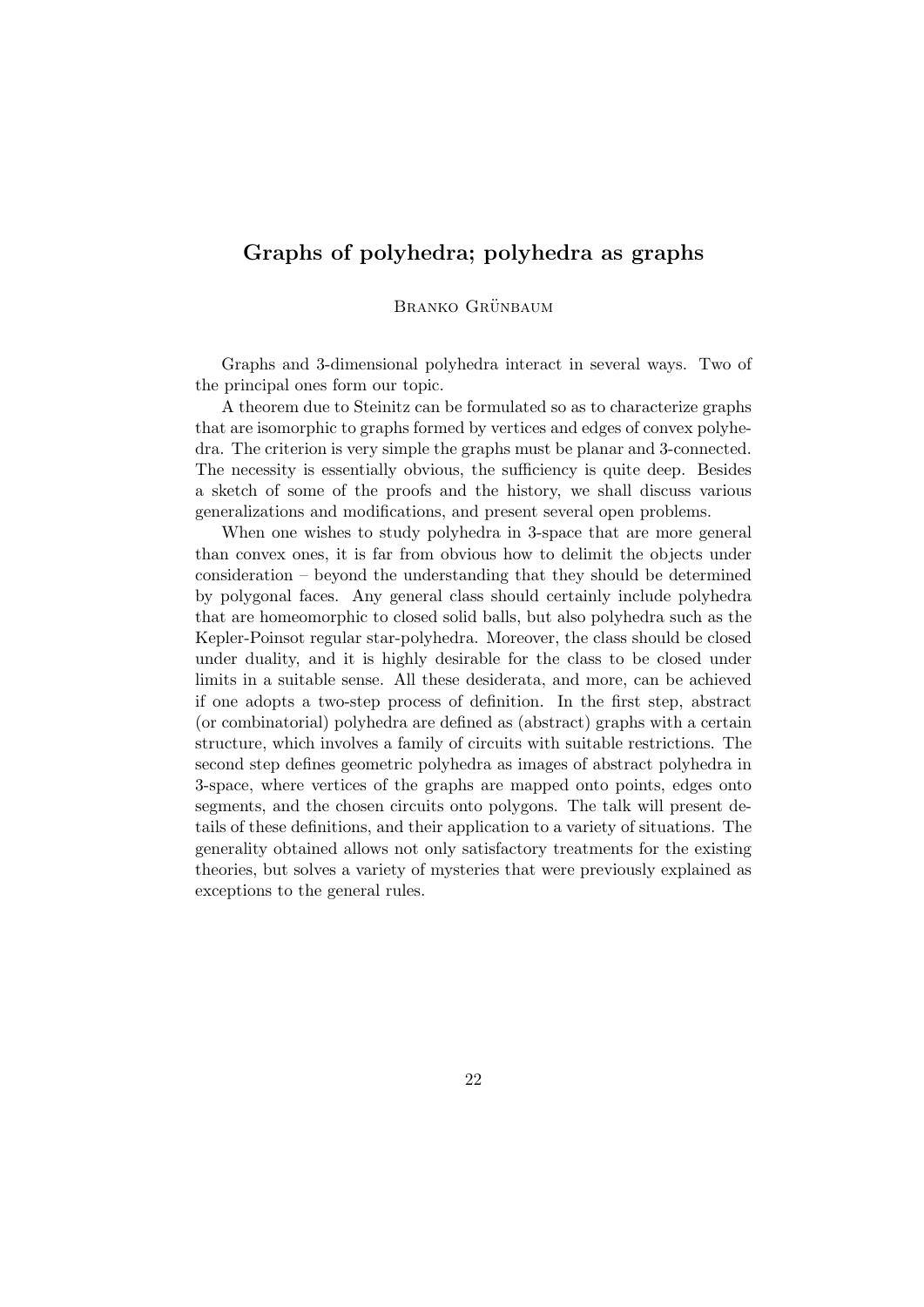## Bootstrapping theorems by Petersen, Baebler, Belck and Gallai

ROLAND HÄGGKVIST

See title. A typical statement which atypically is not proved in the paper is the conjecture: Every  $2m+1$ -regular pseudograph with at most  $2m+3-3s$ leaves has a 2s-factor.

A typical, atypically weak, corollary of theorems proved in the paper is the bootstrapped Belck-Gallai mikrotheorem: Every 3k-regular pseudograph with at most 2 leaves has a k-factor.

The proof techniques are elementary.

### Homomorphisms to graphs with bounded degrees

#### PAVOL HELL

I will present recent results, some joint with Huang Jing and Tomás Feder, others joint with Jarik Nešetřil, on the complexity of homomorphism problems restricted to graphs with bounded degrees. A conjecture of Dyer and Greenhill proposes that degree restrictions do not change the classification of the complexity of counting homomorphisms. On the other hand, results of Galluccio, Häggkvist, Nešetřil, and the speaker indicate that degree restrictions do yield interesting new polynomial cases for the basic homomorphism problem. The main results I will present state that for list homomorphisms, degree restrictions do not help. I will also give examples, for homomorphism extension problems, where the number of new polynomial cases depends on how much the degrees are restricted. Implications for constraint satisfaction problems, with restrictions on the number of times a variable can be used, will also be discussed.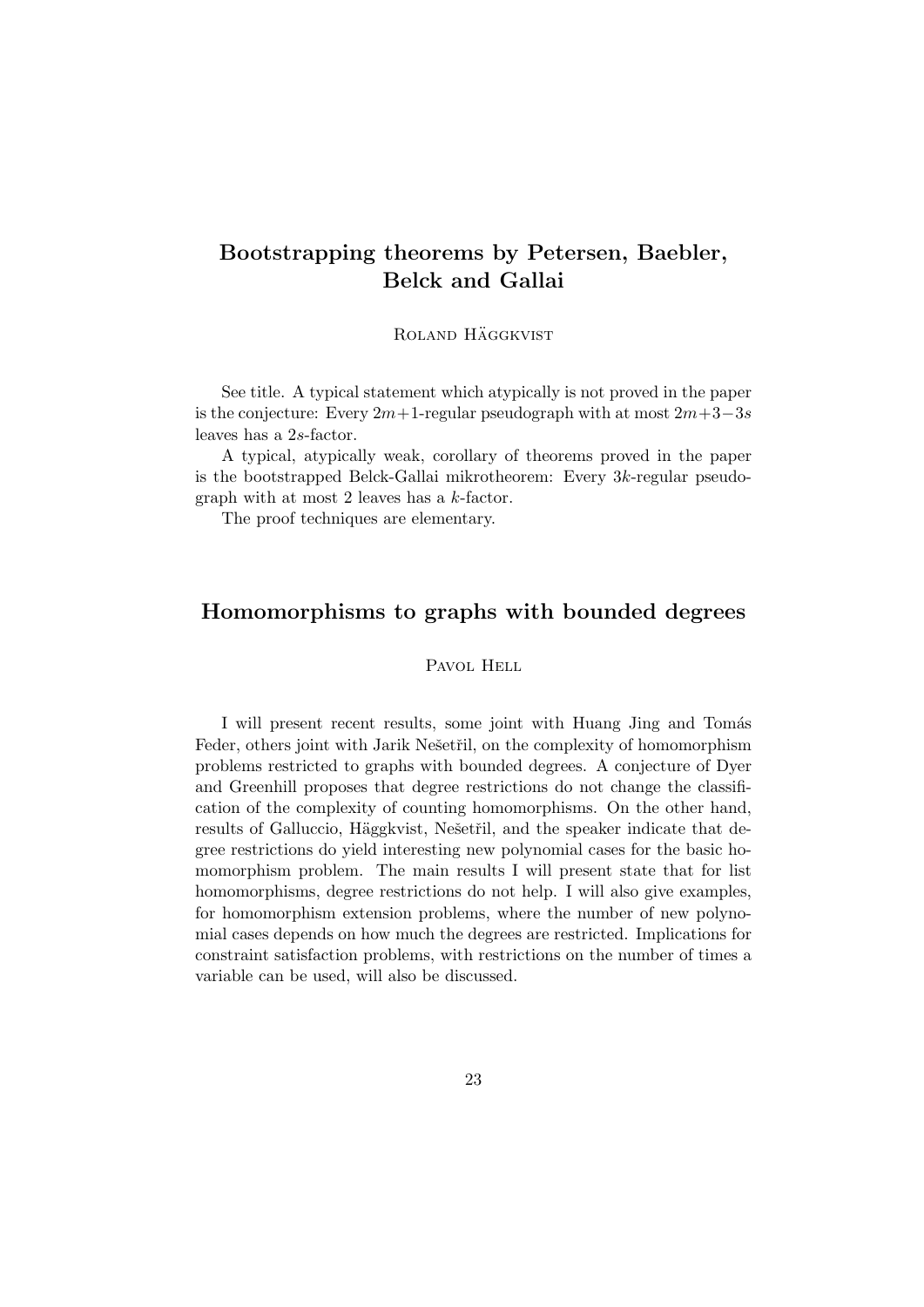## Construction of association schemes from difference sets

Sejeong Bang, Mitsugu Hirasaka

Let  $(Y, N)$  and  $(Z, F)$  be association schemes. We say that an association scheme  $(X, G)$  is an extension of  $(Y, N)$  by  $(Z, F)$  if there exists a closed subset  $K \subseteq G$  and  $x \in X$  such that  $(X, G)_{xK} \simeq (Y, N)$  and  $(X/K, G//K) \simeq$  $(Z, F)$ . We focus on extensions of  $(Y, N)$  by  $(Z, F)$  where each of  $(Y, N)$  and  $(Z, F)$  is the orbitals of a regular permutation group. In this talk we aim to characterize such extensions by certain algebraic properties on  $F$  and N, and define the two-dimensional Cohomology group with respect to the properties on  $F$  and  $N$  when  $N$  is an abelian group. Furthermore, we will show a construction of such extensions from a difference set when  $N$  is an elementary abelian group of rank two.

### The structure of bi-arc graphs

TOMÁS FEDER, PAVOL HELL, JING HUANG

This talk will introduce a new family of intersection graphs with loops allowed, which generalizes interval graphs, interval bigraphs, and circular arc graphs of clique covering number two. This family arose in the classification of the complexity of list homomorphism problems, as the largest family for which polynomial algorithms are possible (as long as  $P \neq NP$ ). We give a structrual characterization of bi-arc graphs, akin to the Lekkerkerker-Boland characterization of interval graphs. In particular, we show that a tree is a bi-arc graph if and only if it does not contain any of the twelve trees as a subtree. These characterizations are useful in describing polynomial list homomorphism algorithms.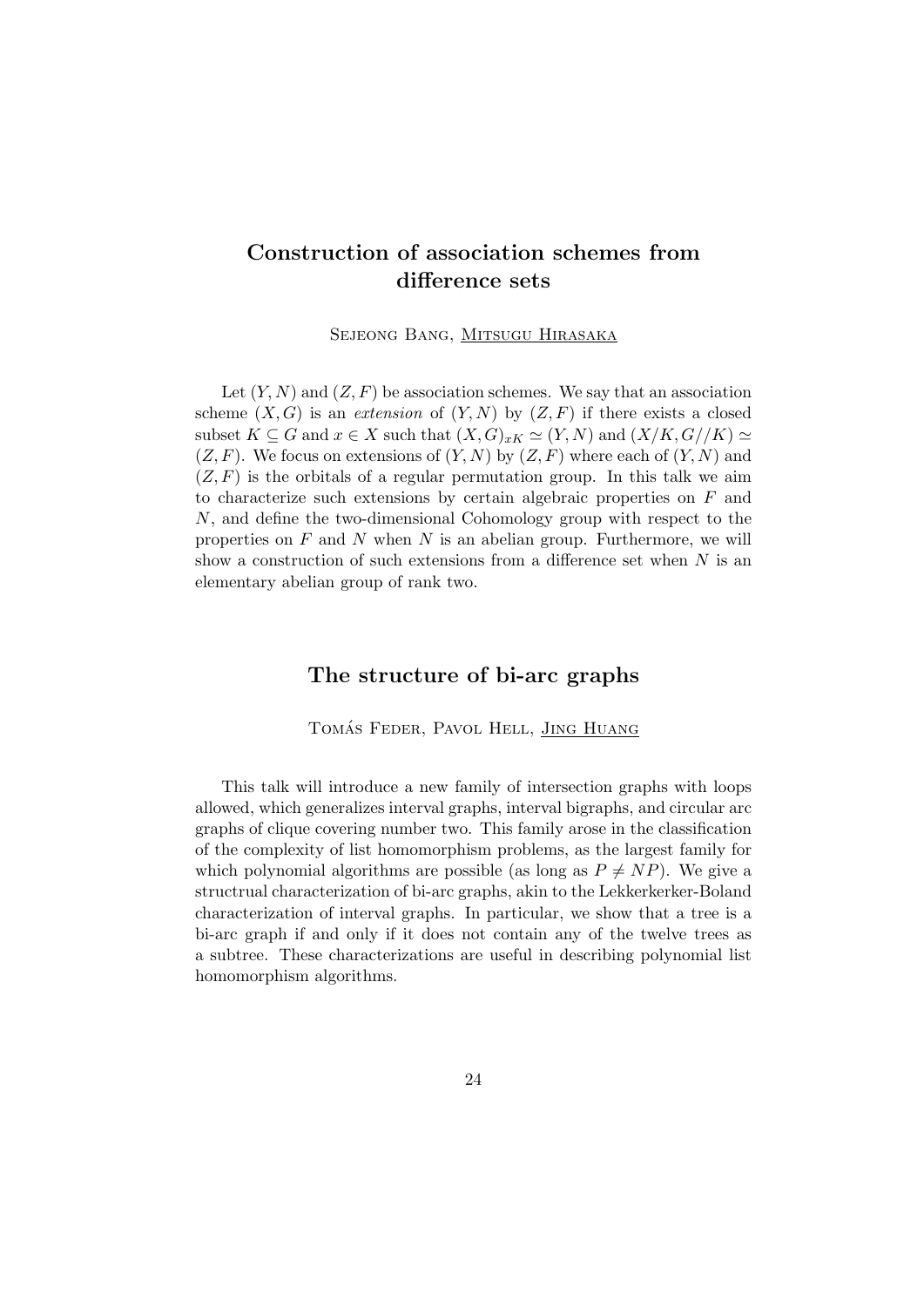## Extremal values for the codes identifying vertices in graphs

Irene Charon, Olivier Hudry, Antoine Lobstein

Consider a connected undirected graph  $G = (V, E)$  and a positive integer r; for any vertex v belonging to V,  $B_r(v)$  denotes the ball of radius r centered at v, i.e. the set of all vertices linked to v by a path of length (with respect to the number of edges) at most r. A subset C of V is called an r-identifying code of G if, for all vertices v of V, the sets  $B_r(v) \cap C$  are all nonempty and different. An r-identifying code of a given  $G$  is said to be *minimum* if its cardinality is minimum over the set of the r-identifying codes of  $G$ . We study here the extremal values of the cardinality of a minimum r-identifying code of any connected undirected graph  $G$  with a given number  $n$  of vertices. More precisely, we show that, for any  $G$  with n vertices, a minimum  $r$ identifying code has at least  $\lceil \log_2 n \rceil$  vertices and at most n−1 vertices, and we show that these bounds are reached.

### Cartesian products of graphs

#### Wilfried Imrich

This talk is concerned with the most remarkable results about Cartesian products of finite and infinite graphs, the focus being on the interaction between structural and algorithmic properties. It begins with well known results about prime factorizations and also outlines a new lean linear recognition algorithm that will be published jointly with I. Peterin.

The presentation also traces similarities between the Cartesian and other graph products, such as the strong and the direct one. It ends with a list of open problems as well as suggestions on how to approach them.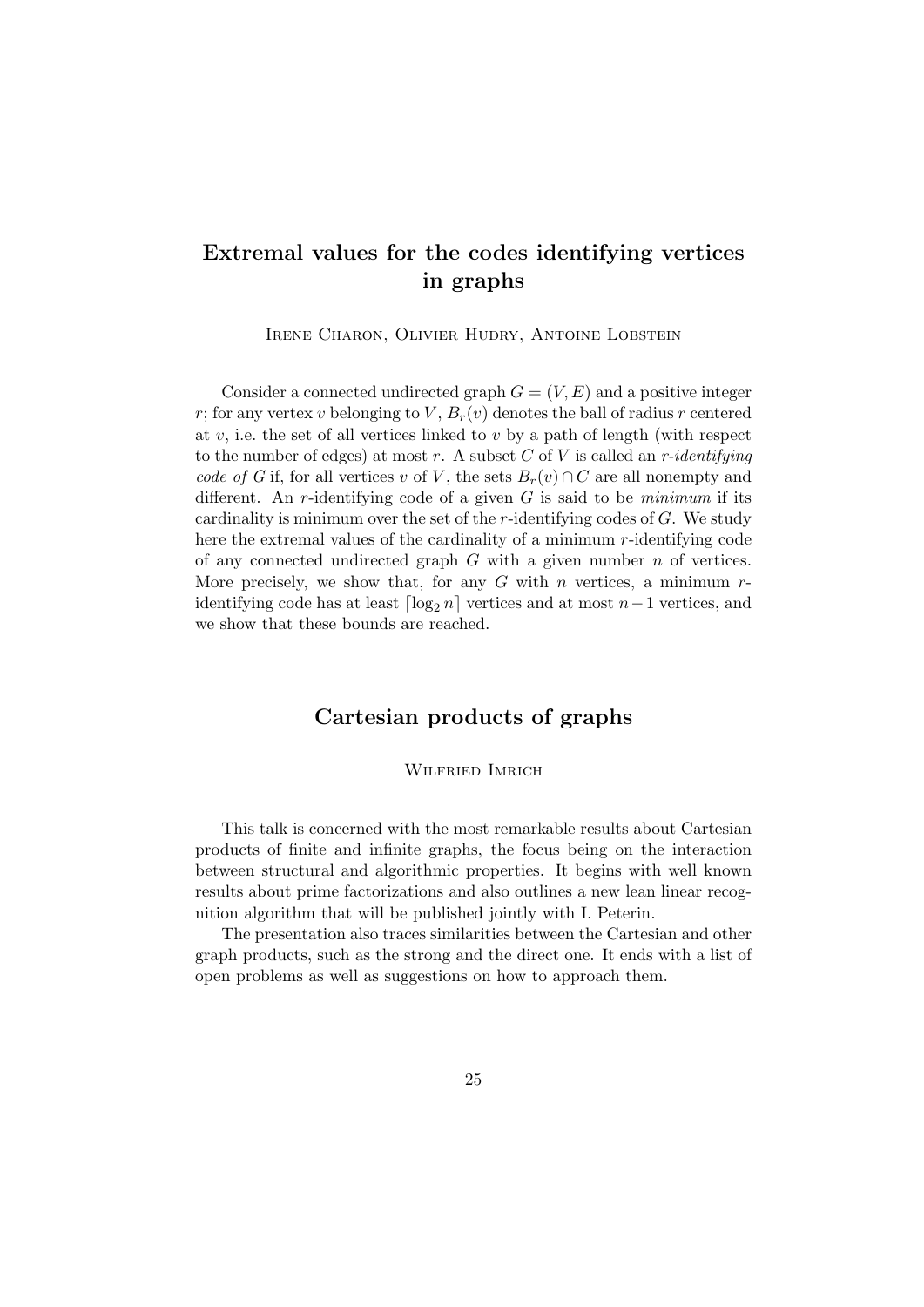## Arithmetic conditions for vertex-transitivity of graphs

ROBERT JAJCAY, ALEKSANDER MALNIČ, DRAGAN MARUŠIČ

Determining the vertex-transitivity of a graph is generally a hard task (although the precise complexity of this problem is not known). Any "fast" arithmetic tests for vertex-transitivity are therefore of great interest.

In our talk, we generalize the results of  $J$ . Sirán and the first author (Australasian J. Combin. 10 (1994)), and develop new formulas for the number of closed walks of length  $p^r$  or  $pq$ , where p and q are primes, valid for all vertex-transitive graphs. Based on these formulas, several simple tests for vertex-transitivity are presented, as well as lower bounds on the orders of the smallest vertex- and arc-transitive groups of automorphisms for vertex-transitive graphs of given valence.

We demonstrate the use of our methods by applying them to the class of generalized Petersen graphs.

### The strong isometric dimension of graphs of diameter two

#### JANJA JEREBIC, SANDI KLAVŽAR

The strong isometric dimension  $\dim(G)$  of a graph G is the least number  $k$  such that G can be isometrically embedded into the strong product of  $k$ paths. The problem of determining  $\dim(G)$  for graphs of diameter two is reduced to a covering problem of the complement of G with complete bipartite graphs. As an example it is shown that  $\dim(P) = 5$ , where P is the Petersen graph.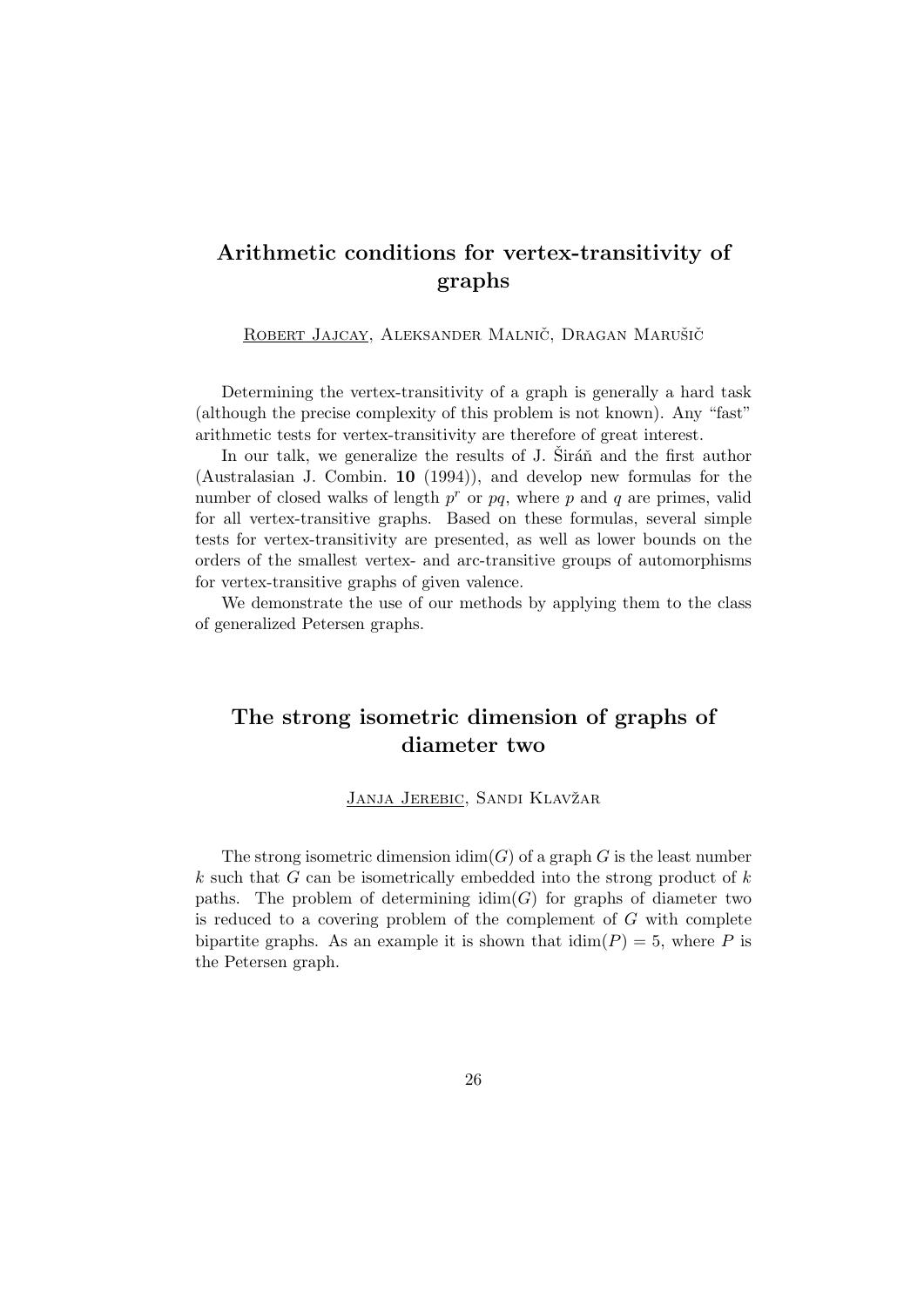## TBA

#### A. JURIŠIĆ

(Abstract not received.)

## On disjoint paths problem

Ken-ichi Kawarabayashi

In this talk, we will discuss disjoint paths problem. The topic includes k-linked graphs, k-linked graphs in sparse graphs, k-linked graphs in dense graphs, odd-k-path problem and parity-k-path problems. Some of this work is a joint work with B. Reed.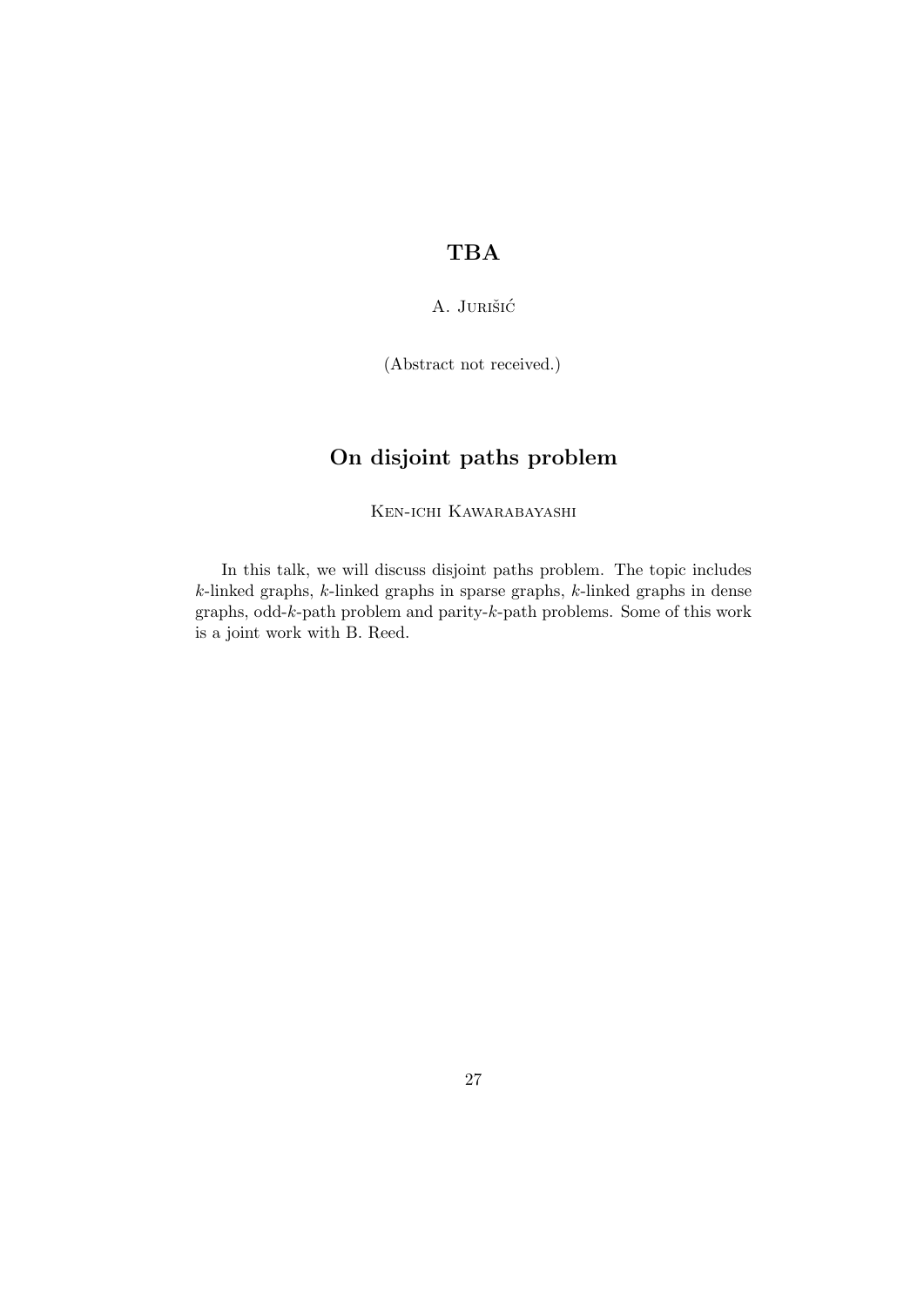### Square-free colorings of graphs

BOŠTJAN BREŠAR, SANDI KLAVŽAR

Let  $G$  be a graph and  $c$  a coloring of its edges. If the sequence of colors along a walk of G is of the form  $a_1, \ldots, a_n, a_1, \ldots, a_n$ , the walk is called a square walk. We say that the coloring  $c$  is square-free if any open walk is not a square and call the minimum number of colors needed so that G has a square-free coloring a walk Thue number and denote it by  $\pi_w(G)$ . This concept is a variation of the Thue number introduced in: [1] N. Alon, J. Grytczuk, M. Hałuszczak, and O. Riordan, Non-repetitive colorings of graphs, Random Structures Algorithms 21 (2002) 336–346.

Using the walk Thue number several results of [1] are extended. The Thue number of some complete graphs is extended to Hamming graphs. This result (for the case of hypercubes) is used to show that if a graph G on  $n$  vertices and  $m$  edges is the subdivision graph of some graph, then  $\pi_w(G) \leq n - \frac{m}{2}$  $\frac{m}{2}$ . Graph products are also considered. An inequality for the Thue number of the Cartesian product of trees is extended to arbitrary graphs and upper bounds for the (walk) Thue number of the direct and the strong products are also given. Using the latter results the (walk) Thue number of complete multipartite graphs is bounded which in turn gives a bound for arbitrary graphs in general and for perfect graphs in particular.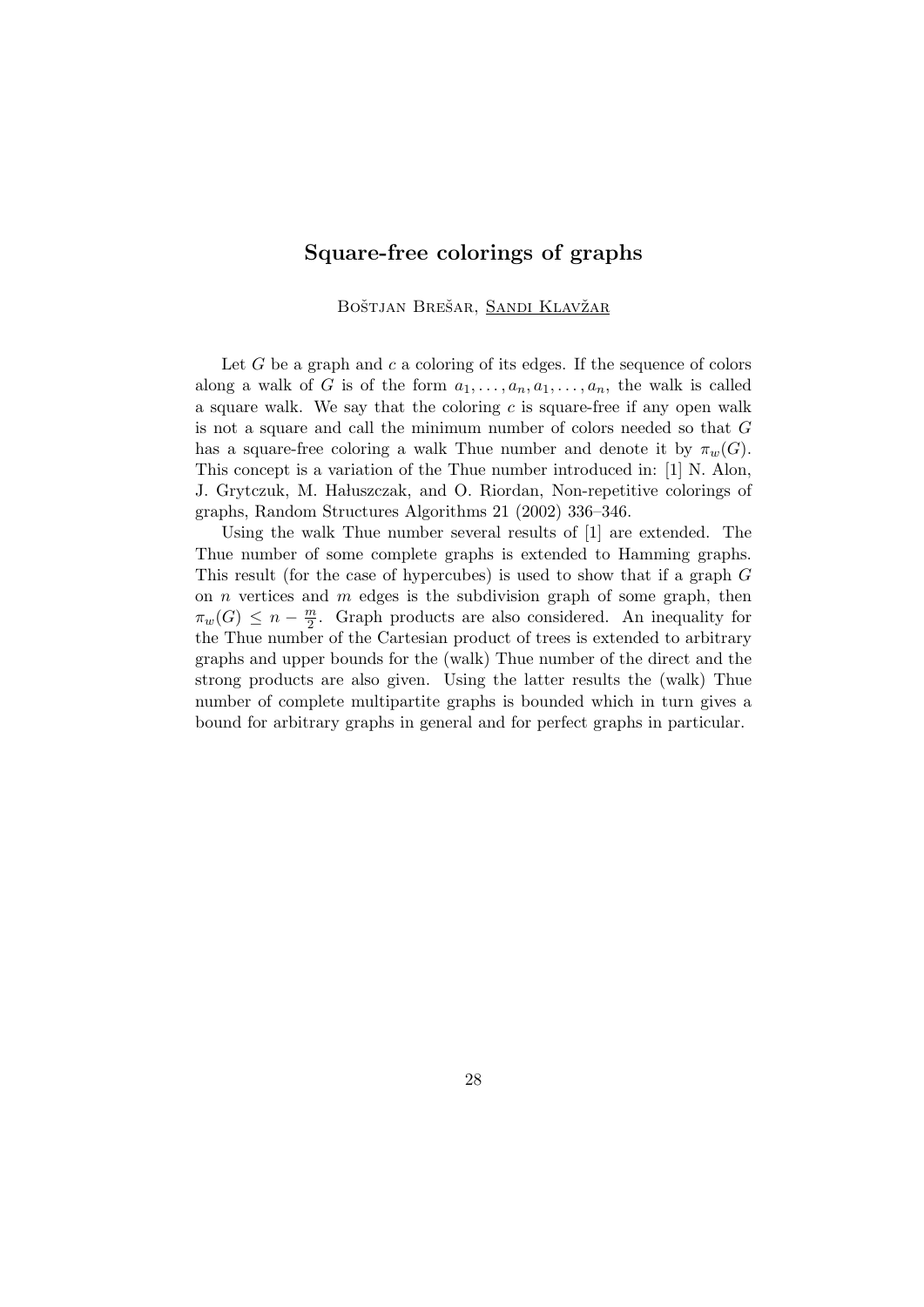## A census of spreads in small  $GQ(s,t)$  graphs and corresponding antipodal distance regular graphs of diameter 3

MIKHAIL KLIN, SVEN REICHARD

A pseudo-geometric  $GQ(s,t)$  strongly regular graph (briefly,  $GQ(s,t)$ graph) has the parameters

$$
v = (s+1)(st+1)
$$
  
\n
$$
k = s(t+1)
$$
  
\n
$$
\lambda = s-1
$$
  
\n
$$
\mu = t+1
$$

where  $s, t$  are suitable integers. The name comes from the fact that the point graph of a generalized quadrangle of order  $(s, t)$  is strongly regular with the parameters above (see, e.g., [2], [7]).

A spread in a  $GQ(s,t)$ -graph  $\Gamma$  is a partition of the vertex set of  $\Gamma$  into  $st + 1$  cliques of size  $s + 1$ , see, e.g., [6].

A famous theorem of Brouwer [1] claims that the deletion of a spread from a  $GQ(s, t)$ -graph yields an antipodal distance regular graph of valency st and diameter 3, which is in fact an  $(s + 1)$ -fold covering of the complete graph  $K_{st+1}$ . Moreover, this way of getting a distance regular graph from a suitable strongly regular graph  $\Gamma$  works only if  $\Gamma$  is a  $GQ(s, t)$ -graph.

In this context, Godsil and Hensel [5] asked for an example of a nongeometric  $GQ(s, t)$ -graph with a spread. The first such example was given in [3]; it has 96 vertices and corresponds to  $s = 5$ ,  $t = 3$ . Many examples for sufficiently large values of s and  $t = s + 2$  follow from a prolifice construction in [4].

In this paper we describe all spreads (up to isomorphism) in  $GQ(s,t)$ graphs with at most 64 points.

This investigation is essentially based on the computer catalogues of Ted Spence [8] for small strongly regular graphs. The table below gives a summary of our results. Here, GS refers to geometrical spreads, NGS, to non-geometrical ones. Note that we discover that the smallest (new)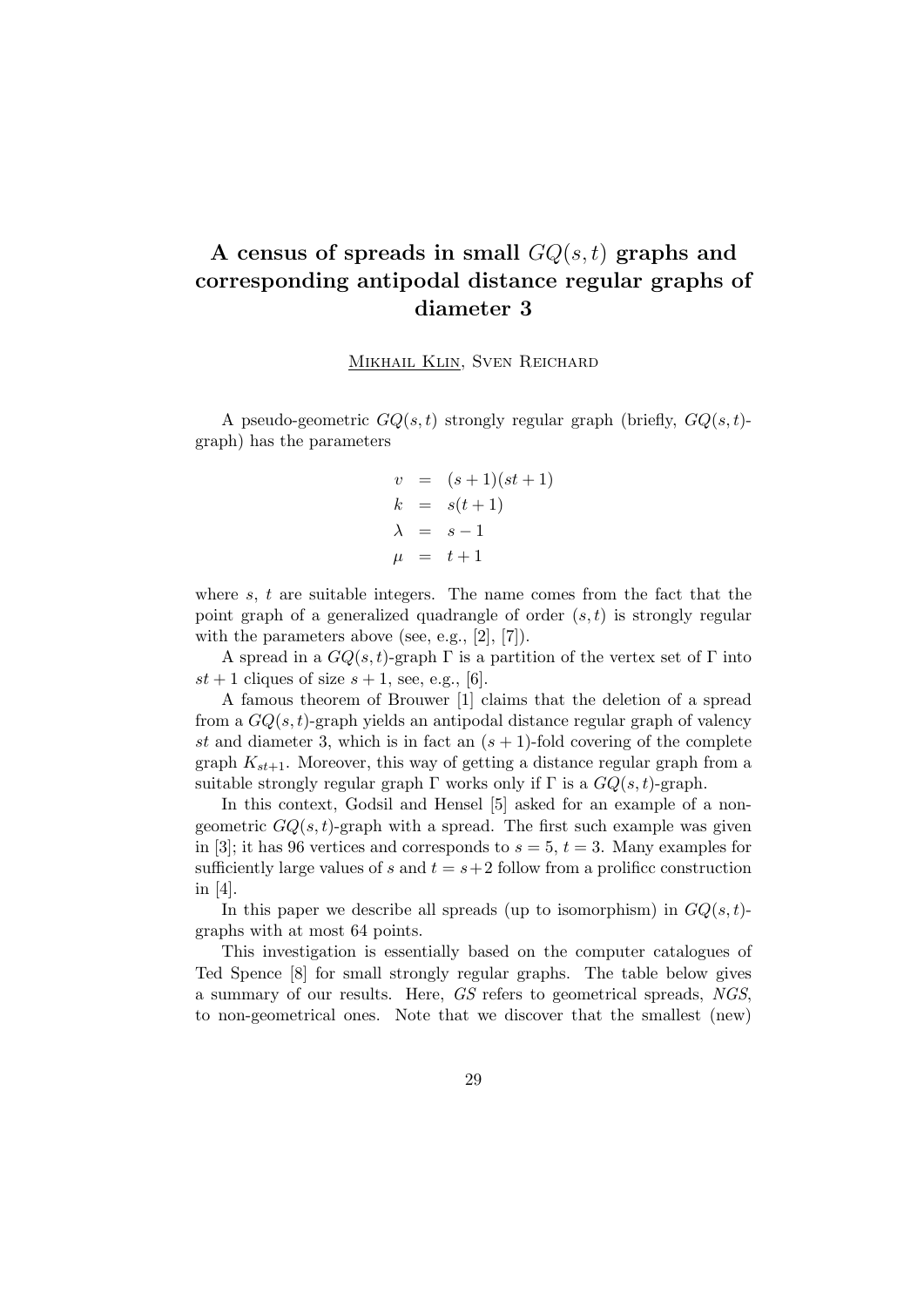examples of graphs, giving a positive answer on the question by Godsil-Hensel, exist on 40 points. For some of the graphs we provide a computerfree explanation.

| S |        |    | κ  |                | $\mu$ | $\#srg$ | $\#GQ$ | $\#GS$ | $\#NGS$ |
|---|--------|----|----|----------------|-------|---------|--------|--------|---------|
|   |        | 15 |    |                | 3     |         |        |        |         |
|   |        |    |    |                | 5     |         |        |        |         |
| റ | റ<br>U |    | റ  | 2              |       | 28      |        |        |         |
|   |        | 45 | 12 | 3              | 3     | 78      |        |        |         |
| 9 |        | 64 | 18 | $\overline{2}$ | 6     | 167     |        |        |         |

#### References

- [1] A.E. Brouwer. Distance regular graphs of diameter 3 and strongly regular graphs. Discrete Math., 49:101–103, 1984.
- [2] A.E. Brouwer, A.M. Cohen, and A. Neumaier. Distance Regular Graphs. Springer-Verlag, Berlin, 1989.
- [3] A.E. Brouwer, J.H. Koolen, and M.H. Klin. A root graph that is locally the line graph of the Petersen graph. *Discrete Math.*, 264:13– 24, 2003.
- [4] D.G. Fon-Der-Flaass. New prolific constructions of strongly regular graphs. Adv. Geom., 2:301–306, 2002.
- [5] C.D. Godsil and A.D. Hensel. Distance regular covers of the complete graph. J. Comb. Th. Ser. B, 56:205–238, 1992.
- [6] W.H. Haemers and V.D. Tonchev. Spreads in strongly regular graphs. Designs, Codes and Cryptography, 8:145–157, 1996.
- [7] A. Jurišić. Antipodal covers. PhD thesis, University of Waterloo, 1995.
- [8] E. Spence. http://www.maths.gla.ac.uk/~es/srgraphs.html. Homepage.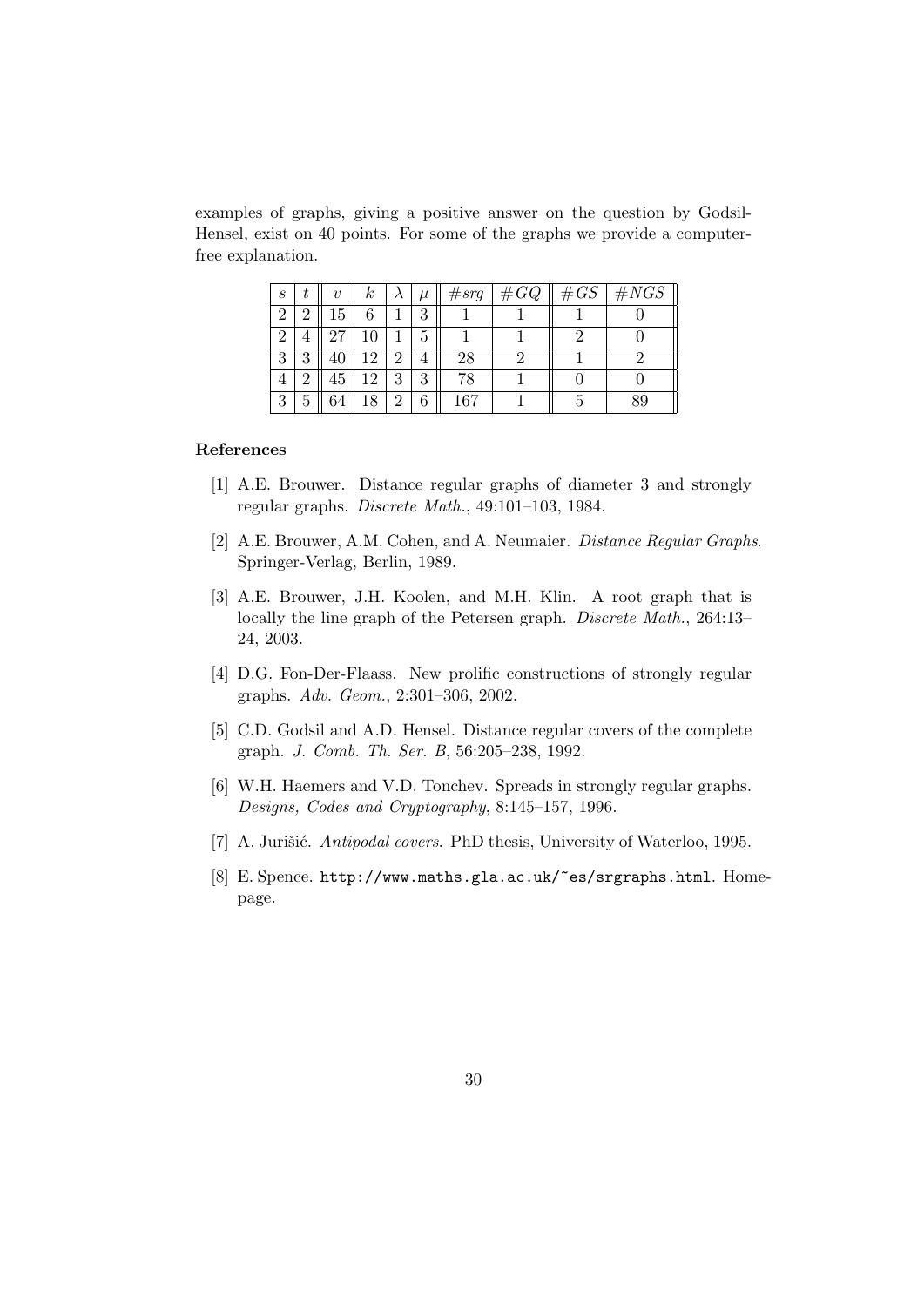## Is there a finite number of distance-regular graphs with fixed valency?

S. BANG, A. HIRAKI, J. KOOLEN, V. MOULTON.

The polygons are distance-regular and therefore the answer is no for valency 2. However, Bannai and Ito conjectured that there are only finitely many distance-regular graphs with fixed valency  $k \geq 3$ . Indeed, they proved this to be the case when k equals 3 or 4, and also when  $k \geq 3$  for bipartite distance-regular graphs.

In this talk I will present recent work on this conjecture and related problems. In particular, I will discuss the valency 5 case.

## Contracting locally connected graphs of prescribed vertex connectivity

Matthias Kriesell

We present recent results on the existence of edges whose contraction in a locally k-connected graph keeps these properties.

### New regular embeddings of *n*-cubes  $Q_n$

#### Young Soo Kwon

We investigate highly-symmetrical embeddings of the  $n$ -dimensional cube  $Q_n$  into orientable compact surfaces which we call regular embeddings of  $Q_n$ . We derive some general results and construct some new families of regular embeddings of  $Q_n$ . In particular, for  $n = 1, 2, 3$  (mod 4)), we classify the regular embeddings of  $Q_n$  which can be expressed as balanced Cayley maps.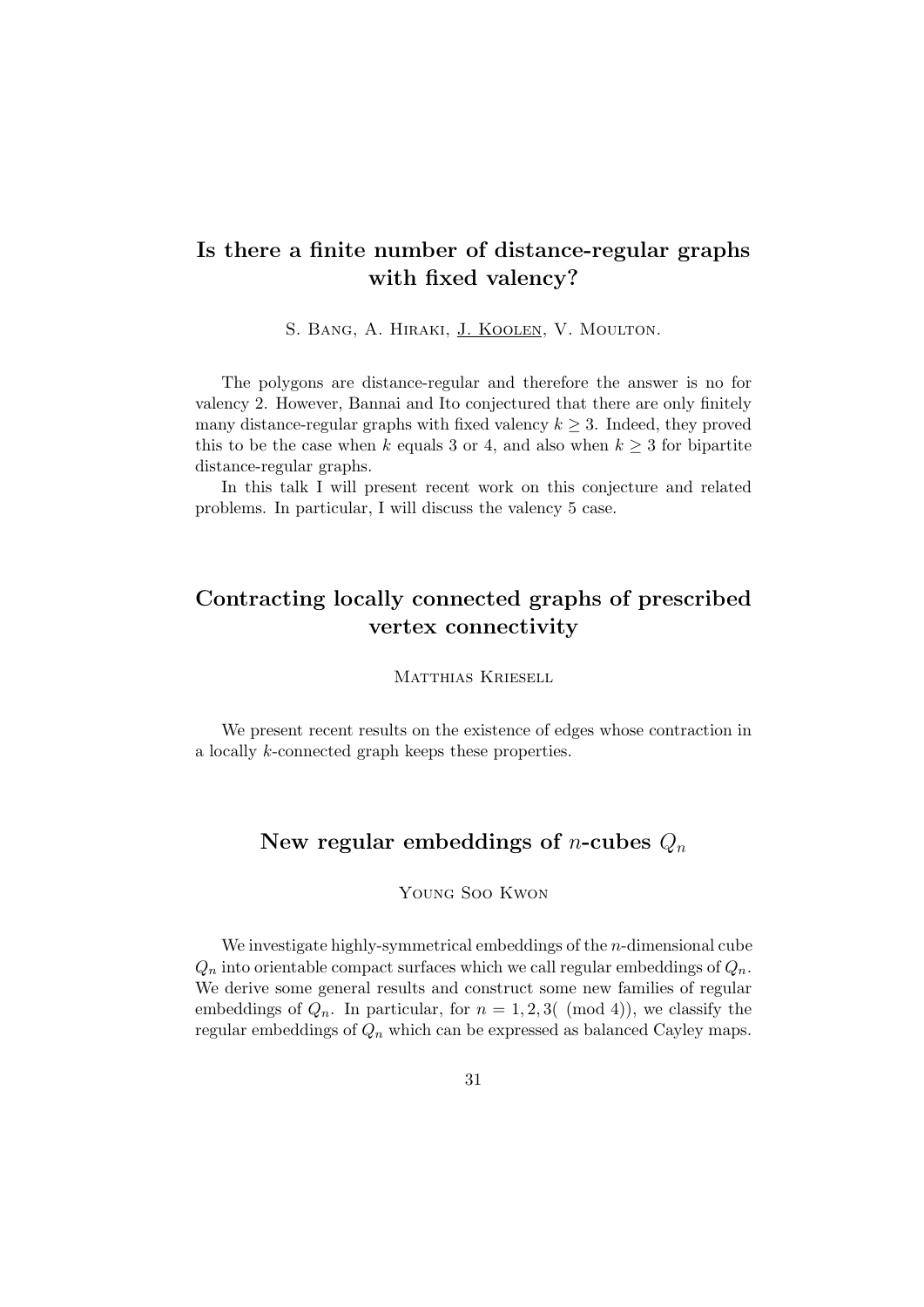#### Hamiltonian claw-free graphs

Hong-Jian Lai, Yehong Shao, Mingwuan Zhan

Kuipers and Veldman conjectured (1991) that any 3-connected claw-free graph with order *n* and minimum degree  $\delta \geq \frac{n+6}{10}$  is Hamiltonian for *n* sufficiently large. We prove that if  $H$  is 3-connected claw-free graph with sufficiently large order n, and if  $\delta(H) \geq \frac{n+5}{10}$ , then either H is hamiltonian, or  $\delta(H) = \frac{n+5}{10}$  and the closure of H is the line graph of G obtained from the Petersen graph  $P_{10}$  by adding  $\frac{n-15}{10}$  pendant edges at each vertex of  $P_{10}$ .

## Homogeneous factorisations of complete graphs with edge-transitive factors

C. H. Li, T. K. Lim, C. E. Praeger

A factorisation of a complete graph  $K_n$  is a partition of its edges into disjoint classes. Each class of edges in a factorisation of  $K_n$  corresponds to some spanning subgraph called a factor. A homogeneous factorisation of a complete graph is a factorisation where there exists a group  $G$  which permutes the factors transitively and a normal subgroup  $M$  of  $G$  such that each factor is M-vertex-transitive. Here, we study homogeneous factorisations of  $K_n$  such that each factor is also M-edge-transitive.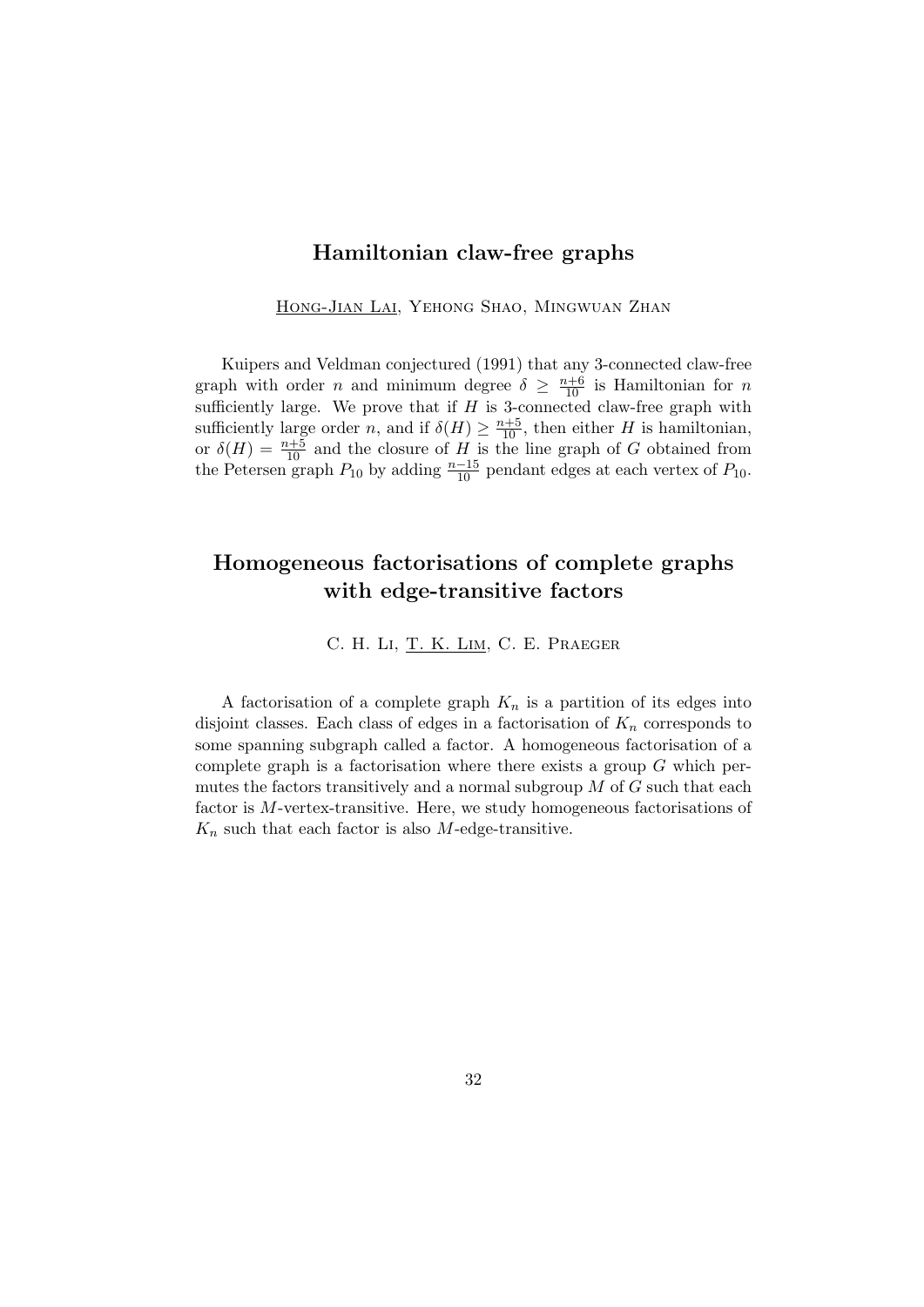### Structural properties of eccentric digraphs

JOAN GIMBERT, NACHO LÓPEZ, MIRKA MILLER, JOSEPH RYAN

The *eccentric digraph*  $ED(G)$  of a digraph G represents the binary relation, defined on the vertex set of  $G$ , of being "eccentric"; that is, there is an arc from u to v in  $ED(G)$  if and only if v is at maximum distance from  $u$  in  $G$ . In this work, we study several properties of such a relation. Thus, we characterize when it is symmetric, in the case that  $G$  is a graph or a non connected digraph. We also consider the connection between the complement and the eccentric digraph operators. Besides, we determine the behaviour of the iterated sequence of eccentric digraphs of any tree and some other classes of graphs.

### On the chordless graphs

ROBERT JANCZEWSKI, MICHAŁ MAŁAFIEJSKI

We are given a simple graph  $G = (V, E)$ . Any edge  $e \in E$  is a *chord* in a path  $P \subseteq G$  (cycle  $C \subseteq G$ ) iff a graph obtained by joining e to path P (cycle  $C$ ) has two vertices of degree 3. Class of graphs without any chord in paths (cycles) we call path-chordless (cycle-chordless). We will prove that all these graphs are 3-colorable and can be recognized in time  $O(n^2)$ .

The proposed class of graphs seems to be new and interesting. First, we observed that cycle-chordless (or simple chordless) graphs are a generalization of trees and cacti, but these graphs are different than partial  $k$ -trees (and not included). Moreover, we proved that there is no finite nonempty family of graphs  $\mathcal F$  such that chordless graphs are contained in  $\mathcal F$ -free graphs.

**Theorem.** Given a connected cycle-chordless graph G with  $n > 3$ , there exist two non-adjacent vertices of degree at most 2.

The consequences of the theorem are the chromatic properties of the chordless graphs:

- the chromatic number of any cycle-chordless graph is at most 3,
- the chromatic number of any path-chordless graph is at most 3.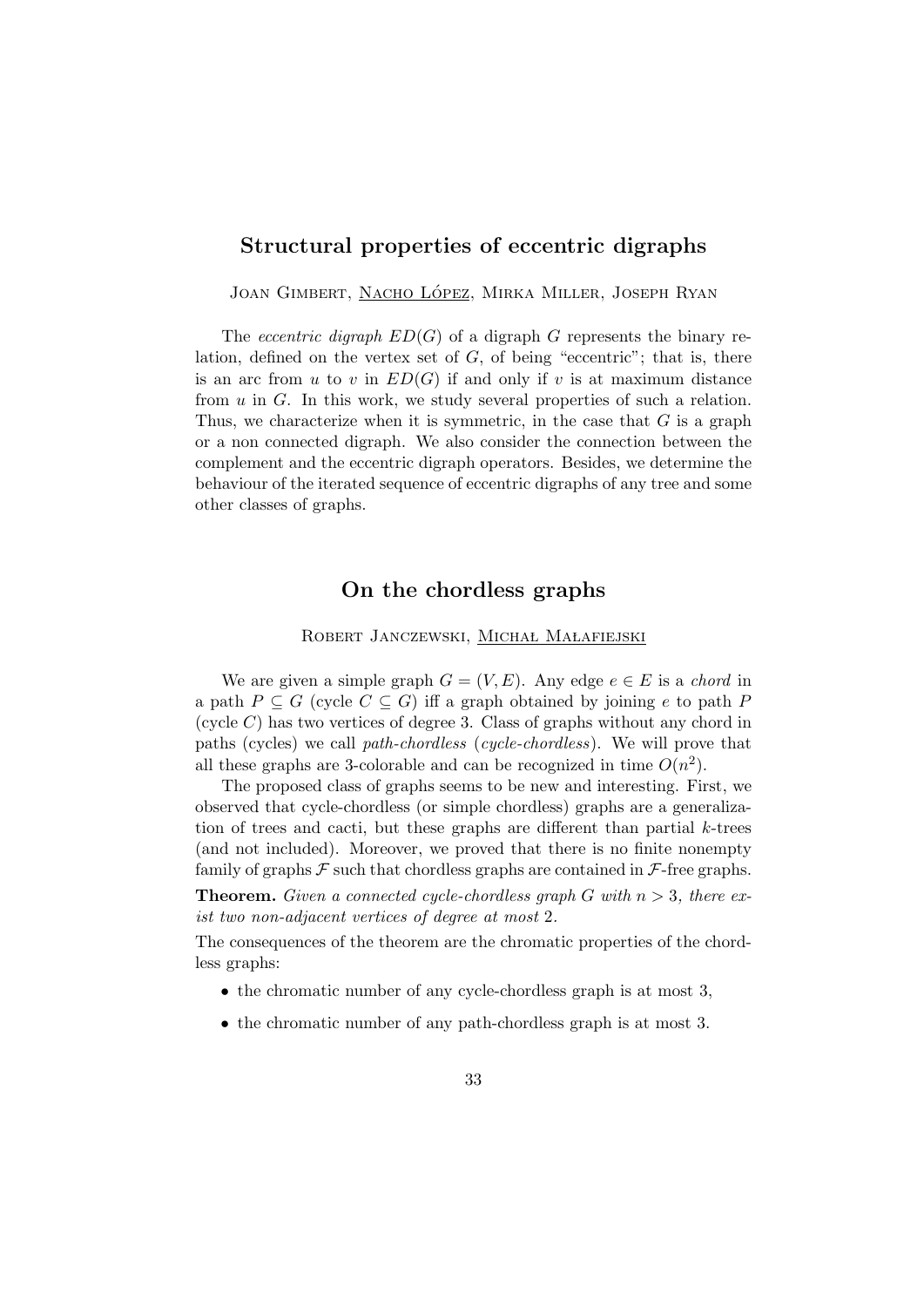### An infinite family of regular partial cubes

B. BREŠAR, S. KLAVŽAR, A. MALNIČ, D. MARUŠIČ

A partial cube is an isometric subgraph of a hypercube. Using the well known Winkler's necessary and sufficient condition for a graph to be a partial cube, we give a construction of an infinite family of regular partial cubes not known before.

### Semiregular elements in 2-closed groups of square-free degree

T. DOBSON, A. MALNIČ, D. MARUŠIČ, L. NOWITZ

The problem of existence of semiregular elements (that is, nontrivial elements with all orbits of equal size) arose first in a graph-theoretic context. In Discrete Math., 36 (1981) I asked if the automorphism group of an arbitrary vertex-transitive digraph contains such an element. The now commonly accepted version of this question involves the class of 2-closed transitive groups and is due to Klin, see Discrete Math. 167/168 (1997). The 2-closure  $G^{(2)}$  of a permutation group G on a finite set V is the largest subgroup of the symmetric group  $S_V$  having the same orbits on  $V^2$  as G. The group G is said to be 2-closed if it coincides with  $G^{(2)}$ . Further, the group  $G$  is said to be *elusive* if it is transitive and contains no semiregular element, or equivalently, it contains no fixed-point-free element of prime order. (The name is due to Cameron and is intended to suggest that such groups appear to be quite rare.)

In one of the major recently published work on the subject, Giudici determined all quasiprimitive elusive permutation groups, and showed that their respective 2-closures are not elusive, see J. London Math. Soc. 67 (2003). (A permutation group is quasiprimitive if every non-trivial normal subgroup is transitive.)

In this talk I will discuss a recent result which shows that every 2-closed transitive permutation group of square-free degree is non-elusive.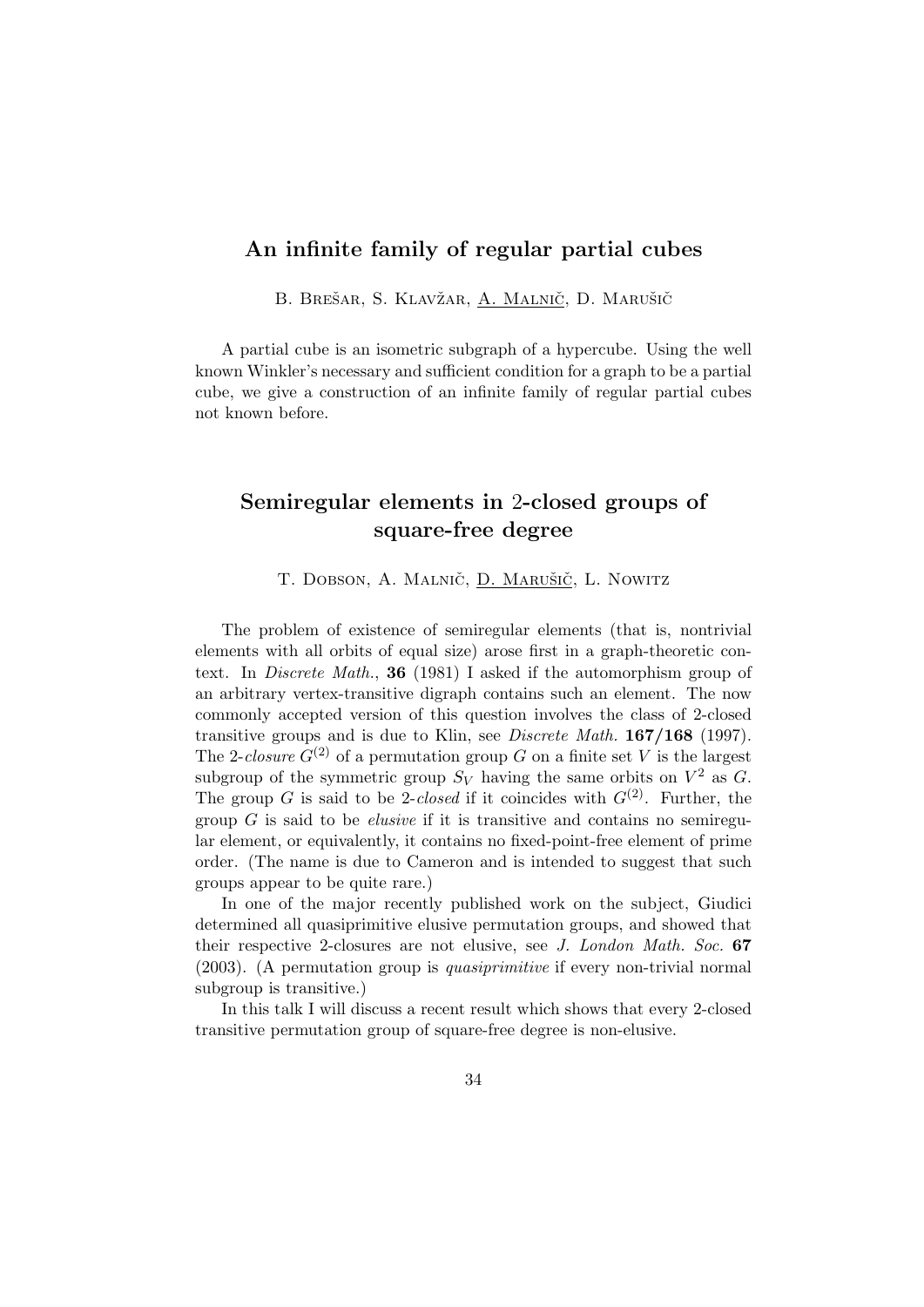## An equitable partition for a Q-polynomial kite-free distance-regular graph

ŠTEFKO MIKLAVIČ

Let  $\Gamma$  denote a distance-regular graph with diameter  $d \geq 3$ . Pick an integer  $i$  ( $2 \le i \le d$ ). By a kite of length i (or *i-kite*) we mean a 4-tuple xyzu of vertices of Γ, such that x, y and z are mutually adjacent, and  $\partial(u, x) =$  $i, \partial(u, y) = \partial(u, z) = i - 1$ , where  $\partial$  denote a path-length distance function. We say  $\Gamma$  is *kite-free* whenever  $\Gamma$  has no kites of any length. Examples of kitefree distance-regular graphs include triangle-free distance-regular graphs and classical distance-regular graphs with base  $b < -1$ .

Assume  $\Gamma$  is Q-polynomial. We investigate the extent to which  $\Gamma$  is 1-homogeneous in the sense of Nomura [1]. We show that either  $\Gamma$  is 1homogeneous, or else  $\Gamma$  has a certain equitable partition of its vertex set which involves  $4d - 1$  cells. We will prove this using Terwilliger's "balanced" set" characterization of the Q-polynomial property [2].

#### References

- [1] K. Nomura, Homogeneous graphs and regular near polygons, J. Combin. Theory Ser. B **60** (1994), 63-71.
- [2] P. Terwilliger, A new inequality for distance-regular graphs, Discrete Math. 137 (1995), 319–331.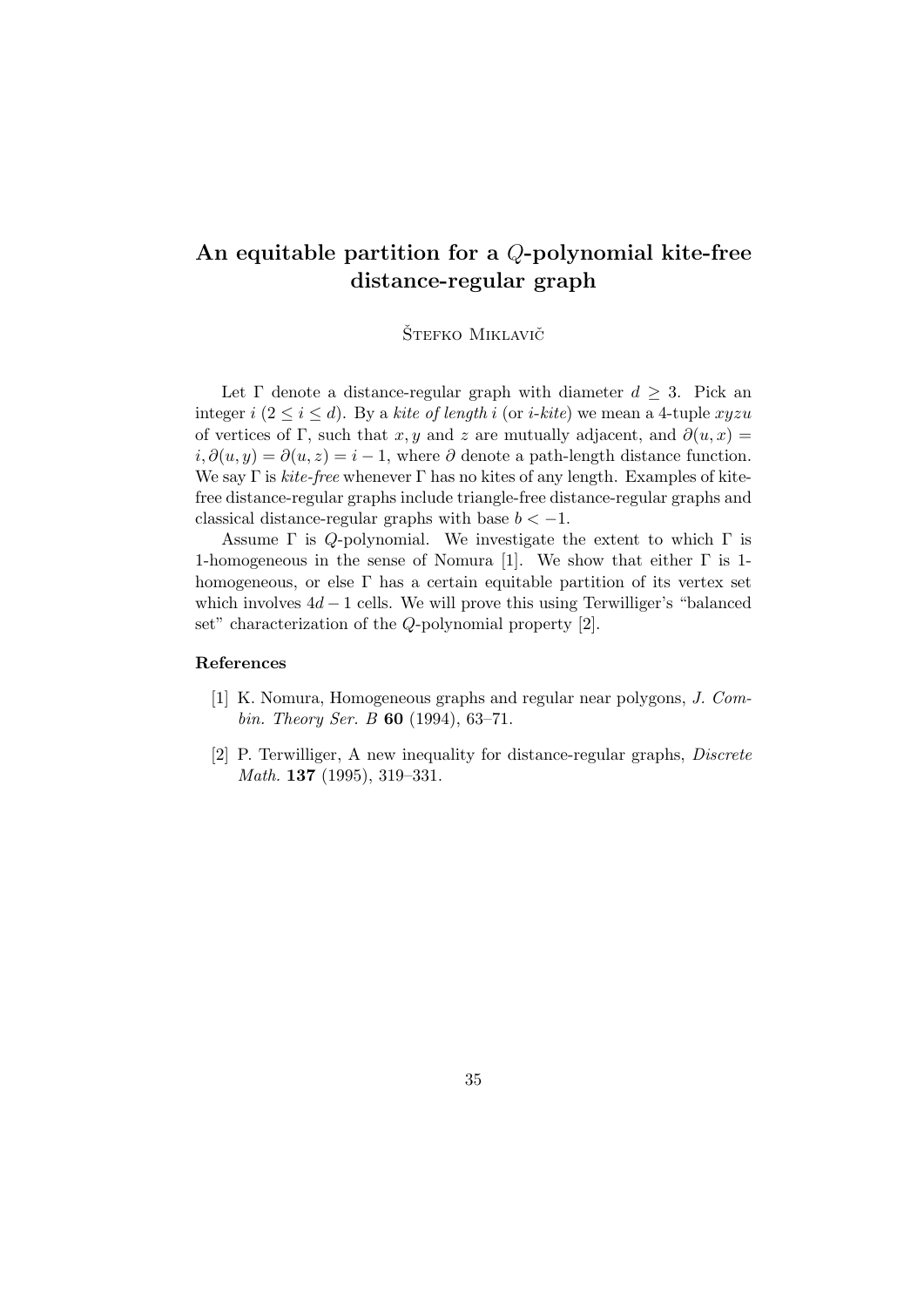### Separation and rigidity indices of graphs

GAŠPER FIJAVŽ, BOJAN MOHAR

For a graph  $G$ , the *separation index* is the minimum number  $k$  of vertices  $a_1, \ldots, a_k$  of G such that every two distinct vertices of G are in distinct orbits with respect to the stabilizer  $\text{Aut}(G)_{a_i}$  for some  $i \in \{1, ..., k\}$ . This index is compared with the *rigidity index* of  $G$  which is defined as the minimum number of vertices  $a_1, \ldots, a_k$  of G such that the only automorphism of G that fixes every  $a_i$   $(1 \leq i \leq k)$  is the identity.

Vince proved that the separation index of every 3-connected planar graph is at most three. Answering several questions of Vince, we show that this result can be generalized to arbitrary surfaces but only after strengthening the connectivity assumption to include only 5-connected graphs. The only surface distinct from the sphere, where 4-connectivity is sufficient is shown to be the projective plane.

## The pentomino exclusion problem and generalization

Sylvain Gravier, Julien Moncel, Charles Payan

(Abstract not received.)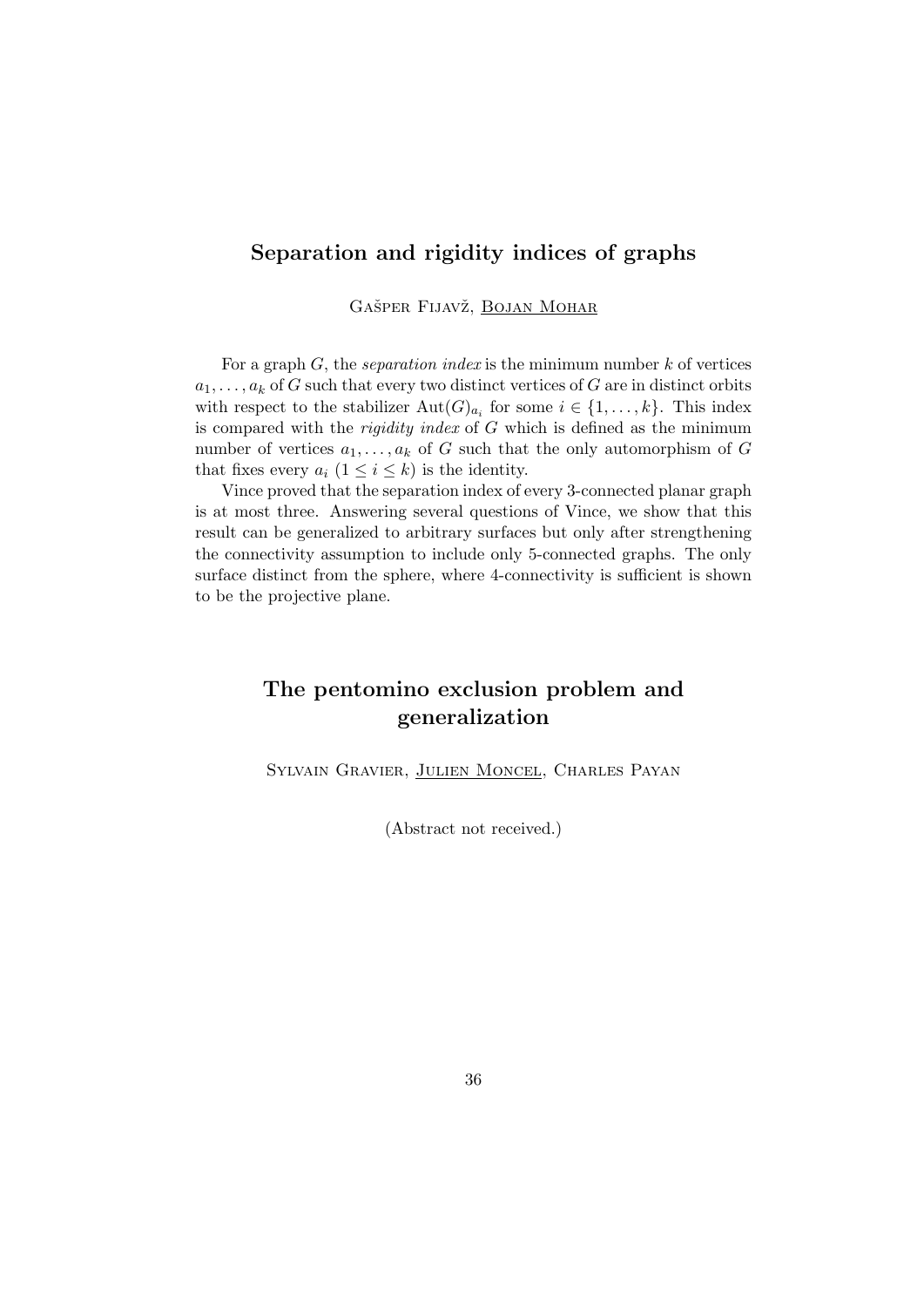#### Signpost systems and their underlying graphs

Henry Martyn Mulder, Ladislav Nebesky´

Usually, when we travel and want to find our way from  $u$  to  $w$ , we look for signposts towards  $w$  and follow these until we arrive at our destination w. That is, at u we follow the signpost to w, by which we first arrive at v. Then at v we look for the next signpost to w. We can denote this step in our journey by the triple  $(u, v, w)$ : here u is the point where we currently are, w is the final destination, and  $v$  is the point where we first arrive after following the direction of the signpost at  $u$ . In this talk we present the concept of a signpost system on a set  $V$  as a ternary relation on  $V$  satisfying three basic and natural axioms. Moreover, the underlying graph of a signpost is introduced. First results and examples are discussed. Signpost systems satisfying additional signpost axioms are studied, e.g. modular signpost systems and median signpost systems. We conclude with some open problems.

### On isomorphism problem for Cayley graphs

#### Misha Muzychuk

Let H be a finite group. A Cayley digraph  $\text{Cay}(H, S), S \subseteq H$  is a graph the node set of which is H and two nodes  $x, y \in H$  are connected by an arc iff  $xy^{-1} \in S$ . An isomorphism problem for Cayley digraphs is formulated as follows.

Given two Cayley digraphs  $\textsf{Cay}(H, S)$  and  $\textsf{Cay}(H, T)$ , determine whether or not  $\mathsf{Cay}(H, S) \cong \mathsf{Cay}(H, T)$ .

In my talk I'll review recent results related to this problem. Among them a complete solution of the isomorphism problem for circulant graphs will be presented.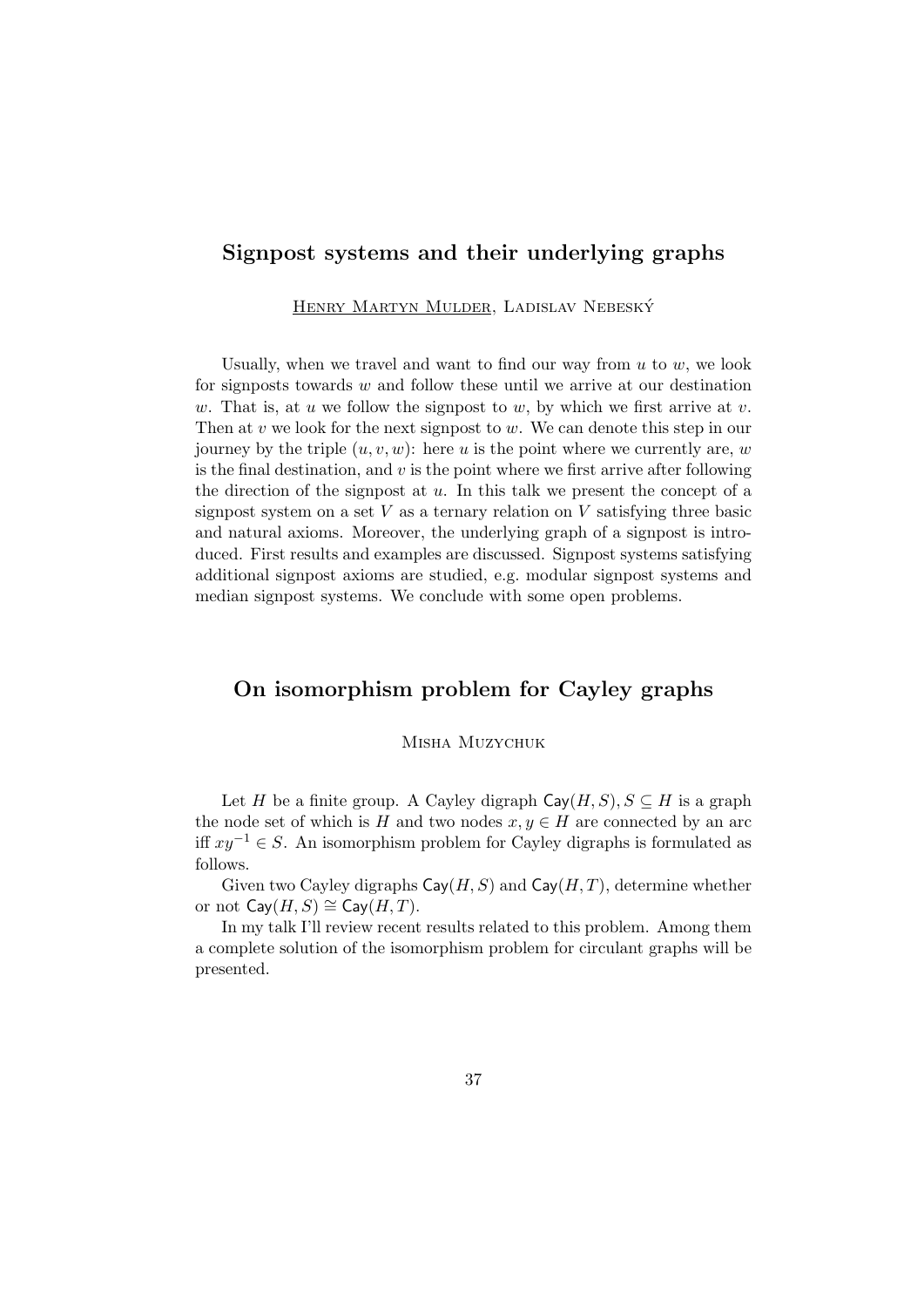## Well covered graphs, decompositions and associated vector spaces

Richard Nowakowski

This talk is survey of recent results of well covered graphs and new approaches. One of the most intriguing new ideas has been extending the well covered concept to weighted graphs and considering the associated vector space. This was introduced by Caro et al. The notion has given new insights when the underlying graph is itself well covered graph.

### Blanuša double

A. Orbanić, T. Pisanski, M. Randić, B. Servatius

A snark is a non-trivial cubic graph admitting no Tait coloring. We examine the structure of the two known snarks on 18 vertices, the Blanuša graph and the Blanuša double. By showing that one is of genus 1, the other of genus 2, we obtain maps on the torus and double torus which are not 4-colorable. We also prove that the 6 known snarks of order 20 are all of genus 2.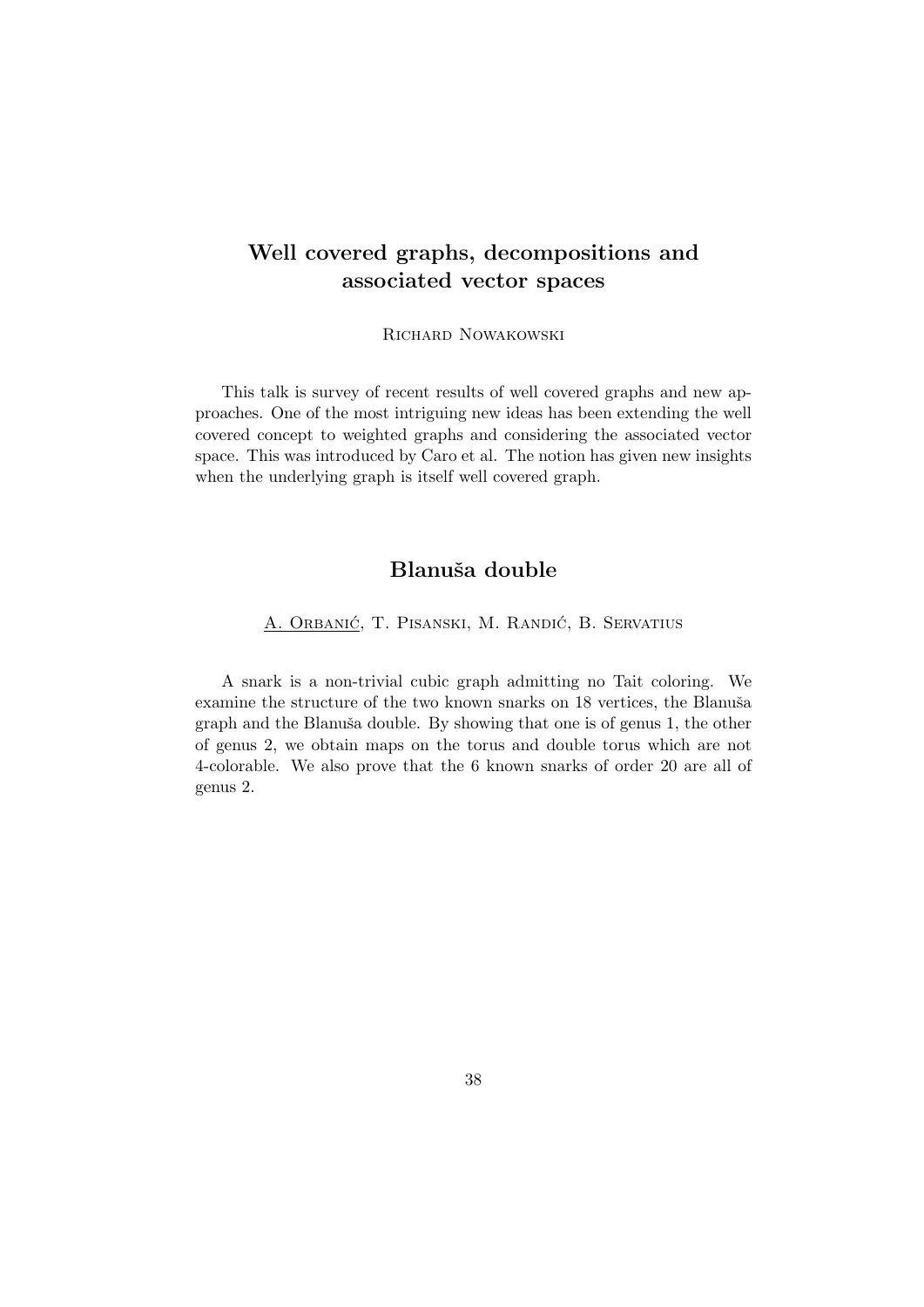## Fast recognition of subclasses of almost-median graphs

WILFRIED IMRICH, ALENKA LIPOVEC, **IZTOK PETERIN**, PETRA ŽIGERT

In this talk a class of almost-median graphs where all  $U_{ab}$  are outerplanar graphs is presented. This class includes all planar median graphs and can be recognized in almost linear time, i.e.  $O(m \log n)$  time. Moreover, it is shown that all bipartite outerplanar graphs are isometric subgraphs of hypercubes and that the embeddings can be obtained in linear time.

### Bokowski systems of curves

TOMAŽ PISANSKI

The notion of a pseudoline admits a natural generalization from the projecitve plane to other closed surfaces. Simple closed curves intersecting pairwise transversely are considered. The talk is derived from a joint work with Jürgen Bokowski.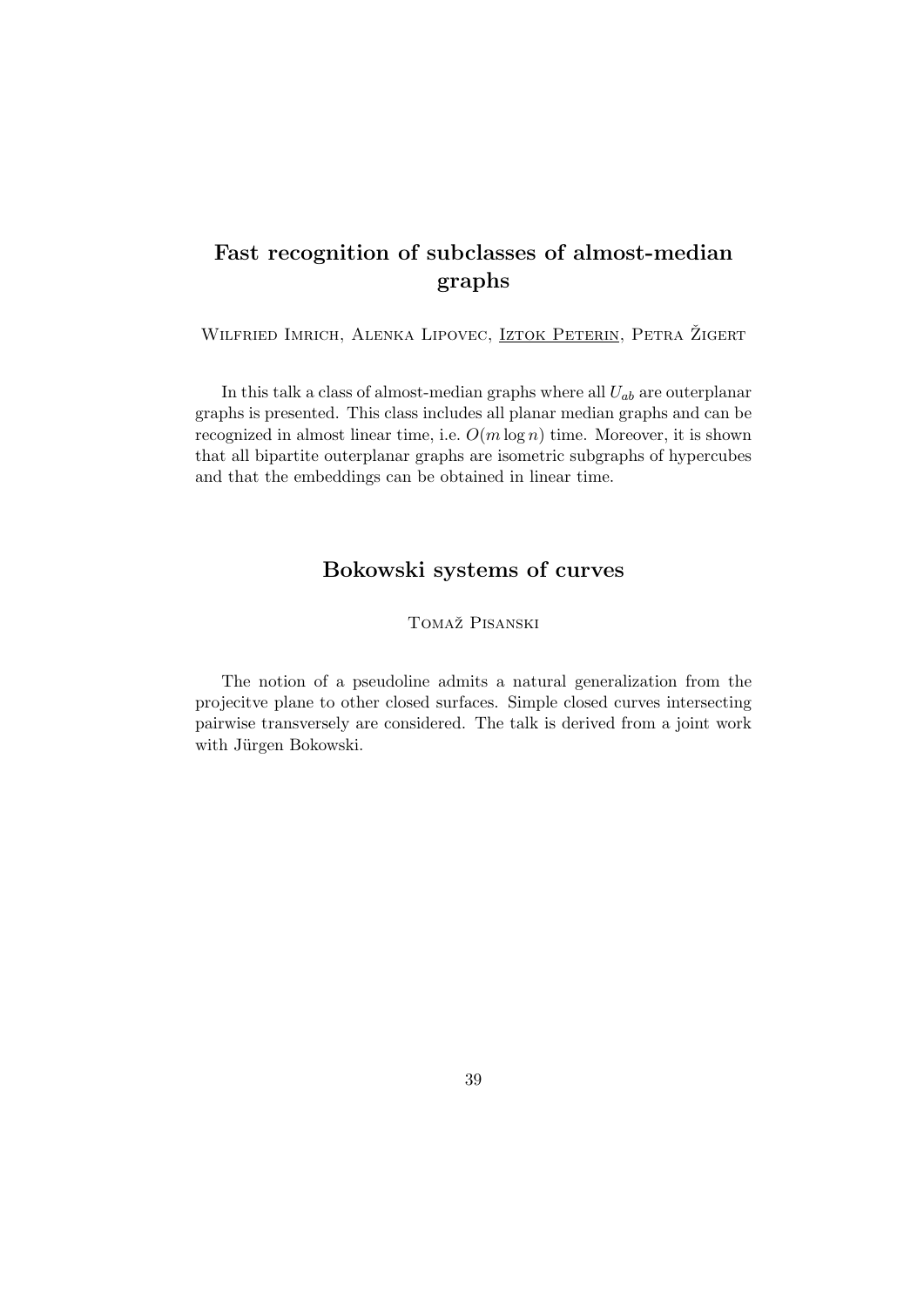## Homogeneous factorisations of graphs and digraphs

Cai Heng Li, Cheryl E. Praeger

A homogeneous factorisation of a graph is a partition of the edge set that is invariant under the action of a vertex transitive group of automorphisms such that the kernel of this action is still vertex-transitive. In particular, every self-complementary vertex-transitive graph, together with its complementary graph provides an example of a homogeneous factorisation of a complete graph. It was this observation that motivated a general study of such factorisations by Li and Praeger. Much about their structure is understood. For example we have a complete classification of the parameters of the subclass of cyclic homogeneous factorisations of complete graphs. However several fundamental questions remain unanswered.

### The middle row of the principal cell

MARKO RAZPET

The zeros of the array  $\bar{D}(i, j)$  obtained from the Delannoy numbers  $D(i, j)$  modulo an odd prime p give an interesting pattern. Since the numbers  $D(i, j)$  satisfy the Lucas property only the zeros of the so called principal cell are relevant. The standard combinatorial expression for  $D(i, j)$  in the language of lattice paths will be derived and the entries on the middle row of the principal cell will be discussed.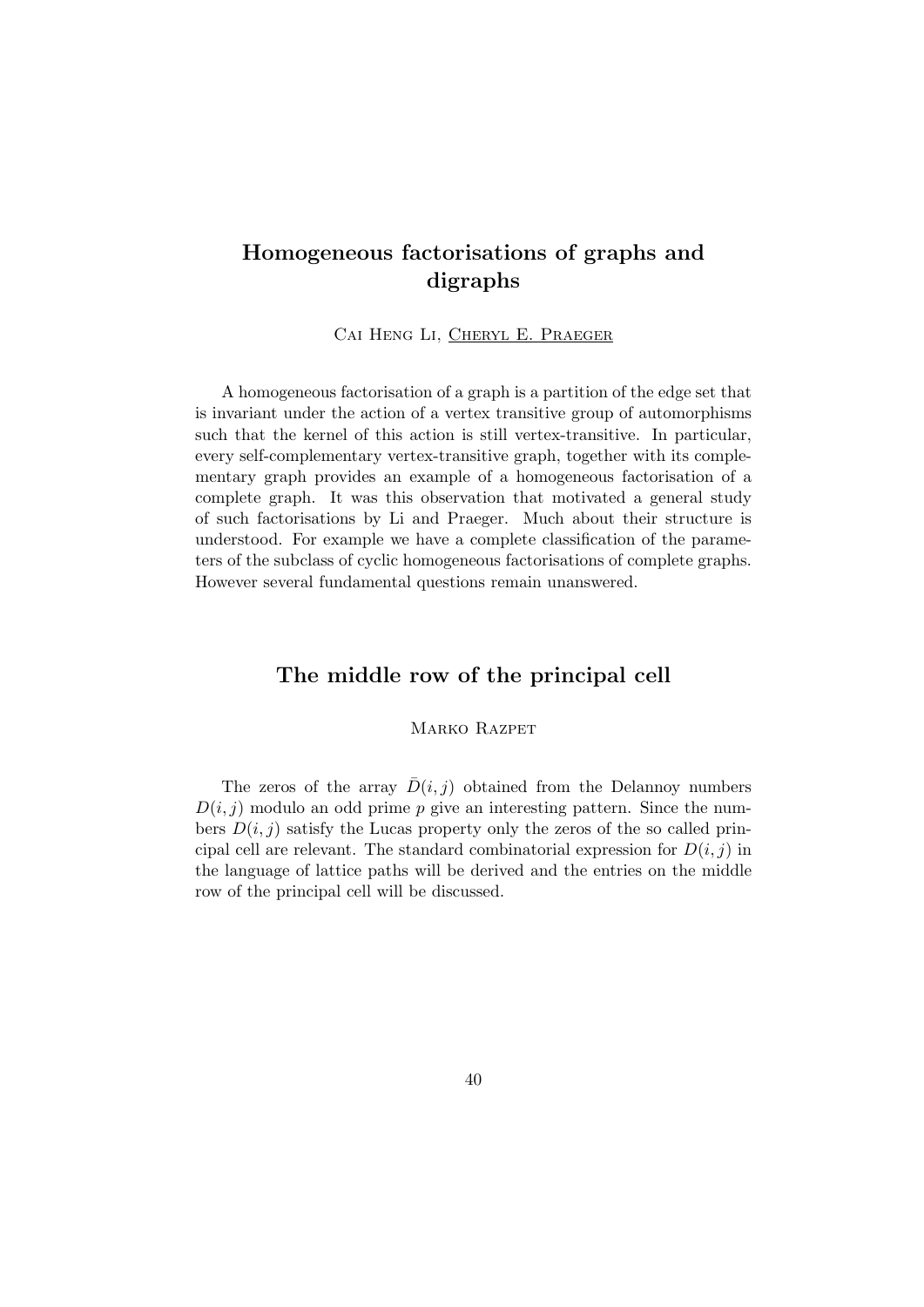### Transferability of graphs

TORII RYUZO

The transferability of a graph is an invariant arisen from the movement of a path on the graph, the behavior of the path seems as the train on the railroad. I will show the relation between the transferability and several other graph invariants.

## Mobility of vertex-transitive graphs

MATEJA ŠAJNA, GABRIEL VERRET

We define the mobility of a graph automorphism as the minimum distance between a vertex and its image under the automorphism, and the mobility of a graph as the maximum of the mobilities of its automorphisms. In this talk,we discuss the mobility of vertex-transitive graphs and, in particular, Cayley graphs.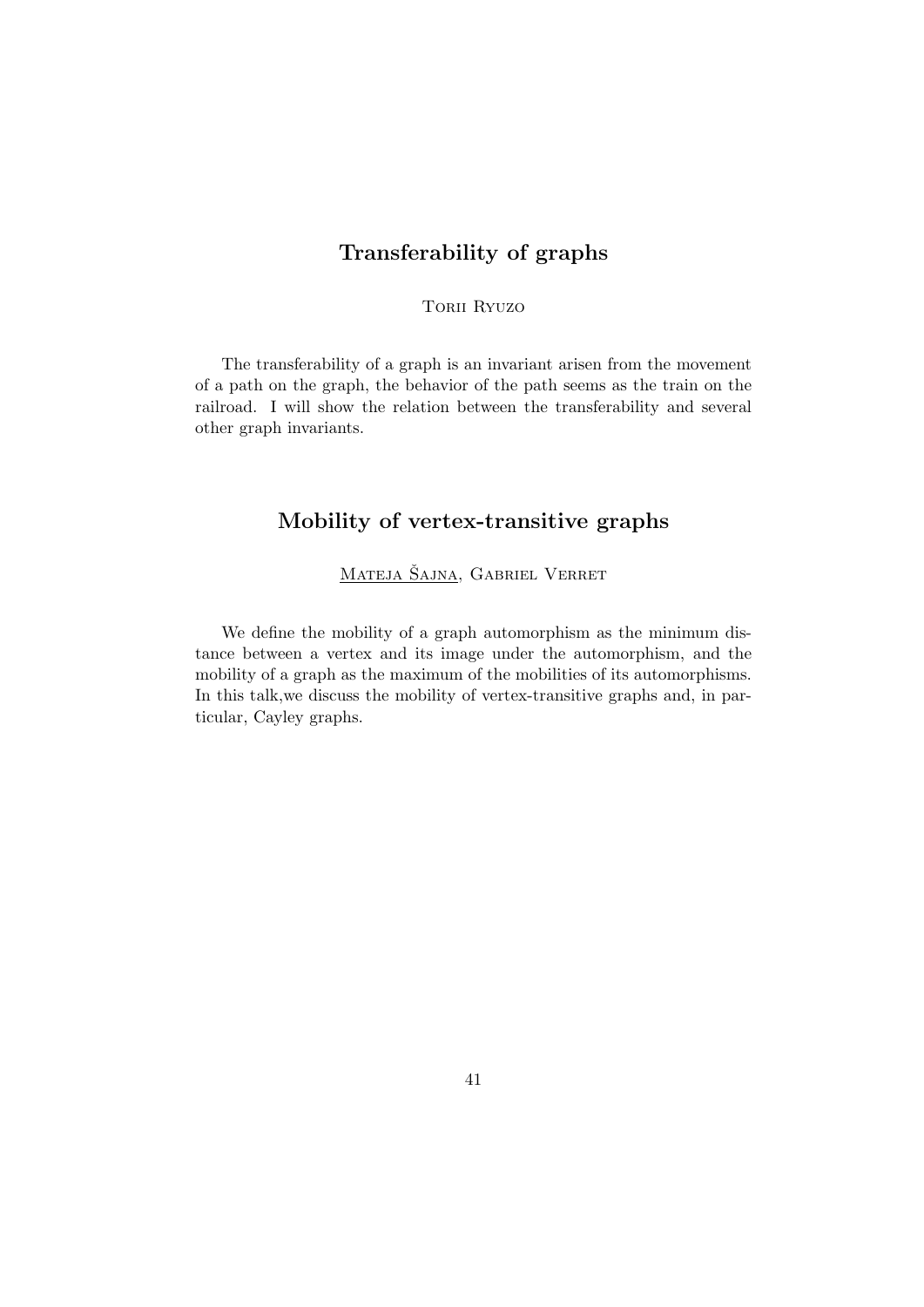### Combinatorial pointed pseudo-triangulations

#### BRIGITTE SERVATIUS

A combinatorial pointed pseudo-triangulation is an assignment of large and small angles to a plane graph such that every interior face has exactly 3 small angles, the outside face has only large angles, and at every vertex there is exactly one big angle. We show that not all combinatorial pointed pseudo-triangulations have geometric realizations.

These geometric realizations, called pseudo-triangulations, are straight line plane embeddings of the given graph such that every face is a pseudotriangle (has exactly three angles smaller than  $\pi$ ) and the outside face is convex. Pseudo-triangulations were recently introduced and used in computational geometry for visibility problems and got much attention because of the successful implementation of an efficient algorithm to straighten a polygonal arc in a non-colliding motion in the plane.

Relaxing the condition of pointedness, we prove that all planar minimally rigid graphs may combinatorially be pseudo-triangulated and the resulting pseudo-triangulations are geometrically realizable.

### On scores of oriented graphs

#### Pirzada Shariefuddin

In this talk, the score structure in simple digraphs, extending the concept of score structure in oriented graphs, will be presented.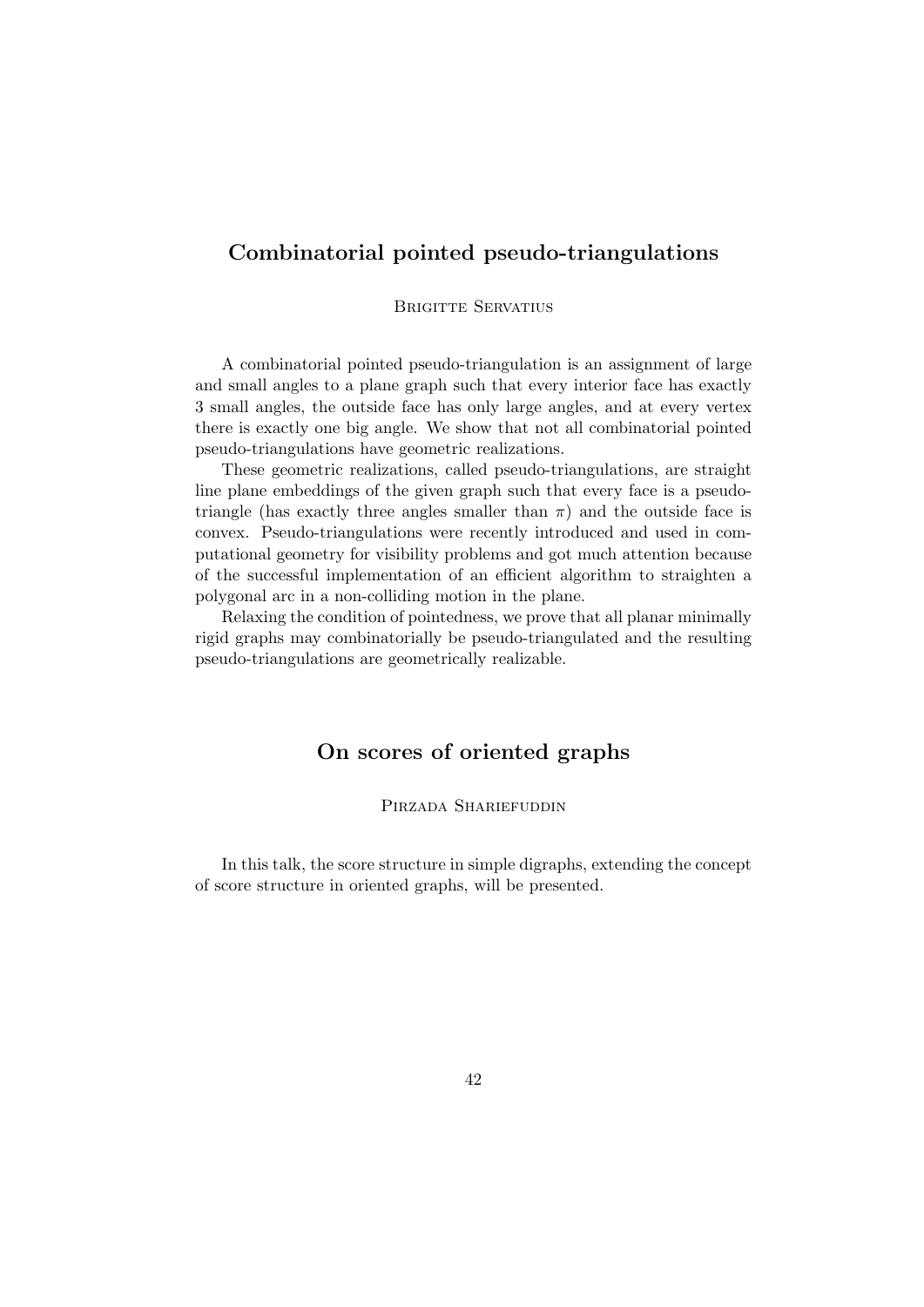### Infinite planar vertex-transitive and Cayley maps with a given covalence sequence

JANA ŠIAGIOVÁ, MARK E. WATKINS

Let  $\mathbf{v} = (k_1, k_2, \dots, k_d)$  be a cyclic sequence of d integers,  $d \geq 3$ , such that  $k_i \geq 3, 1 \leq i \leq d$ . Let  $\mathcal{M}(\mathbf{v})$  denote the family of all d-valent planar maps  $M$  such that for any vertex  $u$  of  $M$  the (clockwise or counterclockwise) cyclic sequence of covalences of the faces incident with  $u$  is equal to  $v$ .

In the talk we will consider the problem of characterizing the cyclic sequences **v** for which the family  $\mathcal{M}(\mathbf{v})$  contains (1) a Cayley map, or (2) a non-Cayley map whose underlying graph is a Cayley graph, or (3) a vertextransitive map whose underlying graph is not a Cayley graph, or (4) a homogeneous map that is not vertex-transitive, or (5) no map at all. We include an algorithmic solution of the problem (based on the theory of regular covering spaces).

## Classification of regular maps of negative prime Euler characteristic

ANTONIO BREDA D'AZEVEDO, ROMAN NEDELA, JOZEF SIRÁÑ

In the talk we give a survey on the classification of all regular maps on nonorientable surfaces with a negative odd prime Euler characteristic (equivalently, on nonorientable surfaces of genus  $p + 2$  where p is an odd prime). An interesting consequence of the classification is that there are no regular maps on nonorientable surfaces of genus  $p + 2$  where p is a prime such that  $p \equiv 1 \pmod{12}$  and  $p \neq 13$ . A number of related results will be discussed.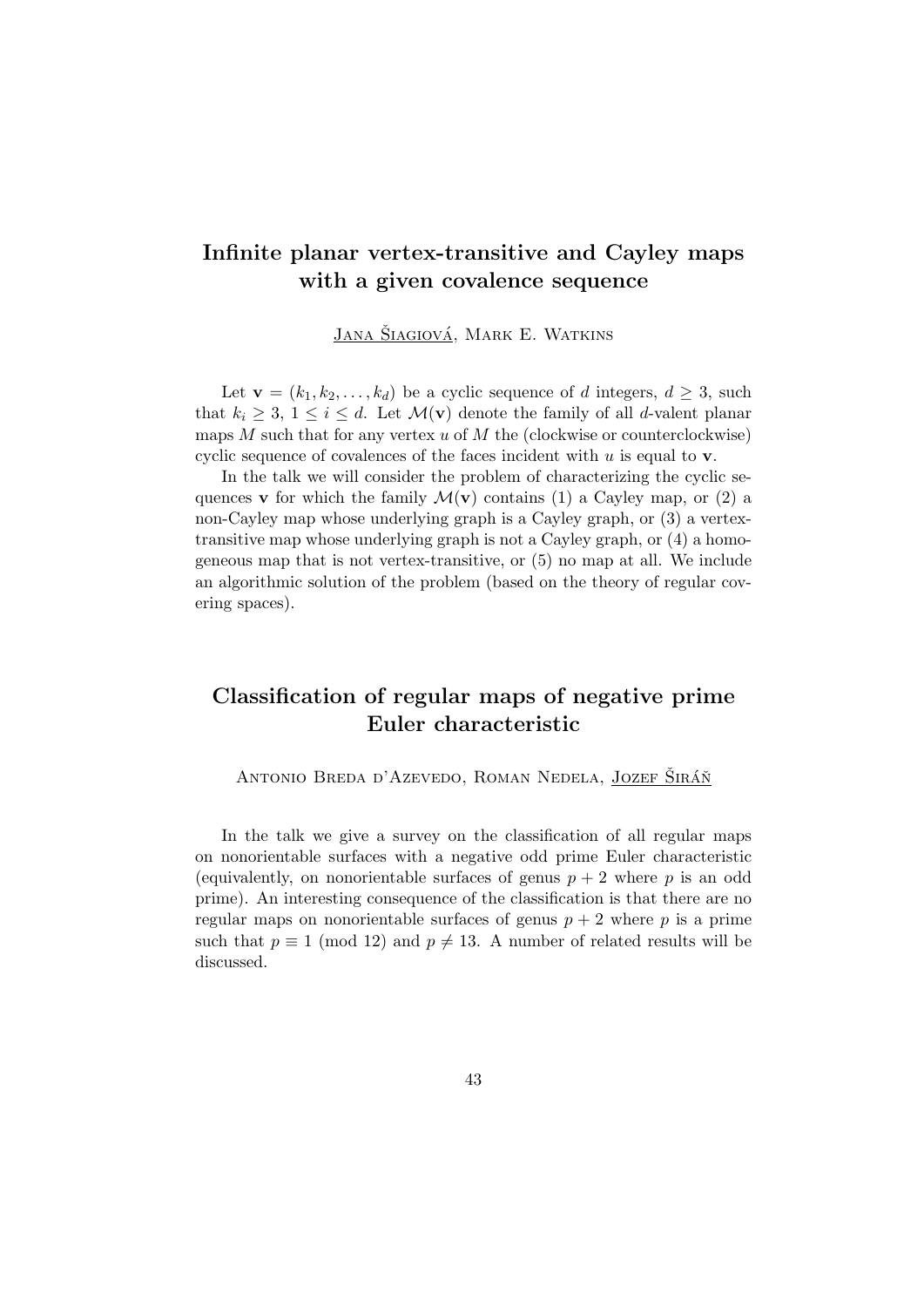## Homomorphisms of hexagonal graphs to odd cycles

PETRA ŠPARL, JANEZ ŽEROVNIK

The problem of deciding whether an arbitrary graph G has a homomorphism into a given graph  $H$  has been widely studied and has turned out to be very difficult.

Since an *n*-coloring of a graph G is a homomorphism of G to  $K_n$ , the term H-coloring of G has been employed to describe the existence of a homomorphism of a graph  $G$  into graph  $H$ . In such a case the graph  $G$  is said to be  $H$ -colorable. Many authors have studied the complexity of the  $H$ -coloring problem. Hell and Nešetril [1] proved that  $H$ -coloring problem is NP-complete, if  $H$  is non-bipartite graph and polynomial otherwise, assuming  $P \neq NP$ .

We investigate a restricted  $H$ -coloring problem, where  $H$  is an odd cycle and G an arbitrary, so called, hexagonal graph, which is an induced subgraph of a triangular lattice. We will consider only triangle-free hexagonal graphs, because a hexagonal graph which contains a triangle is obviously  $C_3$ -colorable but it is not  $C_5$ -colorable. It is not difficult to see that the odd girth of triangle-free hexagonal graphs is at least nine, therefore it is interesting to ask whether there is a  $C_5$ ,  $C_7$ , or  $C_9$ -coloring of such a graph.

We proved the following:

**Theorem.** Any triangle-free hexagonal graph is  $C_5$ -colorable.

On the other hand, there exists a triangle-free hexagonal graph which is not C9-colorable.

Knowing that triangle-free hexagonal graphs are  $C<sub>5</sub>$ -colorable and are not C9-colorable, it is interesting to ask if triangle-free hexagonal graphs are C7-colorable.

#### References

- [1] P. Hell and J. Nešetril, On the complexity of H-colourings, *Journal of* Combinatorial Theory B 48 (1990) 92–110.
- [2] P. Sparl and J. Žerovnik, Homomorphisms of hexagonal graphs to odd cycles, Preprint Series IMFM Ljubljana Vol. 41 (2003) No. 879.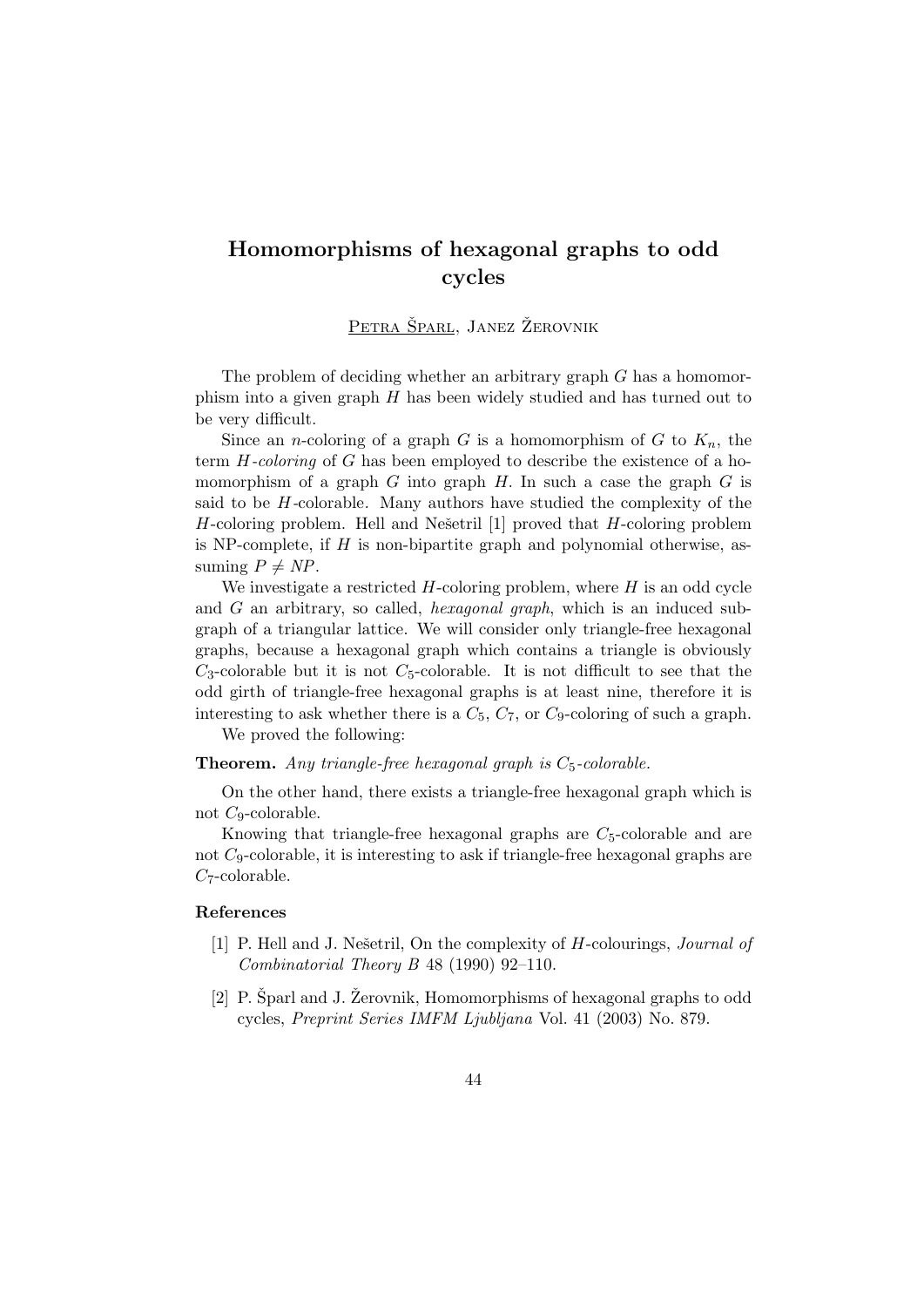### Balanced regular Cayley maps for abelian groups

Marston Conder, Robert Jajcay, Thomas Tucker

An orientable map  $M$  is regular if its orientation-preserving automorphism group  $G$  acts regularly (transitively, without fixed points) on the set of directed edges; if G also contains a subgroup  $A$  acting regularly on the vertex set, then  $M$  is a regular Cayley map for  $A$ . If in addition,  $A$  is normal in  $G$ , then  $M$  is a balanced regular Cayley map for  $A$ . We are interested in determining which finite groups have regular Cayley maps, focussing first on abelian groups. This talk considers the balanced case, while other talks by Conder and Jajcay consider the nonbalanced case. The problem is entirely algebraic and surprisingly subtle. It entails elementary number theory (e.g. Fermat primes), a deep understanding of the dynamics of affine automorphisms of abelian groups, relationships between the canonical forms of the p-Sylow subgroups  $A_p$  of A and the exponent of the general linear group  $GL(n, p)$ , significant generalizations of Ito's Theorem on the commutator of factorizations AY where Y is cyclic, and even Pontrjagin duality.

We can construct large classes of abelian groups having no regular Cayley maps, for example all those such that  $A_2 \cong Z_2 \times Z_4 \times Z_8$ , and large classes having balanced regular Cayley maps, for example all abelian groups of odd order. We do not have a full classification of abelian groups having a regular Cayley map, or even those having a balanced regular Cayley map.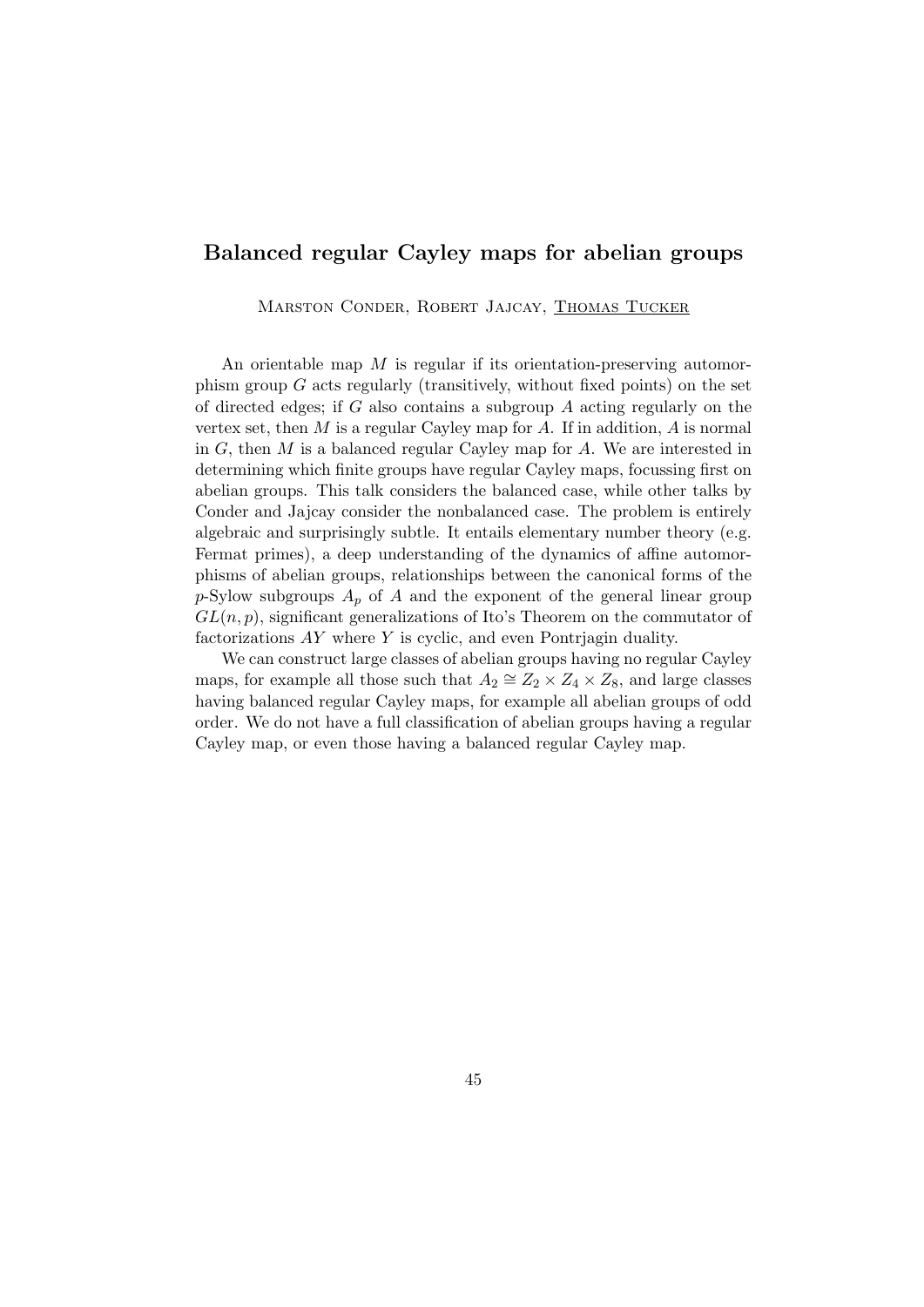### Combinatorial designs with two singular values

Edwin van Dam, Ted Spence

We present our results on combinatorial designs whose incidence matrix has two distinct singular values. These generalize 2-designs, and include uniform multiplicative designs and partial geometric designs. The bipartite incidence graphs of designs with two singular values are precisely the bipartite graphs with four and five distinct eigenvalues.

Uniform multiplicative designs are precisely the nonsingular designs. We classify all such designs with small second singular value, generalize the Bruck-Ryser-Chowla conditions, and enumerate, partly by computer, all uniform multiplicative designs on at most 30 points.

Partial geometric designs are precisely the designs with constant replication and constant block size. We give new characterization results, and we enumerate, partly by computer, all small ones.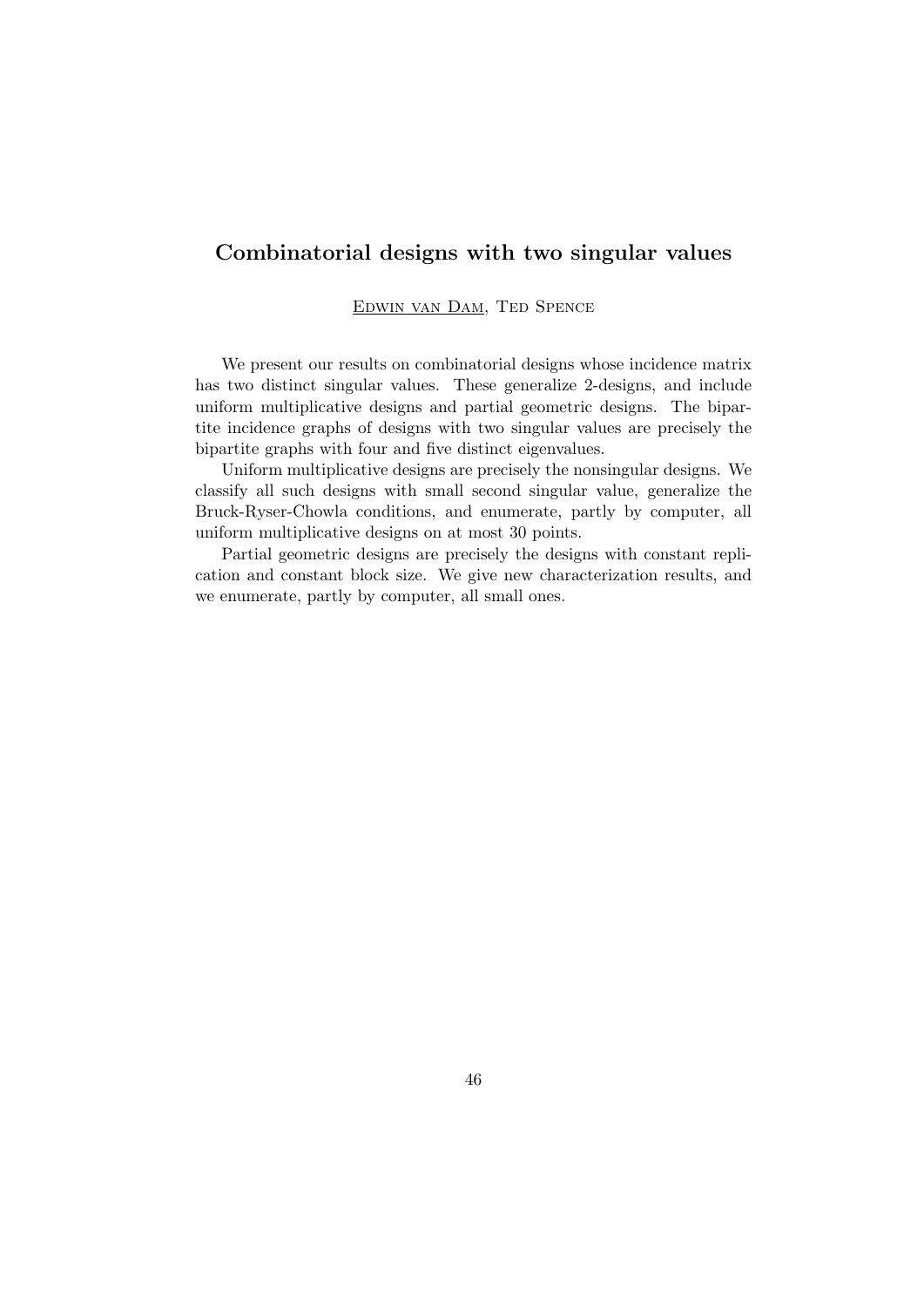### On the domination number of the torus

Douglas M. Van Wieren

The concern here is the domination number of the torus,  $\gamma(T_{m,n})$ . Directly, this paper closes out a significant subset of cases, not only calculating periodic values of  $\gamma(T_{m,n})$ , but also providing dominating sets with minimal cardinality. The work here builds from a 1994 Livingston and Stout result: For any fixed value of m, the existence of a closed-form formula in n, cyclic in nature, is assured. With that expression the value of  $\gamma(T_{m,n})$ can be calculated in constant time relative to  $n$ . Unfortunately, given  $m$  as a parameter, algorithms known to produce the closed-form expression in n run in exponential time relative to  $m$ . In brief, the related problem has an unknown complexity. The material here pursues the critical cyclic element predicted by the Livingston and Stout material (for any general  $m$ ) through the evaluation of

$$
F(m) = \lim_{n \to \infty} \frac{\gamma(T_{m,n})}{n}
$$

(this limit is an overall minimum on the average-cost-per-row of domination sets for the torus). Knowledge of this quantity provides explicit, periodic values of n such that  $\gamma(T_{m,n}) = nF(m)$ . Here,  $F(m)$  is precisely calculated whenever m mod  $5 \neq 3$  or  $m < 13$ . The nature of a closed-form formula for the two-parameter case has been a matter of some conjecture. With respect to the case when m mod  $5 = 3$ , the best bounds here suggest that such a closed-form expression for  $\gamma(T_{m,n})$  would not be cyclic in the usual, simple sense.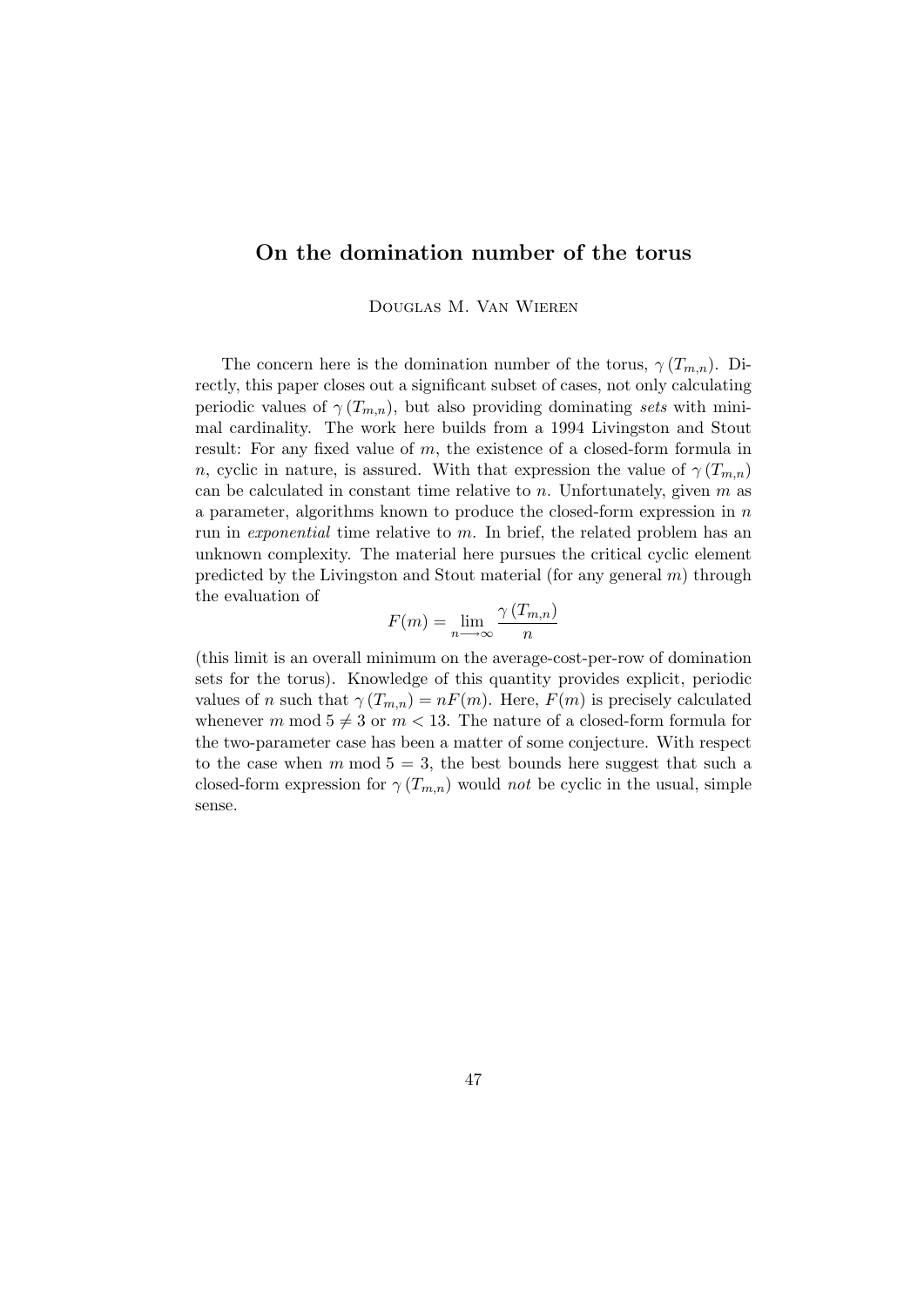## On resonance graphs of catacondensed hexagonal graphs: structure, coding, and hamilton path algorithm

SANDI KLAVŽAR, ALEKSANDER VESEL, PETRA ŽIGERT

The vertex set of the resonance graph of a hexagonal graph G consists of 1-factors of G, two 1-factors being adjacent whenever their symmetric difference forms the edge set of a hexagon of G. A decomposition theorem for the resonance graphs of catacondensed hexagonal graph is proved. The theorem intrinsically uses the Cartesian product of graphs. A canonical binary coding of 1-factors of catacondensed hexagonal graphs is also described. This coding together with the decomposition theorem leads to an algorithm that returns a Hamilton path of a catacondensed hexagonal graph.

## Arc-coloring of directed hypergraphs and chromatic number of walls

Andrea Vietri

We define an arc-coloring for directed hypergraphs, such that any two arcs having either intersecting tails or the same head must be colored differently. Such coloring generalizes the existing coloring for digraphs. We investigate the arc-colorings of those hypergraphs which can be represented by a suitable adjacency matrix, whereas a reduction algorithm for all the other hypergraphs is constructed, so as to avail of adjacency matrices in any case. An upper bound for the least number of required colors is established for a subclass of hypergraphs. Particular types of adjacency matrices are subsequently analyzed. We also deal with a subclass of extremely regular walls. We achieve a complete classification up to the least number of required colors, among all dimensions of such walls, and all admitted incidences of the bricks. Finally, we show that many coloring problems defined above are NP-complete, and that few others are solvable in polynomial time.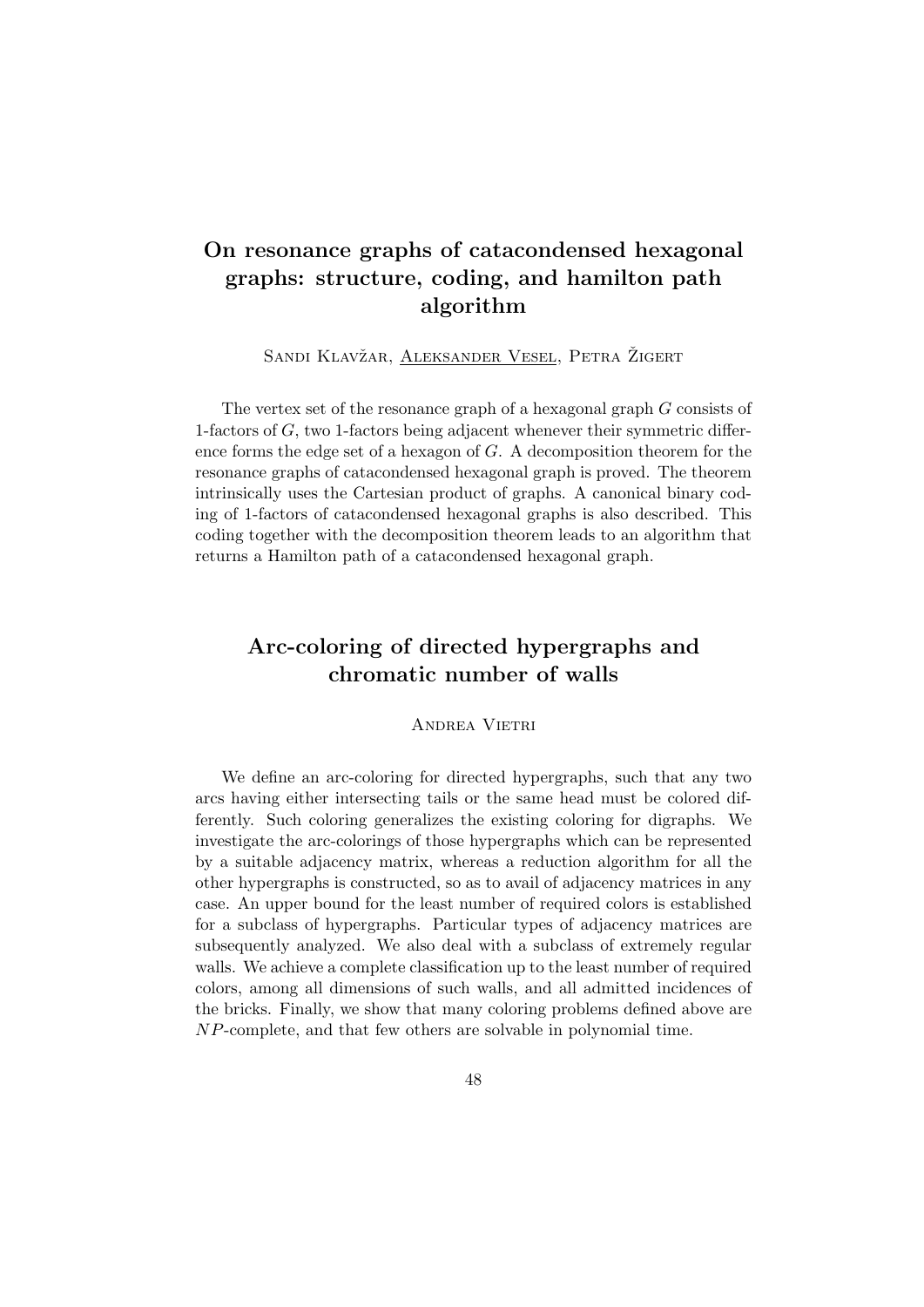#### Growth in Bilinski diagrams

TOMAŽ PISANSKI, MARK E. WATKINS

A Bilinski diagram, named for S. Bilinski [1] and used extensively in  $[2]$ , of a one-ended planar map X is a rooted map in which sets of vertices and faces are labeled with respect to their regional distance from a central "root", which may be either a vertex or face. Exact computations of the rate of growth of Bilinski diagrams are made in the case where the underlying graph is edge-homogeneous, thus extending the work of J. F. Moran [3].

In this edge-homogeneous situation, the map may be identified uniquely with a 4-tuple  $\langle p, q; k, \ell \rangle$ , where for each edge, p and q are the valences of its two incident vertices and k and  $\ell$  are the covalences of its two incident faces. The growth rate of any Bilinski diagram is a function only of  $p + q$ and  $k + \ell$ , and the individual parameters affect only the initial conditions of the system of linear recurrences from which the growth rate is calculated.

Specifically, if  $c_n$  denotes the number of vertices of X at regional distance n from the root, then

$$
\sum_{n=0}^{\infty} c_n x^n = s^T (I - xM)^{-1} v,
$$

where  $M$  is the coefficient matrix of the system of recurrences,  $v$  is the column vector giving the initial distribution of various map objects, and s is the column vector that determines (with multiplicities) the kinds of objects to be counted at the nth level. The growth rate is the largest modulus of the eigenvalues of M.

#### References

- [1] S. Bilinski, Homogene Netze der Ebene, Bull. Internat. Acad. Yougoslave Cl. Sci. Math. Phys. Tech. 2 (1949), 63–111.
- [2] B. Grünbaum and G. C. Shephard, "Tilings and Patterns," W. H. Freeman, New York, 1987.
- [3] J. F. Moran, *The growth rate and balance of homogeneous tilings in* the hyperbolic plane, Discrete Math. 173 (1997), 151–186.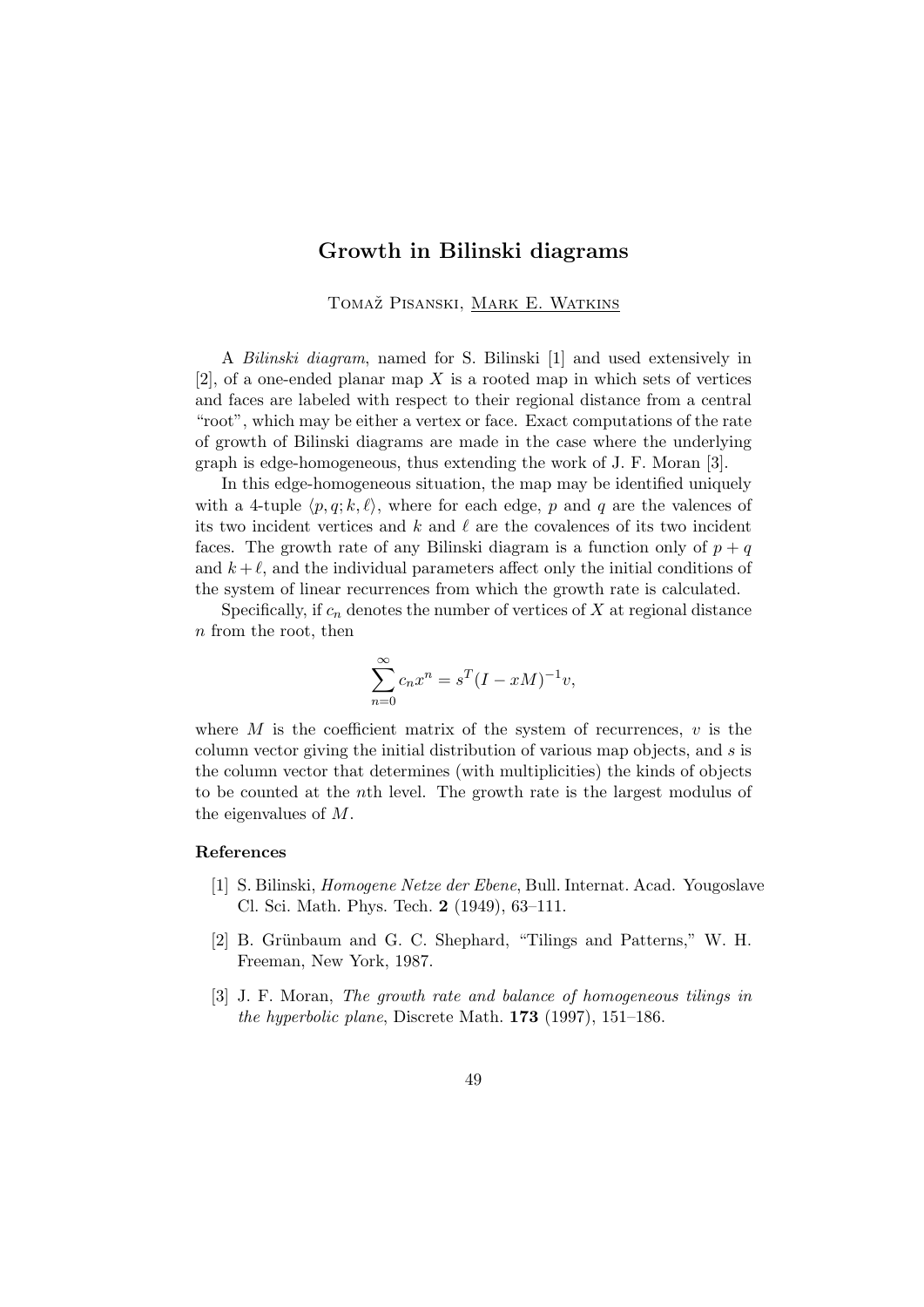#### Short cycles connectivity

VLADIMIR BATAGELJ, MATJAŽ ZAVERŠNIK

Short cycle connectivity is a generalization of ordinary connectivity. Instead by path (sequence of edges), two vertices have to be connected by sequence of short cycles, where two adjacent cycles have at least one common vertex. If two adjacent cycles share at least one edge, we talk about edge short cycles connectivity. It will be shown that the short cycles connectivity is an equivalence relation on the set of vertices  $V$ , while the edge short cycles connectivity components determine an equivalence relation on the set of edges  $E$ . Efficient algorithms for determining equivalence classes will be discussed. Short cycles connectivity can be extended to directed graphs (cyclic and transitive connectivity). Instead of short cycles we can also observe connectivity by small cliques or other families of graphs. Some applications of short cycles connectivity in analysis of large networks will be presented.

## A remark on n-tuple colorings of planar graphs with large odd girth

### JANEZ ŽEROVNIK

In [1] the existence of planar graphs with odd girth  $2k+1$  and high girth that cannot be  $(2k+1, k)$ -colored is left as an open question. We show that such graphs exist for arbitrary large k.

#### References

[1] W. Klostermeyer and C. Q. Zhang, n-tuple coloring of planar graphs with large odd girth, *Graphs Combin.* 18 (2002) 119–132.